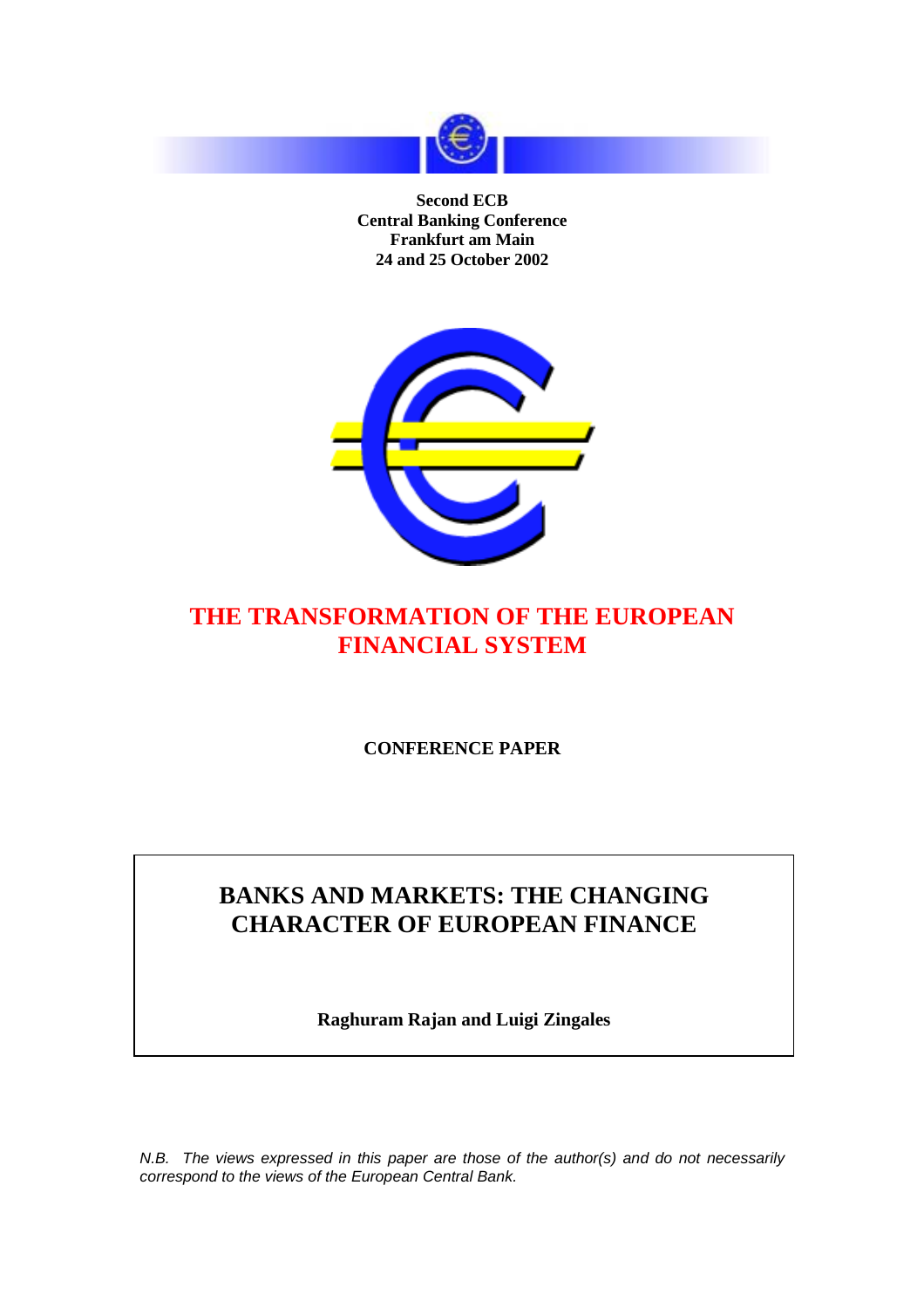*October 2002*

## **BANKS AND MARKETS:**

## **THE CHANGING CHARACTER OF EUROPEAN FINANCE**

Raghuram G. Rajan University of Chicago & NBER and Luigi Zingales<sup>\*</sup> University of Chicago, NBER, & CEPR

#### **Abstract**

In the last two decades the European financial markets have become more market oriented. We analyze the economic and political forces that have triggered these changes as well as their likely welfare implications. We also try to assess whether this trend will continue. Based on our analysis, we conjecture that even if Europe might benefit from a continuation of the trend, in the near future political support for it is likely to become much weaker. Furthermore, without serious reforms, the trend is likely to benefit Southern Europe less than Northern Europe.

 $\overline{a}$ 

<sup>∗</sup> Prepared for the 2<sup>nd</sup> ECB Central Banking Conference. We thank Fang Yu for his help in collecting the data, the Center for Research in Security Prices and the Stigler Center at the University of Chicago for financial support.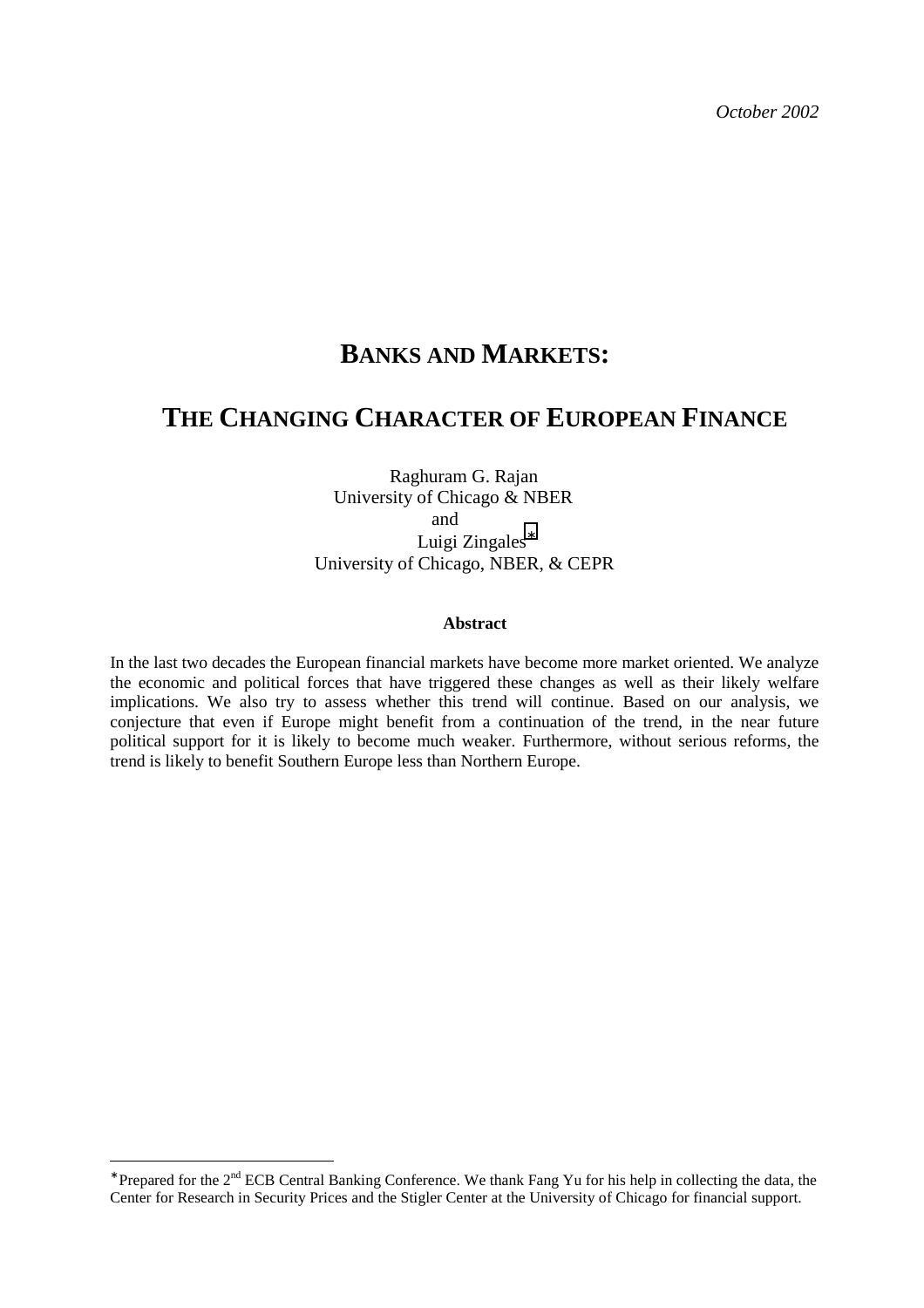In the last two decades Europe has experienced a dramatic expansion of financial markets, especially of arm's length financial markets. But what are the underlying causes of these changes? Are these causes likely to subside in the next few years? Most importantly, will additional movements in this direction be beneficial to the economies of all the E.U. countries? These are the issues we address in this paper.

We start with a theoretical analysis of the costs and benefits of two polar forms of financing: relationship-based, more prevalent in Europe at the beginning of the decade, and arm's-length, more prevalent in the United States, but increasingly more widespread in Europe during the last decade. Not surprisingly, the analysis suggests that both systems have their costs and benefits. Relationship-based systems perform better when markets and firms are smaller, when legal protection is weaker, when there is little transparency, and when innovation is mostly incremental, rather than revolutionary. By contrast, arm's-length financing delivers superior results when markets and firms are bigger, when firms are more formally organized, when there is better legal enforcement and transparency, and when innovation tends to be more revolutionary. A relationship-based system can provide better forms of insurance, but it does that at the cost of reducing access to financing and curtailing future opportunities. It also relies heavily on implicit or explicit government guarantees. Finally, a relationship-based system facilitates Government intervention, making it both less costly and less transparent. Which system is preferable, though, depends crucially on the environment.

During the last decade, two forces have supported the expansion of arm's length financing in Europe: the process of integration, both monetary integration at the European level and financial integration at the worldwide level, and the revolutionary nature of innovation. Financial systems do not, however, emerge simply as a result of their superiority in a particular environment. The power of vested interest distorts the process of evolution.

To better understand where the European financial systems are coming from and where they are going, we undertake a historical analysis of European financial development using the lens of political economy. The comparison with the United States is particularly illuminating. Before World War I, European financial systems were more developed than the United States' (Rajan and Zingales, 2003 a). It is only in the 1920s and even more so after the Depression that the U.S. financial system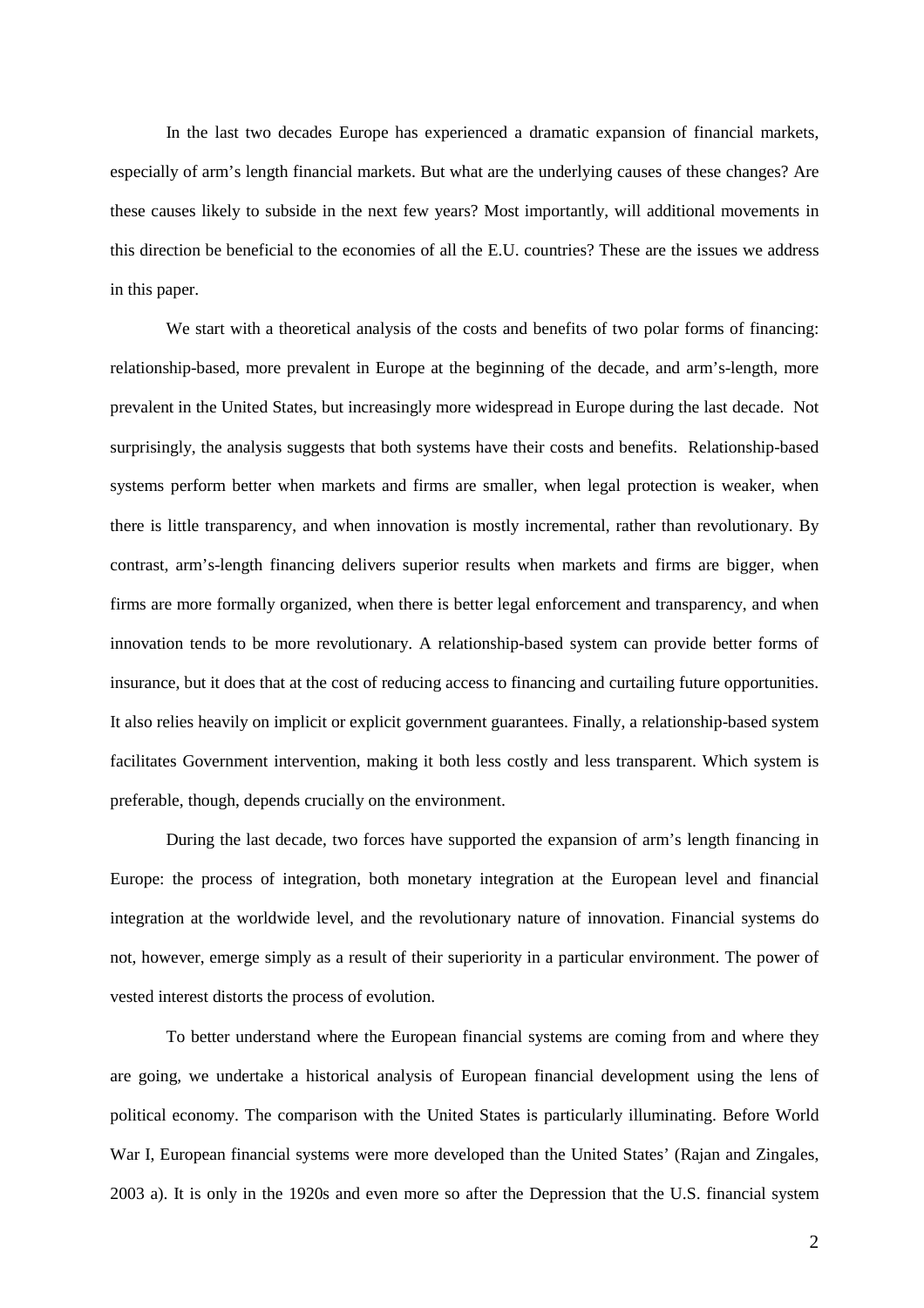took off (in relative terms) and assumed the form it has today. The cause of this different evolution has to be found in the different initial conditions of the two systems, which affected their responses to the Great Depression.

The U.S. financial system on the eve of World War I was primarily a much fragmented banking system. As Roe (1994) argues, this fragmentation has historically been the result of a populist fear of large financial institutions. In part, this fear was motivated by political rivalry between states and the fear that, if unchecked, New York would control the rest of the country through its strong banks. But this was not the only reason. In Illinois, Chicago banks were prevented from opening branches in the Southern part of the state, to force the reinvestment of farmers' savings in the local market. In Europe the situation was quite different. Before WWI, large national banks were much more central in the allocation of finance.

The concentration of the banking system affected the response to the Great Depression. In Europe the dominance of a few large banks facilitated the formation of a political coalition between more interventionist governments and the banking system. As a result, not only was the legal infrastructure needed to support arm's length markets not fully fleshed out (if not actively suppressed), but also the regulatory framework tilted towards large banks. A similar process occurred in Japan. Thus, neither the European bank-centered system nor the American market-based one is the natural outcome of market forces. They are both the result of political choices.

In Europe, the nexus between interventionist governments and bank-based systems continued well after World War II, facilitated in large measure by the Bretton Woods System. Because it tolerated restrictions on free capital movements, the Bretton Woods System created ample scope for national monetary policies. This independence allowed national governments to interfere and collude with the banking system, generally preventing the development of arm's-length markets. As we describe in Rajan and Zingales (2003 b), the collapse of the Bretton Woods System and the progressive integration of national financial markets, weakened the political opposition to financial markets, leading to their expansion throughout the world, but especially in Europe.

This analysis suggests an alternative reason why the process of monetary and financial integration favored the development of arm's-length markets. Integration opened up domestic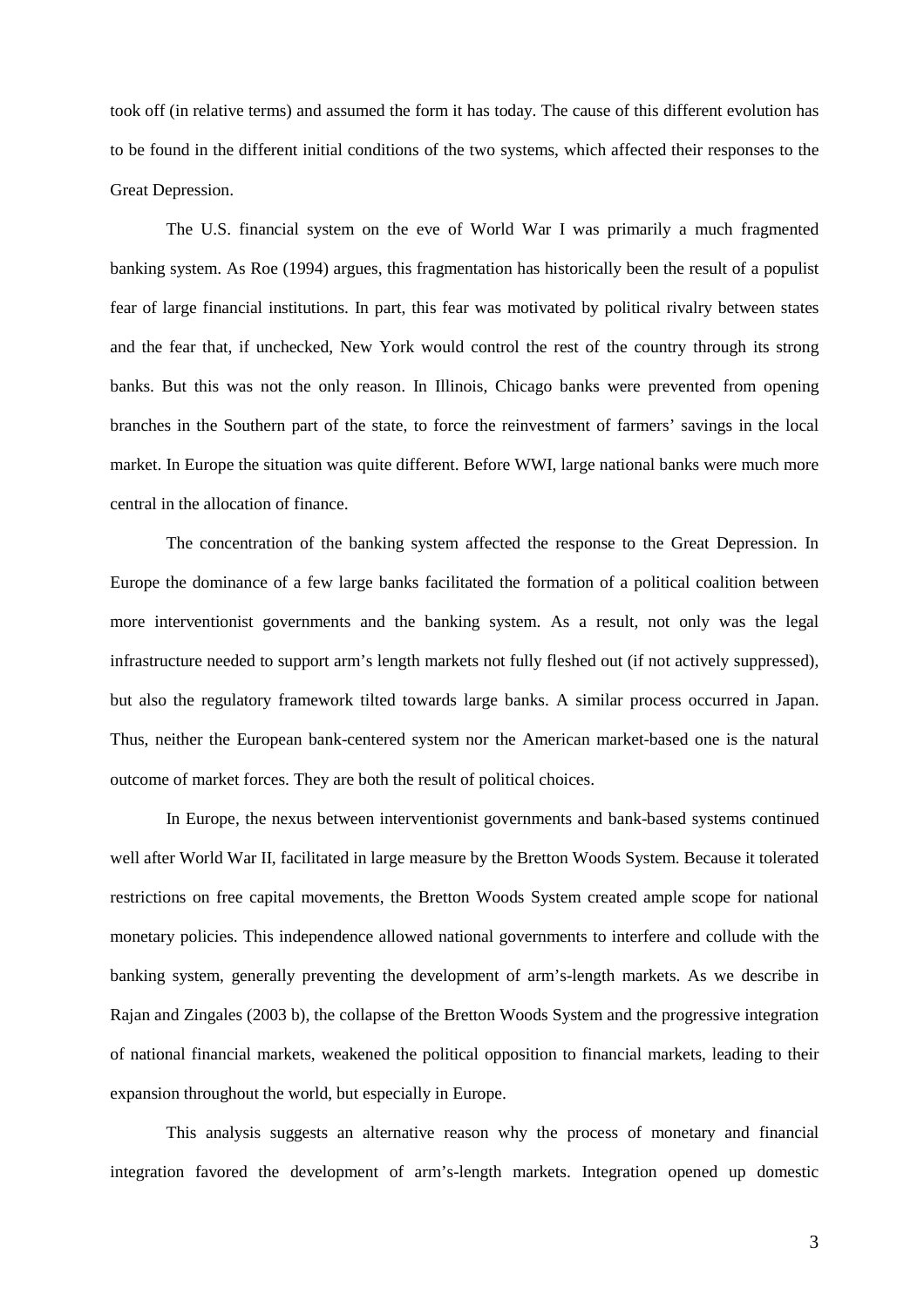intermediaries to foreign competition, which, being foreign, could not be easily controlled through the political process. Thus, external competition limited the ability of incumbents to hamper the development of arm's-length markets. Now that the goal to remove internal barriers is by and large accomplished, however, and that the political objective is to build a common European policy, the effect can be the opposite. The more political powers are transferred to a central authority, the more this central authority can exploit its monopoly power to interfere with market development. Thus, the pro-market bias that has characterized the European Union policy up to now (with notable exception such as agricultural policy), runs the risk of being reversed in the future.

Even if the trend towards markets were to continue, however, its effect would not be all necessarily positive. Arm's length markets need a sound legal, regulatory, and monitoring infrastructure to work properly. The degree to which this infrastructure is in place differs greatly within Europe, with Southern Europe lagging much behind. At the same time, the ability of a country's economy to take advantage of arm's length markets also depends upon its industrial structure. Large, formally organized companies have the necessary scale to generate the information needed by the system at a low cost and to take full advantage of the economies of scale present in arm's length markets. Small businesses are likely to be relatively worse off as a result of this movement toward markets, the more so, the more inadequate the local infrastructure is. Since firms tend to be smaller in Southern Europe, this part of the Union might suffer, with neither the benefits of the market nor the certainties of the uncompetitive relationship system, unless it undertakes serious structural reforms.

The rest of the paper is organized as follows. In section 1 we review the changes that have taken place in European financial markets in the last 20 years. In section 2, we describe a theoretical framework to analyze the trade off between relationship-based financing and arm's length financing. In section 3, we discuss the political conditions for the development of finance, especially for the development of arm's length finance. In section 4, we apply this framework to interpret the recent history of European financial markets and draw inferences about its future. Conclusions follow.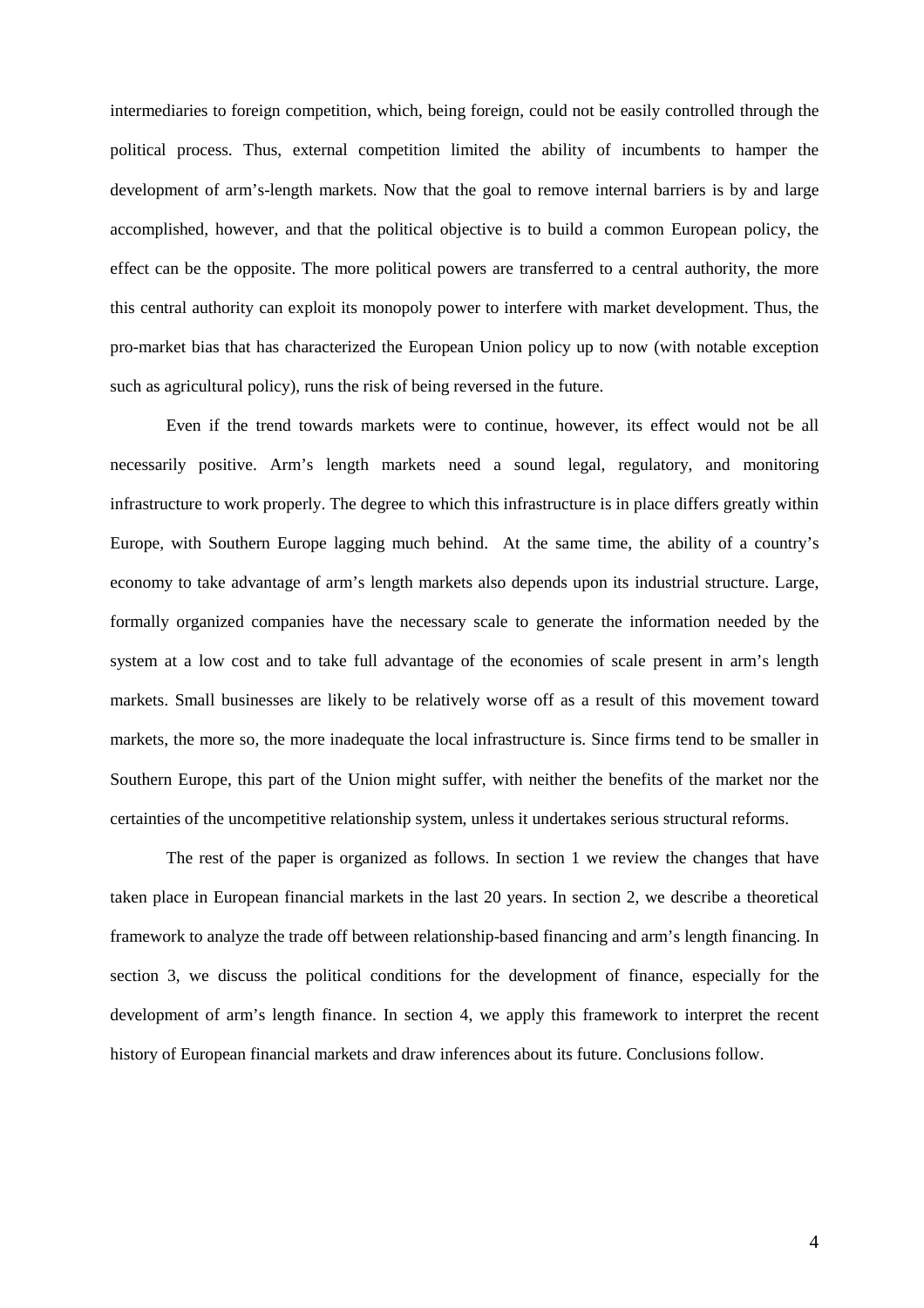#### **1. The Financial Revolution in Europe**

As we have discussed elsewhere (Rajan and Zingales 2001a, Rajan and Zingales 2003b) the last twenty years have witnessed dramatic development of financial markets in the United States and throughout the world. Here we want to discuss specifically the changes that occurred in Europe. It is useful, however, to begin with a quick overview of the state of affairs in Europe circa 1980.

#### *1. 1 European Financial Systems circa 1980*

By the early 1980s, Continental Europe was still largely a relationship-based system while the United States and the United Kingdom had become market based financial systems. Crudely put, in the former countries, capital essentially circulated within a set of related firms and institutions, while in the latter countries firms often have to raise money from, and return money to, arm's length parties (see Hellwig (2000) for an excellent description): Hence the terms "relationship" finance and "arm's length" finance. Other terms have been used to describe these different systems: Rhenish Capitalism versus Anglo-American Capitalism or Bank based systems versus Market based systems. To get a sense of the differences, let's compare some rough indicators of financial development between Continental Europe and arm's length financial systems, such as the United States and the United Kingdom.

In Table 1, we report these figures for 1980. Not surprisingly, bank deposits were more important in Continental Europe than in the Anglo-American economies. What is remarkable is the difference. Bank deposits relative to GDP were 60 percent larger in Continental Europe than in the United States and the United Kingdom. Bank credit to GDP was nearly twice the level in Continental Europe as a proportion of GDP as that in the U.S. and U.K. The reverse was true for the importance of the stock market. In Continental Europe its weight (relative to GDP) was one fifth of that of the United States and the United Kingdom. In these two countries the amount of equity issued (normalized by Gross Fixed Capital) was twice as large as the amount raised in Continental Europe. While the number of publicly traded companies per million of population was similar, once we remove the unrepresentative outlier of Luxembourg, Continental Europe again has few listed firms.

Since these indicators are very rough, they tend to underestimate the true differences in the development of arm's length markets between the two groups of countries. For example, while in 1980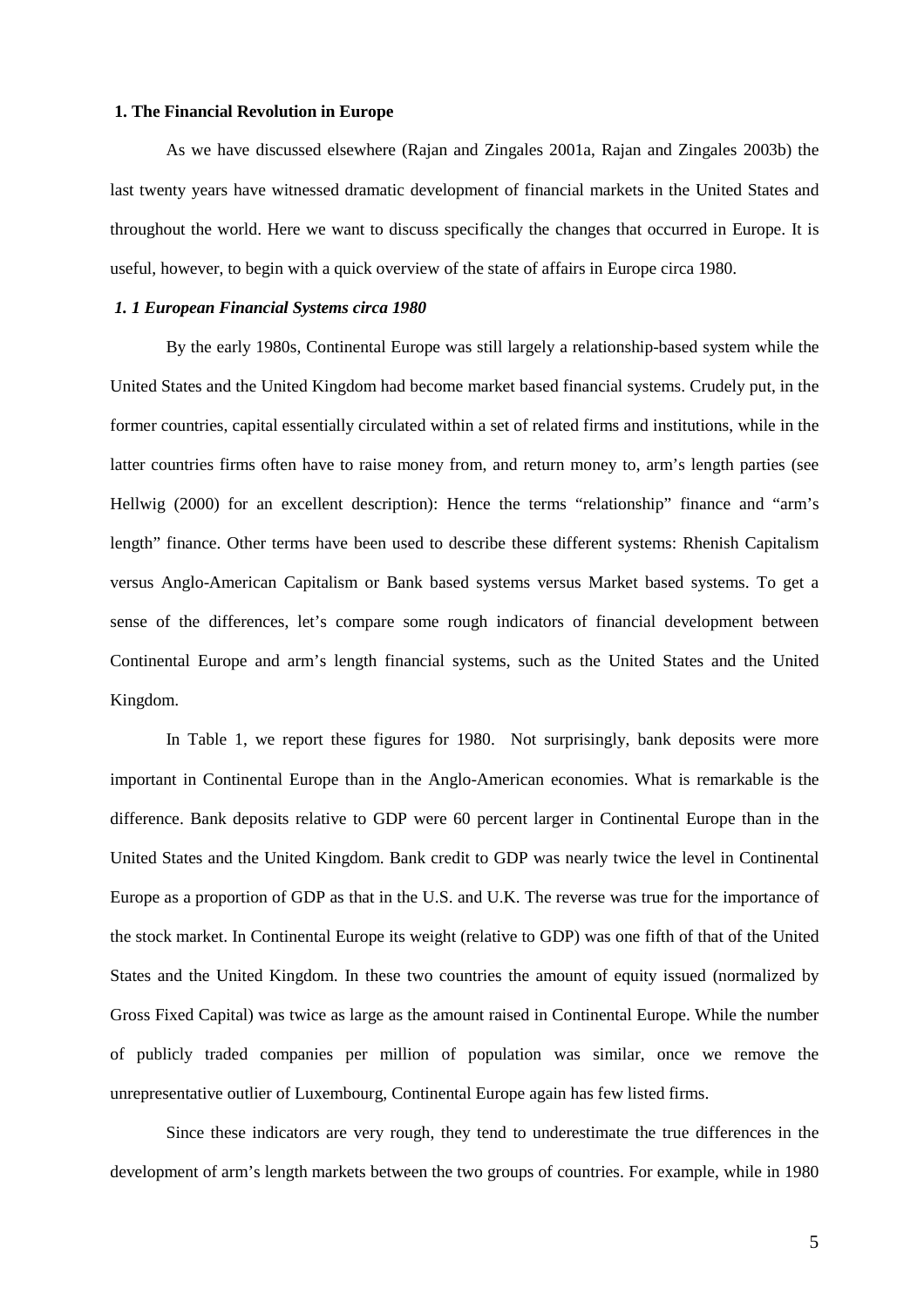the United States had several active derivatives exchanges, in Europe only London had an active exchange while Amsterdam had just opened one.

These macro differences also translated into micro differences in the way firms financed themselves. While large publicly traded companies did not differ much in the capital structure (Rajan and Zingales, 1995), small firms did. Consider, for example, the prototypes of the two systems: Germany and the United States. In 1994, only 16 percent of borrowing by firms in the United States was from banks, while 49 percent was through the issue of securities (like bonds and commercial paper).<sup>1</sup> Unlike bank loans, securities are easily traded, and are held by investors who typically do not want to have more than an arm's length relationship with the issuing firm. By contrast, 80 percent of corporate borrowing in Germany was from banks and only 10 percent

from securities markets. Banks, by the nature of their large illiquid holdings, tend to have much closer, and longer term ties with firms.

There were substantial differences on the equity side too. Between 1991 and 1995, U.S. corporations annually issued equity amounting to 1.2 percent of GDP. By contrast, German corporations issued equity amounting only to 0.04 percent of GDP. Most telling, there were 3.11 initial public offerings per million U.S. citizens in 1995. The comparable number per million German citizens was only 0.08 (La Porta et al., 1997).

Even the outstanding equity was held very differently. In 1994, individuals held about half the outstanding shares of U.S. corporations. Other non-financial corporations held only 14 percent of each other's shares and banks held virtually zero. In Germany, individuals held only 17 percent, while banks held 10 percent (and also cast the vote for a substantial fraction of the shares held by individuals). Other non-financial corporations held an astounding 42 percent of the shares. Thus other firms and banks owned (and still do) a majority stake in large German firms. Because large institutions rather than individuals own shares in Germany, ownership is much more concentrated. The top 5 shareholders in Germany own approximately 42 percent of shares in the average large corporation, while the number in the United States was only 25 percent.

 $\overline{a}$ 

<sup>&</sup>lt;sup>1</sup> These figures and the ones that follow (unless otherwise stated) are from Prowse (1996).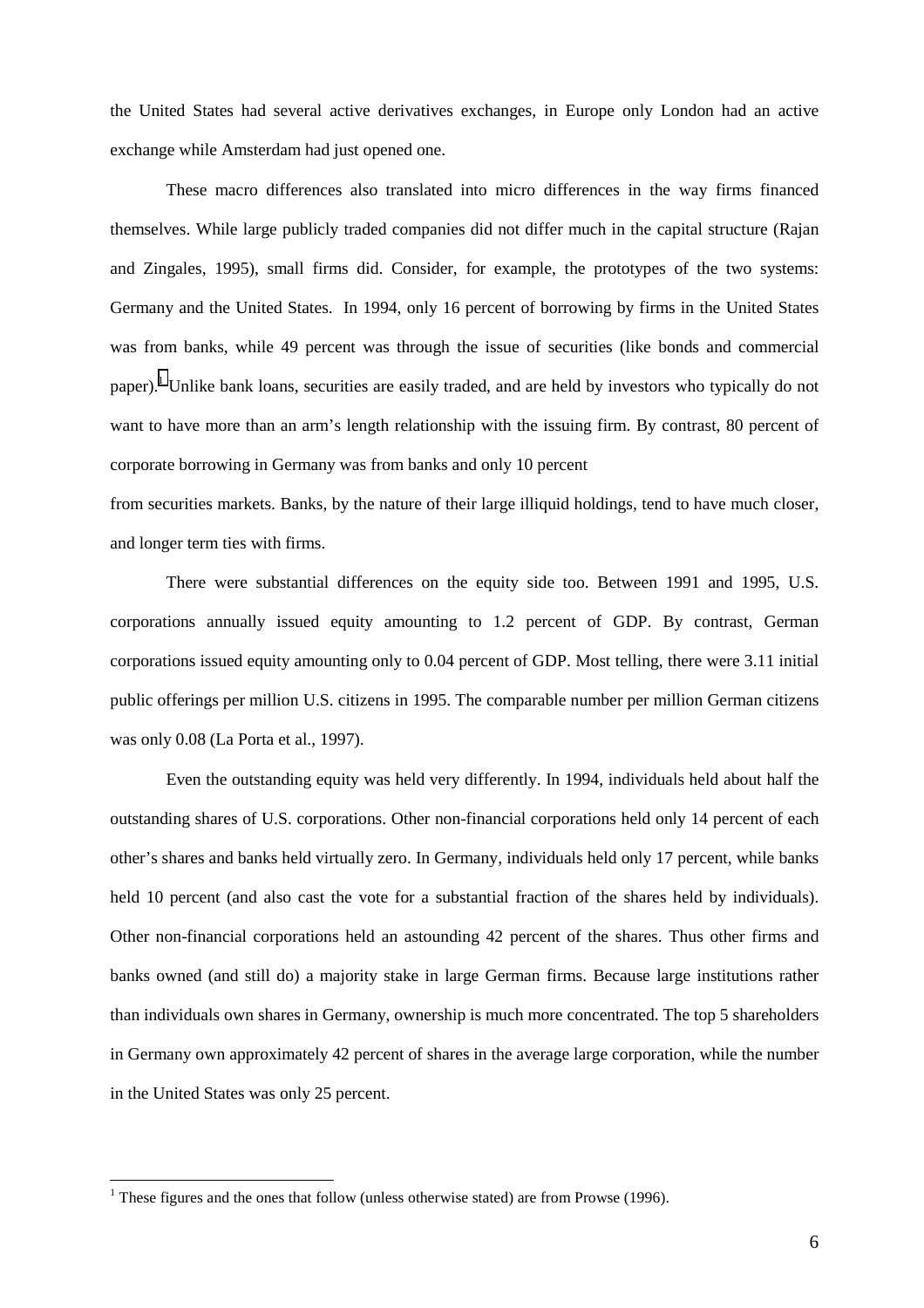The large shareholders in Germany tend to be much more protective of the management along some dimensions. Depending on how one counts, there were only 4 hostile takeovers (where the firm taking over does so without the support of the target firm's management) of German firms in the second half of the twentieth century (Franks and Mayer, 1998). The reaction to German steel company, Krupp's, proposed hostile takeover bid for Thyssen (also German, also in steel) in March 1997 perhaps explains why. Thyssen immediately lashed out at Krupp's "Wild West" tactics (in other words, American-style arm's length capitalism rather than the more traditional way of backroom consensus). Krupp's Chairman came under vociferous attack, and had to defend himself, among other things, from a volley of rotten eggs thrown by irate Thyssen

workers. Politicians right up to Chancellor Kohl became involved, and pressure was put on Krupp's bankers (who also had seats on Thyssen's board) to persuade Krupp to be more conciliatory. While a consensus was eventually reached, and the two firms merged with both managements sharing power, the process was much more highly politically charged and protective of the status quo than would have been the case in the United States.

In sum, in every respect Continental Europe had a financial system more based on banks and institutional relationships than the United States and the United Kingdom.

#### *1.2 Evolution in the last two decades*

As we report in Table 2, the last two decades have witnessed an expansion of markets everywhere. Even in the already market-oriented United States the ratio of stock market capitalization to GDP has increased more than three times as has the amount of investment financed with equity issues. The growth in markets has been even more pronounced in Continental Europe. In the two decades since 1980, the stock market capitalization to GDP ratio went up more than thirteen times while the proportion of investments financed through equity issues went up sixteen times. Though this did not completely eliminate the gap with the Anglo-American economies, it clearly reduced it. In 1980 the stock market capitalization of Anglo-American economies was five times as large as that of Continental European countries, in 2000 it was only sixty percent higher. Many countries in Continental Europe now have a large number of listed firms. Interestingly, while the proportion of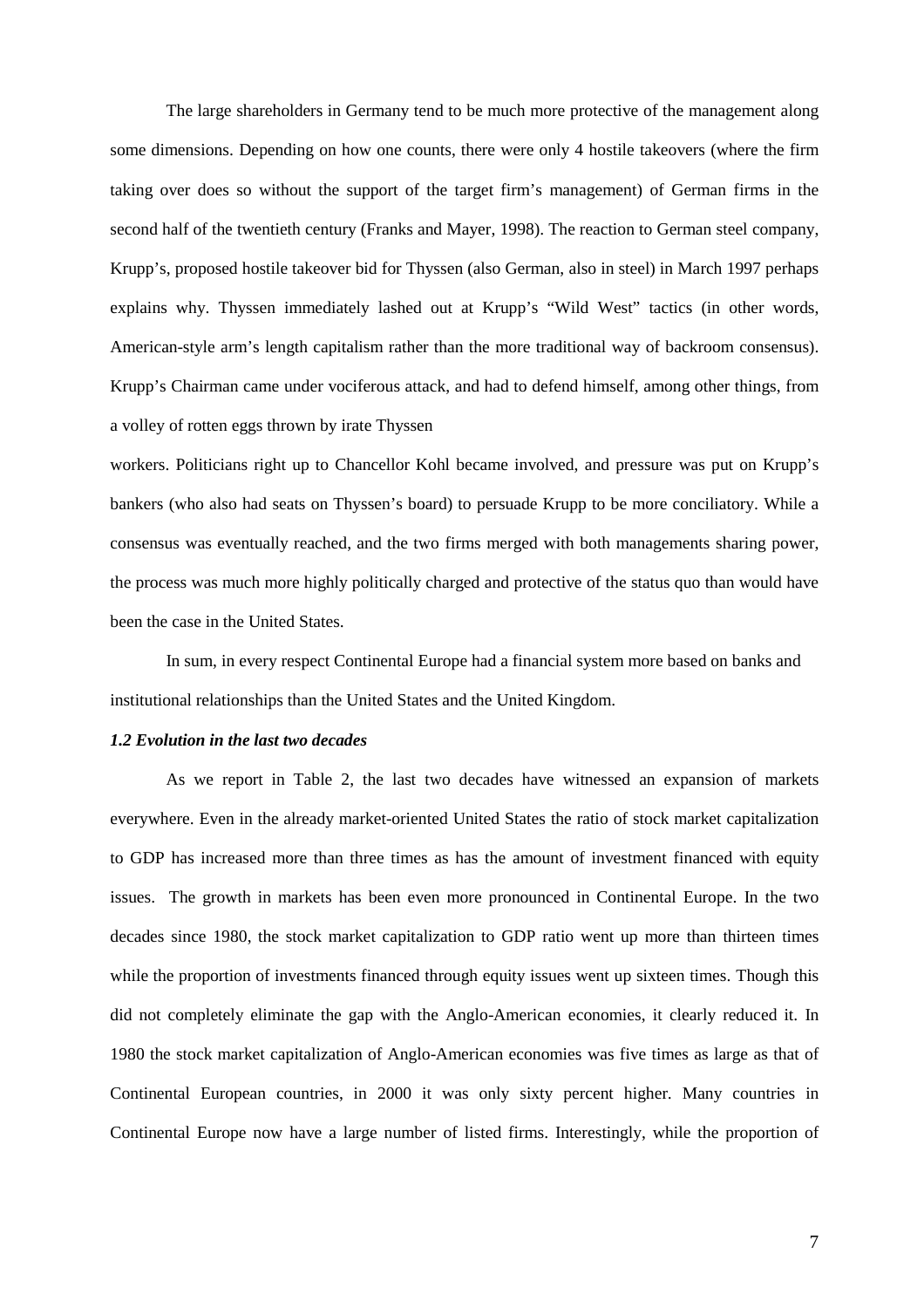bank credit in the United Kingdom has grown substantially and resembles that in Continental Europe, the United States still has relatively small amounts of commercial bank intermediation.

Many Continental European countries have introduced new equity markets – such as the Neuer Markt in Germany -- where disclosure requirements are substantially higher than what has been followed in the past in those countries. The advent of these new markets affected the volume of venture capital financing, which went up substantially (Kukies (2001), Bottazzi and Da Rin (2002)). This is not just the effect of the creation of a new market, since countries that introduced new markets with equal or lower disclosure than the established exchange did not experience such an increase (Kukies (2001)). Unfortunately, many of these markets turned out to be short-lived. Following the internet crash and several scandals, for example, the Deutsche Bourse has recently decided to close the Neuer Markt. Nevertheless, their creation signified a remarkable change in the European equity culture. Whether this change will survive the stock market downturn, it remains to be seen.

The1990s have also witnessed the explosions of financial derivatives in Europe. At the end of the 1980s and beginning of the 1990s all the European countries introduced a derivatives exchange and the amount of derivatives outstanding went from \$2.7 billion in 1986 to \$2.4 trillion in 2001. More noticeably, the share of trading of derivatives on European exchanges increased remarkable. As figure 1 shows, the fraction of worldwide open interest contracts traded on European derivatives exchanges went from less than 1% to more than 25% in 15 years. Interestingly, European markets have a smaller and decreasing share in currency derivatives (probably as a result of the euro), but a larger and increasing share in equity index derivatives (Figure 2).

The increased role of markets can also be appreciated by looking at growing importance of corporate debt issues. Domestic corporate debt grew from 13% of GDP to 17% of GDP (Table 4), and international corporate debt grew from 2.4% of GDP to 6% of GDP.

Most interestingly, markets are slowly replacing banks in many of the traditional roles performed by the latter. The best example is securitization, where traditional loan and mortgages are packaged together and sold as securities. As Figure 3 shows, in the last four years alone, the volume of asset and mortgage backed securities having underlying collateral from Europe placed in the Euromarket, or in European domestic markets, increased four times.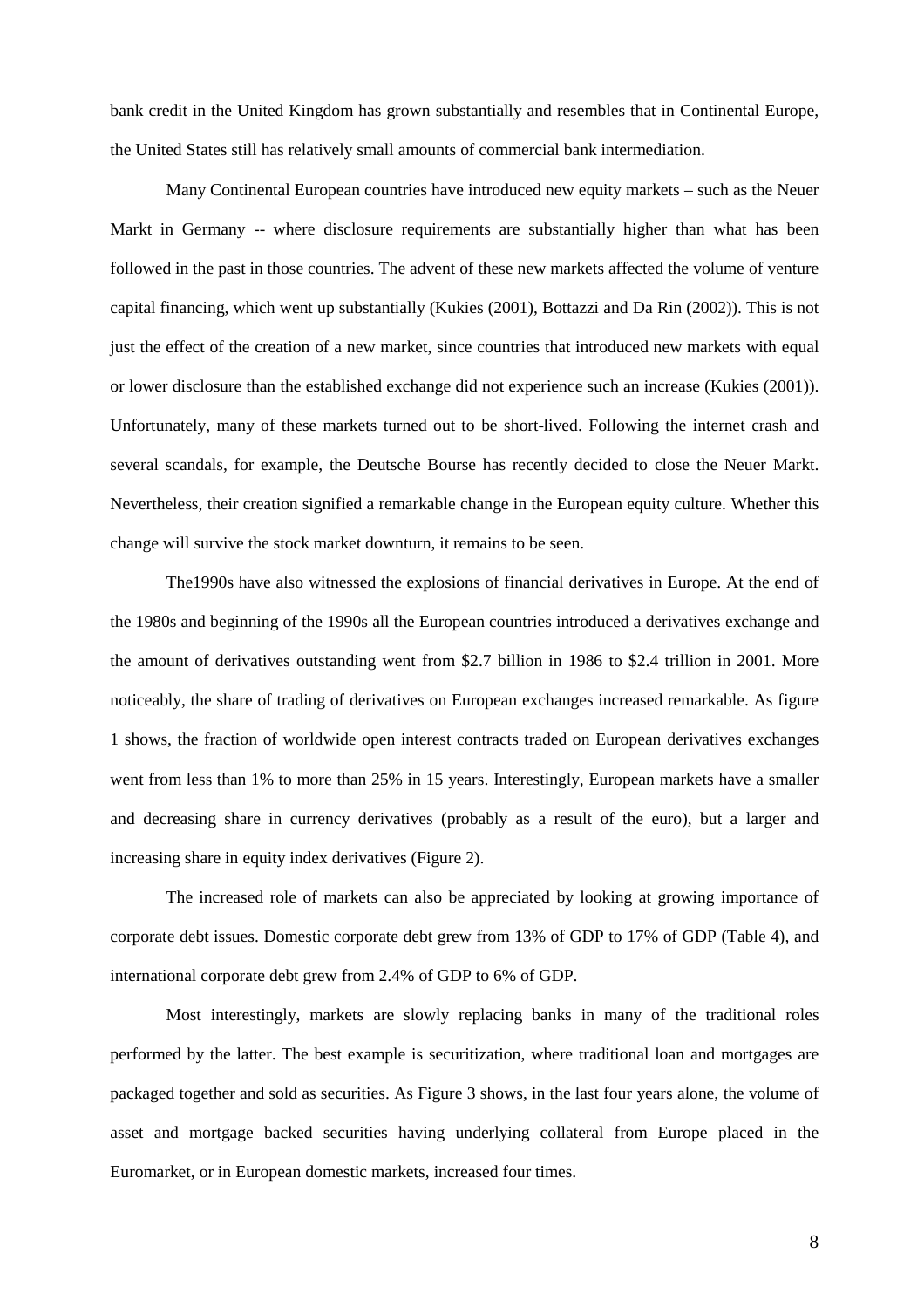There are also many qualitative signs of the changed attitude toward financial markets. Traditionally, the Continental European attitude toward shareholders was epitomized by Carl Furstenberg, a German banker<sup>2</sup>

*"Shareholders are stupid and impertinent – stupid because they give their money to somebody else without any effective control over what this person is doing with it, and impertinent because they ask for a dividend as a reward for their stupidity."*

This attitude is very much changed. In recent years, German companies have been advertising their adherence to the principle of shareholder value maximization in the financial press.<sup>3</sup> This is not simple cheap talk. Disclosure standards have improved throughout the Continent as have laws to protect minority shareholders. For example, in Table 6, we report the year of introduction of a law to prosecute insider trading and the year this law was applied for the first time. Before 1980 no EU country, except France and Sweden, had an anti insider trading law. And while in Sweden the law was introduced in 1971 the fist insider trading case was not brought until 1990. This latter date is more important than the former, since Bhattacharya and Daouk (2002) show that investors' required rate of return falls not when a law is passed, but when it starts to be enforced. By the end of the century, all EU members had an anti-insider trading law and most of them had also started to enforce it.

In sum, although relationship-based finance still remains pervasive in Europe, the last twenty years have seen a clear expansion of the sphere of arm's length markets. What is less clear, however, is the origin of this trend. Is this simply a reflection of an international movement toward arm's length financing, may be due to the market euphoria of the end of the century? Or is it an effect of the progressive integration of Europe culminating with the introduction of the Euro? Is this trend likely to continue in the future? And is it necessarily positive for all the members of the European Union? What can be done to alleviate/ ameliorate the effects of this trend? In order to answer all these questions we need to take a step back and review what are the conceptual differences between these two types of financing and what are their pluses and minuses.

 $\overline{a}$ 

 $2$  Cited by Martin Hellwig (2000) p109.

<sup>&</sup>lt;sup>3</sup> See e.g. Veba's advertising in the Wall Street Journal.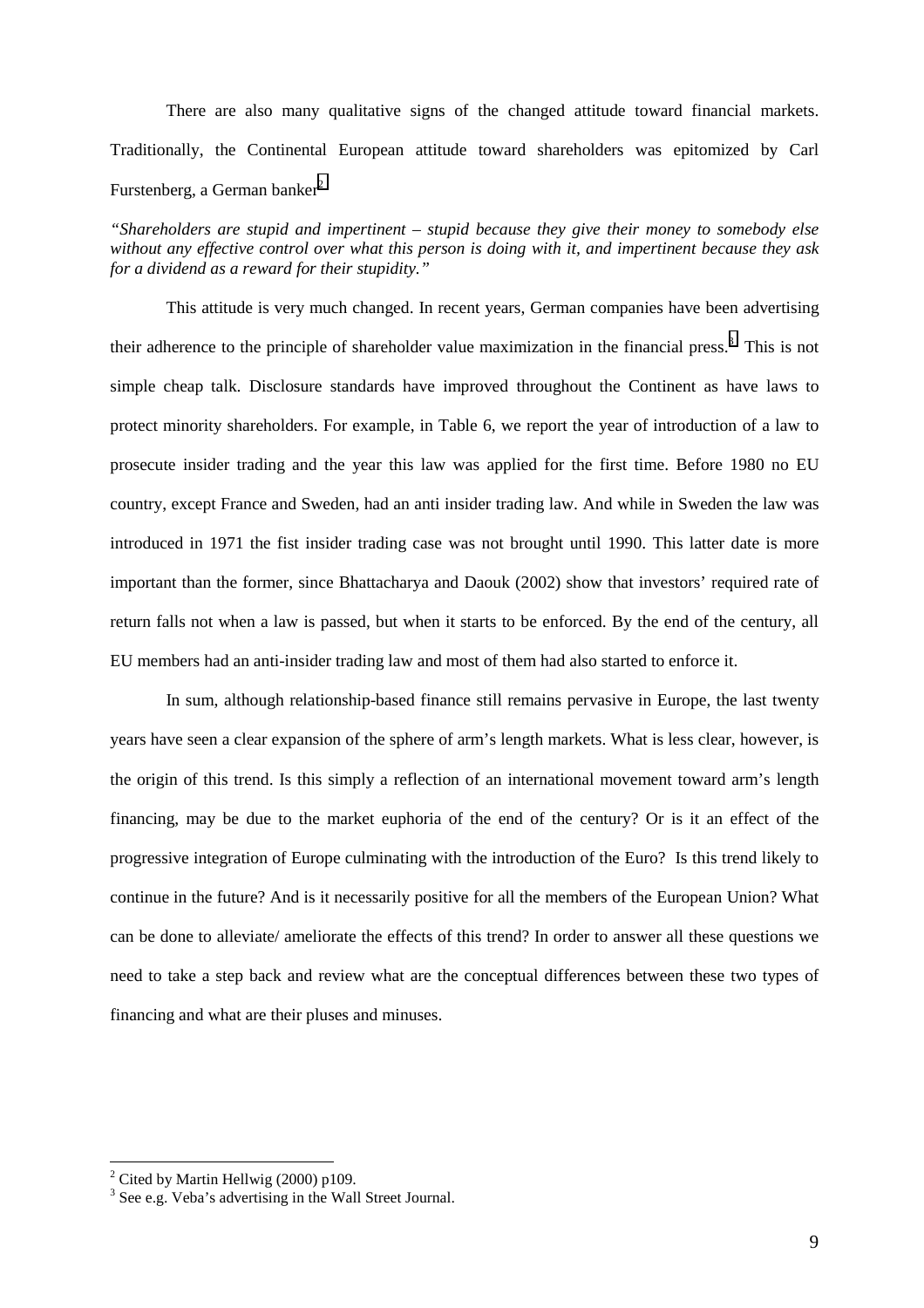#### **2. Relationship-based vs. arm's-length financing**

"Relationship-based" and "arm's-length" refer to two polar forms of financing. As Rajan and Zingales (1998a) argue, relationship-based financing ensures a return to the financier by granting her some form of power over the firm being financed. The simplest form of power is when the financier has (implicit or explicit) ownership of the firm. The financier can also serve as the sole or main lender, supplier, or customer. In all of these forms, the financier typically attempts to secure her return on investment by retaining some kind of monopoly over the firm she finances. As with every monopoly, this requires some barriers to entry. These barriers may be due to regulation, or to a lack of transparency -- or "opacity" -- of the system, which substantially raises the costs of entry to potential competitors. In arm's-length financing, instead, the financier is mainly or solely protected by explicit contracts.

Relationship financing is largely self-governing; parties intent on maintaining their "reputations" honor the spirit of the agreement (often in the absence of any written contract) in order to ensure a steady flow of future business within the same network of firms. By contrast, the prompt and unbiased enforcement of contracts by courts is a pre-condition for the viability of a market-based system. Moreover, since contracts are typically hard to write with the wealth of detail necessary to fully govern transactions, it is important that the law offer a helping hand.

Let us consider the example of a transaction -- the extension of credit -- in each of the two systems. These are, no doubt, caricatures, but they will serve the purpose if they highlight the essential forces in each system. In a relationship-based system, a bank will have close ties with a potential borrowing firm, perhaps because of frequent past contacts or because of ownership links. In assessing the borrowing needs of the firm and its ability to pay interest and principal, the bank will consider not only the firm's current debt-servicing capability, but also its long-term ability to repay, and the various non-contractual levers the bank can push to extract repayment. The interest rate charged will be repeatedly negotiated over time, and may not have a direct relationship to the intrinsic risk of the project.

In an arm's-length system, by contrast, the firm will be able to tap a wider circle of potential lenders because there will be more widespread financial information about it. The loan will be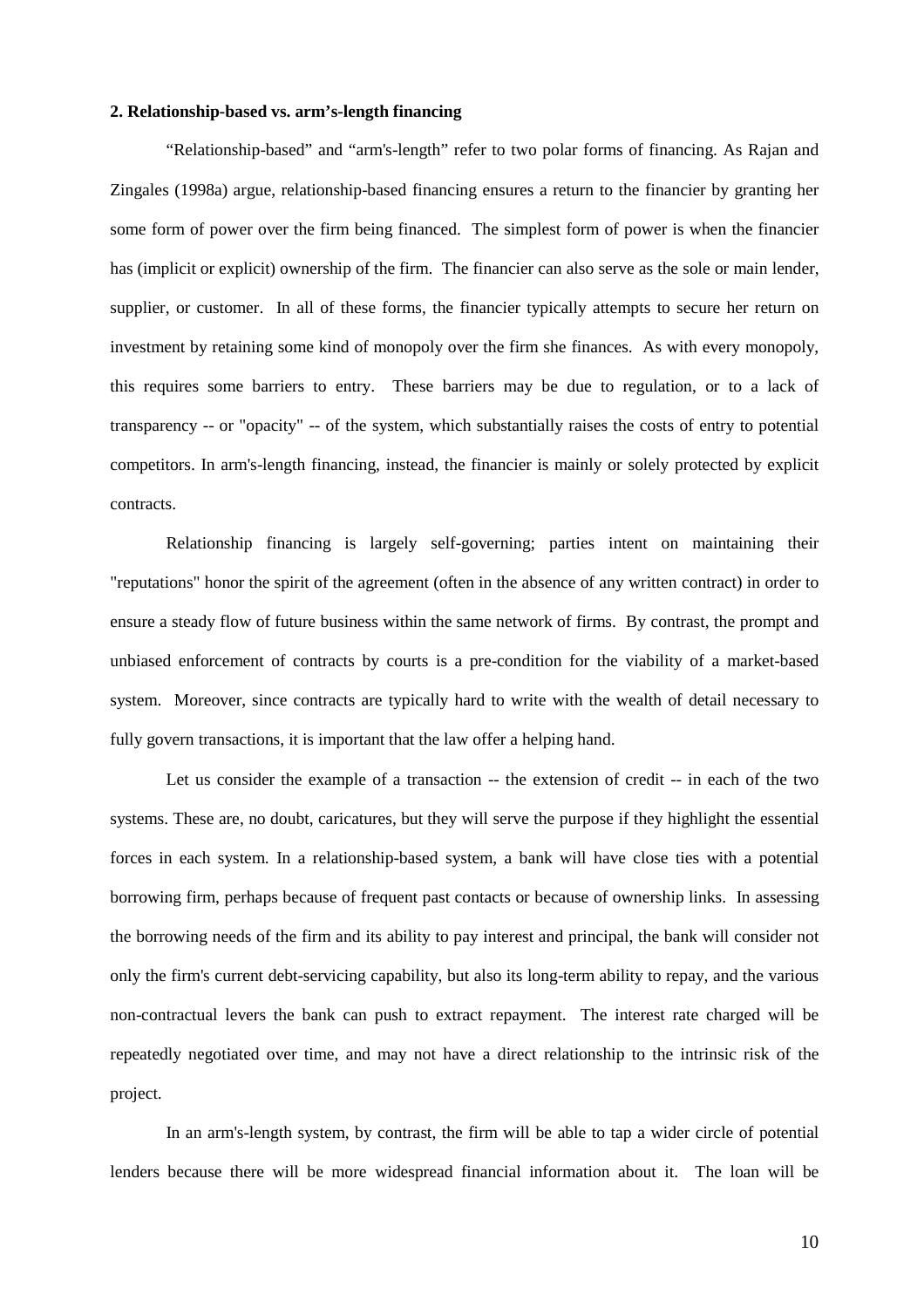contracted for a specific period, and the interest rate will be a competitive one that will compensate the lender for time and the risk of that particular loan.

Limitations on competition in a relationship-based system do not just give the financier power, but also strengthen his incentive to cooperate with the borrower. Studies of Japanese *keiretsus* show that the main banks went out of their way to help financially distressed borrowers. For example, Sumitomo Bank not only effectively guaranteed Mazda's debts when it got into trouble after the first oil shock, but also orchestrated a rescue, in part by exhorting employees within its *keiretsu* to buy Mazda cars (Hoshi, et al., 1990b). Sumitomo's incentive to help would have been considerably weaker if Mazda had had the option of giving the lion's share of its business, once it emerged from distress, to some other bank. The effective limitations on outside competition imposed by the *keiretsu* system enable lenders to "internalize" a greater share of the benefits accruing to the borrowers than is possible in an arm's-length, competitive banking environment.

The absence of competition and disclosure in a relationship-based system imply that there are really no price signals to guide decisions. Unlike an arm's-length system, where a number of competitive lenders can give a borrowing firm independent assessments of the costs of undertaking a project, the cost a borrower faces in the relationship-based system is simply what the relationship lender and the borrower negotiate. Since there can be substantial value created in the relationship, and the negotiation and allocation of this surplus is a function of each party's power, the effective cost of financing can deviate substantially from the true risk-adjusted cost.

#### *2.1 Theoretical differences between the two types of systems*

While there is clearly an overlap between our classification and the classification of systems as bank-oriented or market oriented (or more recently, Rhenish Capitalism vs Anglo Saxon Capitalism), the two are not the same. Relationship-based financing is more typical of, but not unique to, banks. Venture capital financing is very much relationship-based, even though it is typically not done by banks, and is found largely in market-based economies. Similarly, multiple banking relationships tend to reduce the power of each individual bank, leading to a system that has many aspects of an arm's length one. As a result, we find it more fruitful to study the welfare consequences of the pure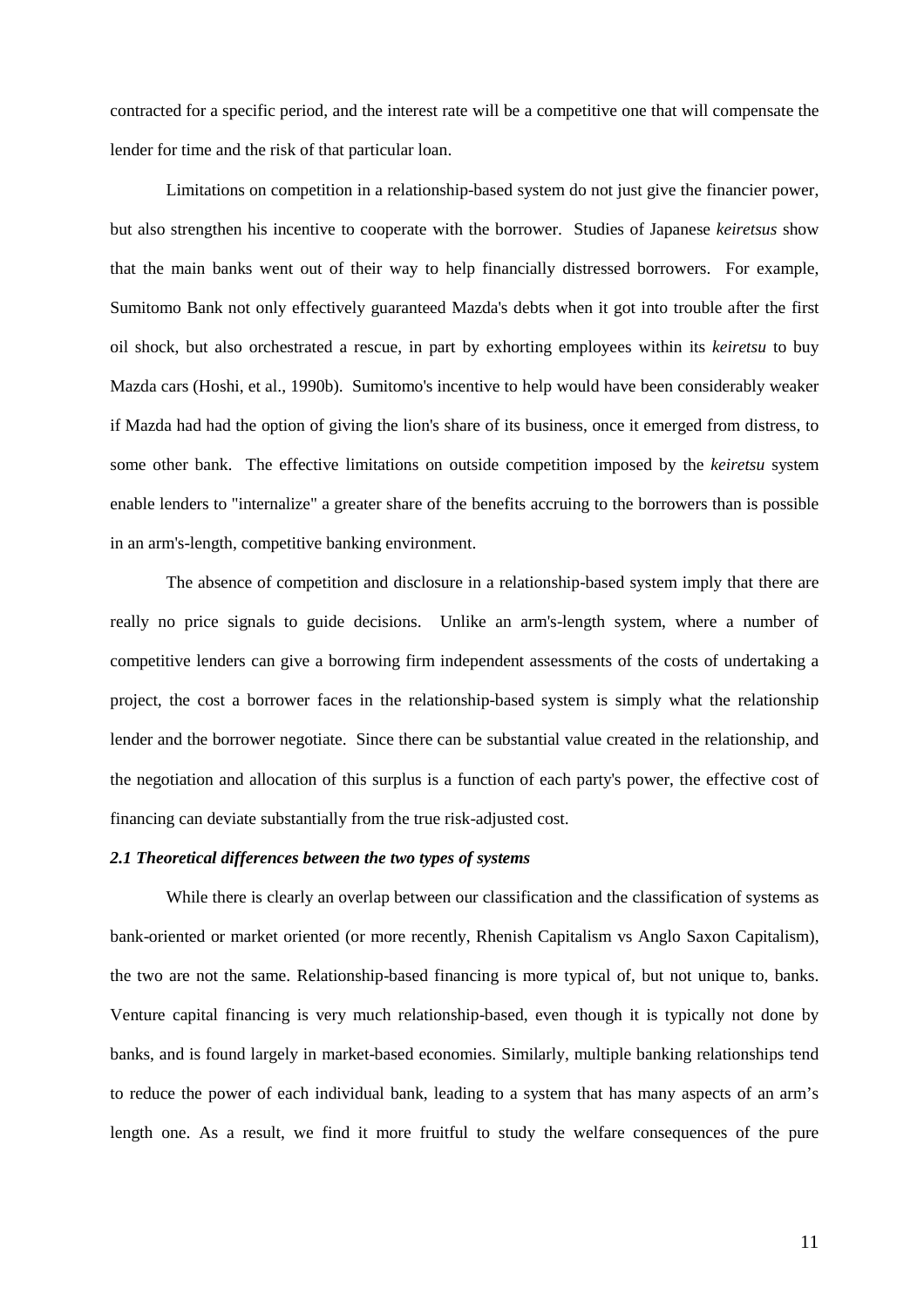stereotypes and only later analyze how these affect the functioning of real-world financial systems. For an excellent welfare comparison of intermediaries versus markets see Allen and Gale (1995).

#### *1) Response to price signals*

By its very nature, a relationship-based system does not pay much attention to market or price signals. In such a system financing cannot take place in the presence of intense competition. Hence, it will only occur when competition is somehow restricted, and hence when prices tend to be not very informative. But this indifference to price signals also becomes self-fulfilling. If investment decisions are not driven by prices, then prices become less effective in providing economic directions because they reflect less information.

Evidence of this unwillingness to respond to market signals is provided by Hoshi, Kashyap, and Scharfstein (1991). The study looked at a sample of Japanese firms in the late 1970's to mid-1980's that had close ties to banks and compared their investment behavior with a sample that had no such ties. The investments of firms that had no bank ties were very sensitive to the cash flow the firms generated from operations; when operating cash flows decreased sharply, so did investment spending, and vice versa. By contrast, the investments of firms with strong ties to the banks were significantly less sensitive to the firms' operating cash flow.

One possible interpretation of these findings is that banking relationships make it easier for firms to obtain external funding for value-adding investments, thus making them less dependent on their own cash flows. But recent events in Japan suggest a different explanation. More often than not, the companies' continuous access to bank funding on favorable terms allowed them to ignore the signal sent by their poor cash flows, and to continue investing. By continuing to invest in these circumstances, such firms may well have been destroying long-term value rather than increasing or preserving it. Even if the banks were failing to provide the managers of these firms with the right signals, it appears that the stock market was attempting to do so. For, as the study also reports, the firms with banking relationships in their sample had lower "Tobin's q" (or market-to-replacement cost) ratios than firms without bank ties. And, to the extent that Tobin's q is a reliable proxy for a firm's investment opportunities, the stock market was expressing skepticism about the likely payoff from such investments.

12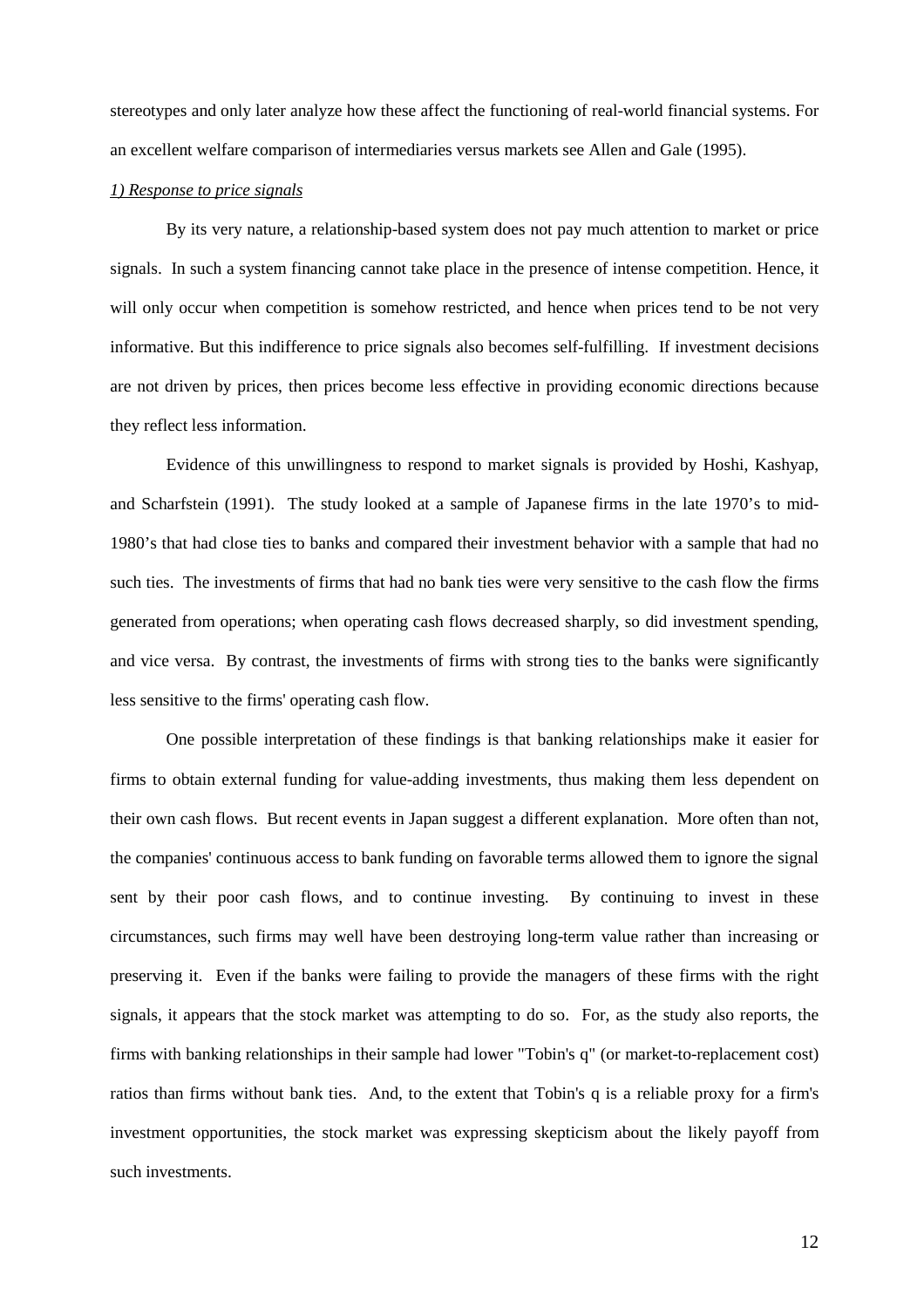Peek and Rosengren (1998) provide additional evidence that relationships can distort the allocation of funds. In the early 1990's, Japanese banks increased their lending to the U.S. commercial real estate market. At their peak in 1992, the U.S. subsidiaries of Japanese banks accounted for onefifth of all commercial real estate loans held in the U.S. banking sector. Then, in response to a severe decline in real estate prices in Japan, the Japanese banks cut back their lending in the U.S. even as U.S. prices were rising (and lending by non-Japanese banks increasing), while at the same time expanding their lending in the domestic Japanese market where prices were plummeting. Thus, rather than cutting their losses in Japan -- or at least not abandoning their profitable opportunities in the U.S. -- Japanese banks poured more money into their unprofitable Japanese relationships.

This is not to say that the arm's-length system is perfect in the allocation of resources. Because outsiders have little power, management can indulge itself far more in empire-building without triggering an intervention by outsiders. This problem has been labeled the "agency costs of free cash flows" by Michael Jensen (1986). The arm's-length system, however, can use takeovers to rectify this problem when it gets excessive.<sup>4</sup> By contrast, the problem of misallocation of resources due to the lack of price signals in the relationship-based system is more severe, because it lacks a selfactivating mechanism to correct it. In fact, even if price signals were accurate, the power structures in the relationship-based system may not allow movement in a direction indicated by the prices.

In market-based economies, however, there is a virtuous circle at work: In the process of relying on prices for guidance, the arm's-length transactions that predominate in these economies also have the beneficial effect of making prices more informative. Thus, the more transactions that come into the market, the more likely it is that decisions made on the basis of price are likely to be the right ones.

In sum, one downside of a relationship-based system is that price signals are obscured. The consequence could be a widespread and costly misallocation of resources.

#### *2) Sensitivity to bubbles*

 $\overline{a}$ 

Recent experience might suggest that paying too close attention to market prices may also be harmful, especially if those prices seemingly depart from fundamentals. The euphoria that gripped

 $<sup>4</sup>$  If anything, managerial empire building is less severe in a relationship-based system, precisely because</sup>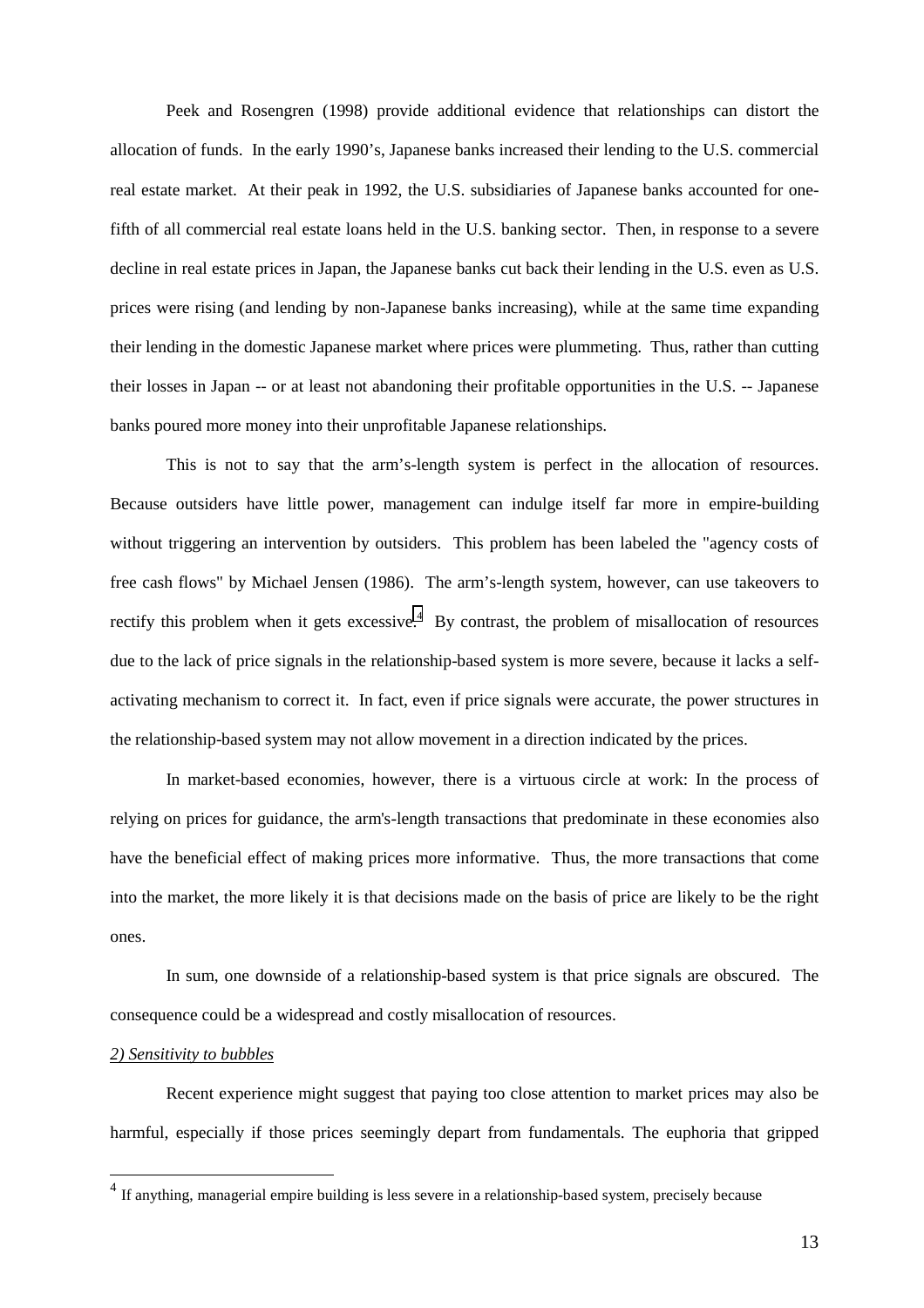investors in the United States in recent years has, according to some, led to egregious mispricing (see, for example, Lamont and Thaler (2001)), which in turn has led to what in hindsight is obviously inappropriate real investment. Clearly, the benefit of paying attention to stock prices relative to the benefit of ignoring them depends on their signal-to-noise ratio. We do not have any studies that have attempted to quantify this.

What we do know is that the signal to noise ratio in stock prices varies widely across countries. In recent work, Morck et al. (2000) decompose stock price volatility into market-wide and firmspecific elements. While market-wide movements are not necessarily bubbles, this decomposition gives us a sense of how much firm-specific information is contained in stock prices (and to the extent that market moving events are publicly observable, this decomposition offers us a measure of how much additional information stock prices provide about individual firms). The proportion varies widely across countries. In a developed market like the United States market-wide movements explain only 3 percent of the daily variation of individual stocks, while in developing countries such as Taiwan and Poland they explain far more (approximately 40 percent and 60 percent respectively). Thus, markets differ in the amount of company-specific information that is incorporated into stock prices and more developed markets produce more of it. Thus markets are more likely to be useful in guiding investment in developed countries, and there is some evidence of this (see Wurgler (2000)).

Even though they focus less on stock prices, relationship-based systems are not immune to bubbles either. In fact, the Japanese economy, traditionally a relationship-based system, has been deeply affected by the bubble in land prices that developed over the 1980s. Interestingly, the transmission channel has been different. Japanese banks did not react to stock prices directly, but to increases in the collateral value of land (see Kashyap et al. (1990)). The bursting of the bubble in land prices left the Japanese economy with a huge debt overhang, which has still not been worked off.

In sum, relationship-based financing and arm's-length financing are sensitive to different type of euphoria. The former is more sensitive to institutional euphoria, the latter to individual euphoria. Which form of euphoria is more frequent, and which one has the worse consequences is a topic that awaits future research.

financiers have the power to intervene extensively and absorb free cash flows from successful firms.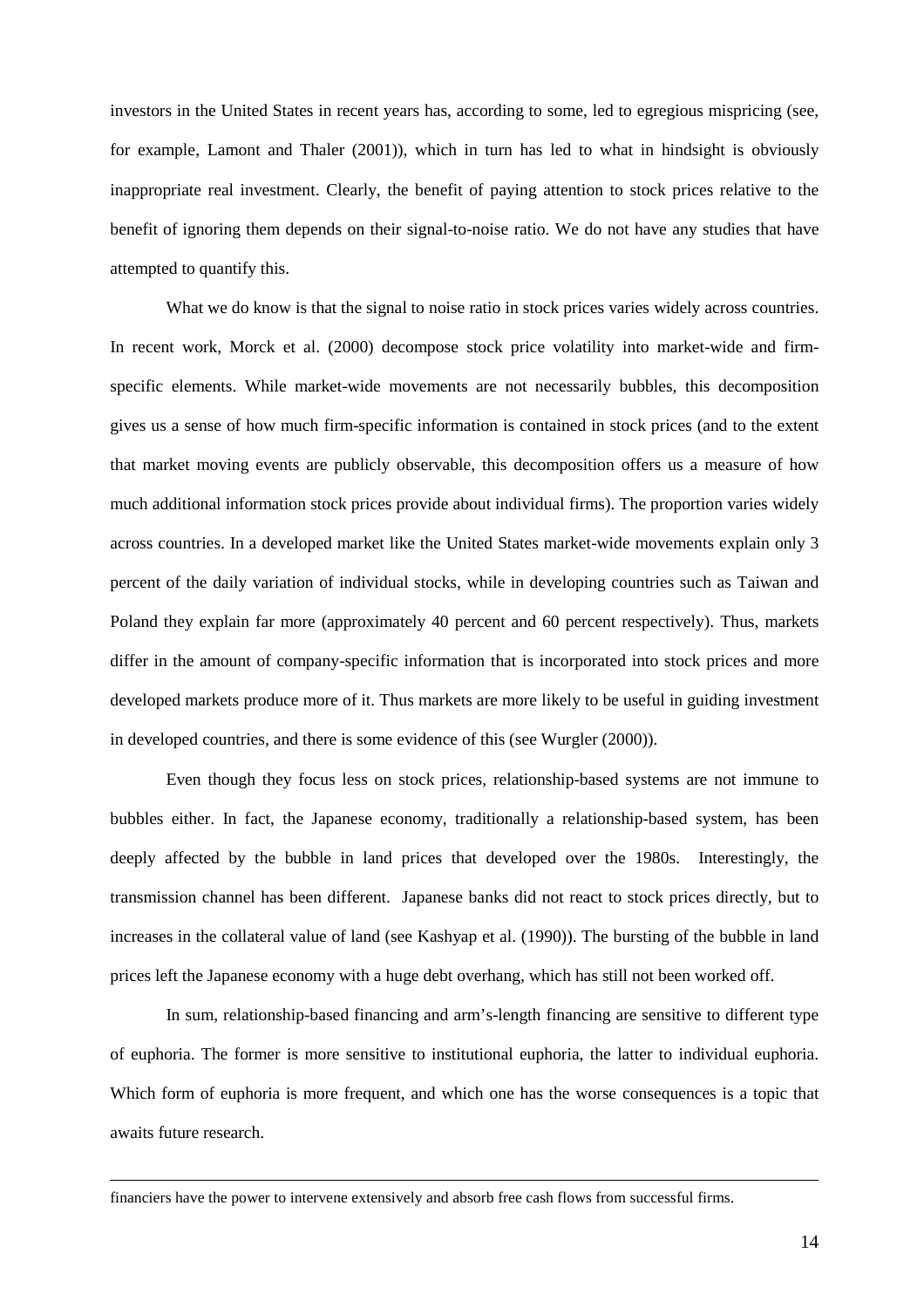#### *3) Market power*

Another consequence of prices being obscured in a relationship-based system is that the financier's information is largely private especially when the projects being financed consist of intangible assets such as intellectual property. As a result, in a relationship-based system the initial financier tends to appropriate a greater share of the return to new technologies. On the one hand, this depresses the incentives to form new start-up ventures, making entrepreneurship in high tech industries a rare phenomenon. On the other hand, it facilitates the exploitation of new technologies by existing firms (Hellwig (2000), Rajan and Zingales (2001a and c)), increasing their scope (hence the proliferation of conglomerates in relationship based systems). Which system is more effective depends on the type of innovation and on the organizational incentives of existing firms to undertake this innovation, a topic we will return to momentarily.

#### *4) Illiquidity*

Because information is so concentrated in a relationship-based system, financial assets become very illiquid. Since the relationship is specific to the intermediary and borrower, the intermediary becomes indispensable to collecting on loans. Loans will be illiquid in that outsiders will not be able to extract as much repayment if the loan is sold as can the insider institution. Not only does this mean that the intermediating institution has highly illiquid assets, it also means that its cost of capital will be high unless it can somehow commit not to extract rents from its investors (given that its expertise is so critical in collecting on loans, once financed, intermediary managers can demand a high rent for their specialized skills). Financial intermediaries can commit to their investors by raising finance through hard-to-negotiate instruments such as demand deposits (see Diamond and Rajan (2001)). Nevertheless, extensive rigid financing of this kind leaves the economy overexposed to adverse shocks that can take down intermediaries. Intermediary distress is all the more dire in relationship economies because their financial assets are so illiquid and have so limited a market.

#### *5) Risk*

By its very nature, a relationship-based system tends to smooth shocks intertemporally. As we have just discussed, the prospect of future rents induced Sumitomo to intervene and bail out Mazda in the early 1970s. By contrast, in an arm's-length system, competition eliminates future rents, destroying any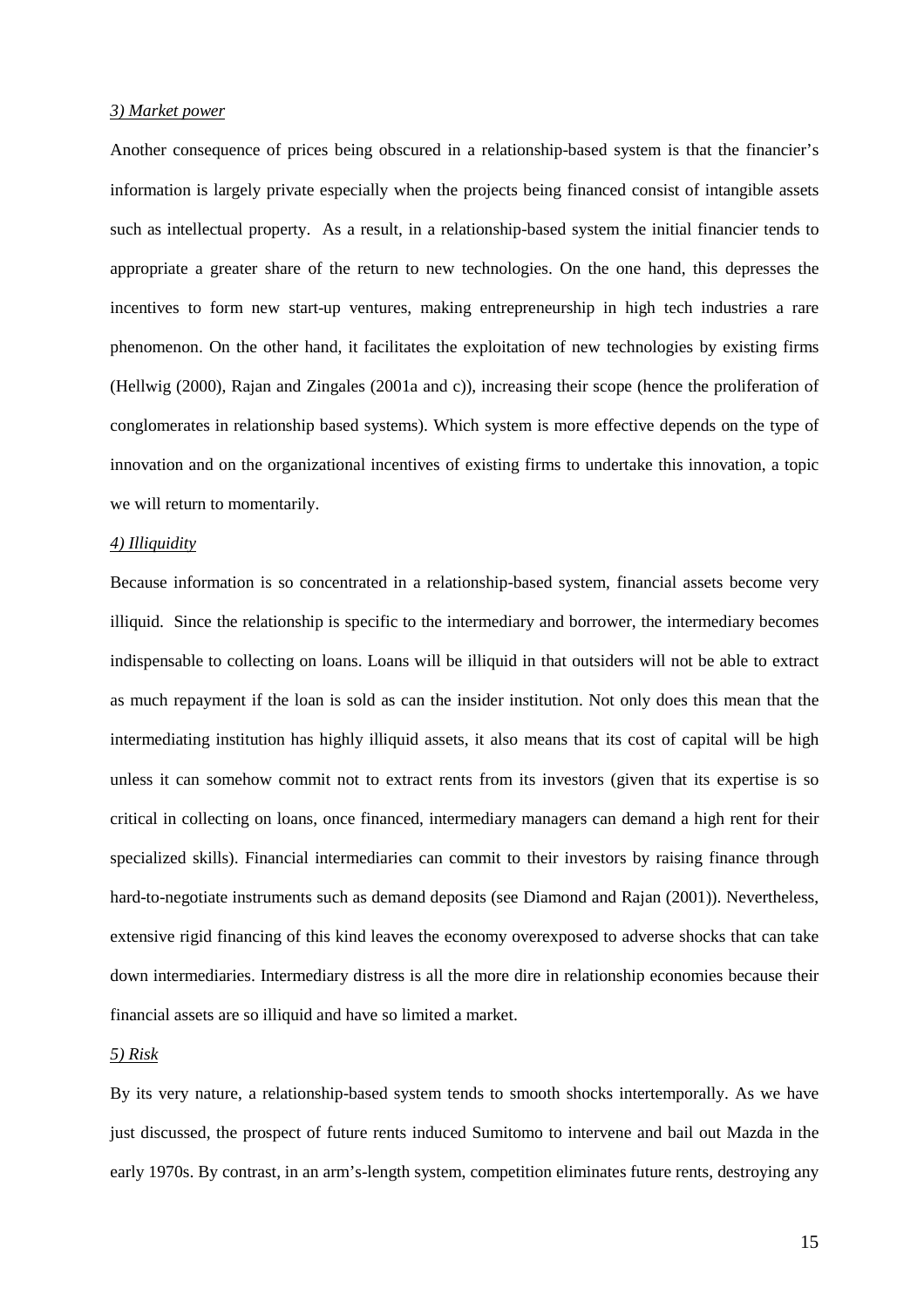incentive to pay for the cost of a bailout. More importantly, in an arm's-length system such intervention cannot even be insured contractually at a reasonable cost. Unconditional insurance would create the conditions for severe moral hazard, while the right contingent insurance might be too complex to be written into a contract. Hence, relationship-based systems smooth better individual shocks than arm's-length systems.

The opposite is true for systemic shocks. Because of lack of transparency and disclosure in relationship-based systems intermediaries finance assets that only they understand (Diamond and Rajan (2001a, 2001b)). Not to absorb a massive amount of rents, they have to credibly commit to pay out collections to depositors. This requires them to issue hard claims; the hardest being demandable claims subject to runs. Thus in the natural course of financing illiquid relationship-based assets, financial intermediaries have to take on financial risk. To reduce this risk, the government has to promise intermediaries contingent capital, which in turn causes them to bet on the same risks such as real estate or emerging market lending, knowing full well that they will be rescued if only they sink together.

Contrast this with the arm's-length system where the accent is on providing small investors the confidence to invest directly in firms. The arm's length system permits more flexibility in explicit contracts, which allows the system to absorb adverse shocks. Moreover, the healthy can be distinguished from the terminally ill after a shock and can be dealt with differently – not everyone has to sink or swim together as in the relationship system. Finally, unaffected outsiders have the ability to invest and revive the system, as they obtain confidence from the very same channels that inspire confidence in small investors. Thus, in general, arm's length systems can deal with system wide adverse shocks better.

All this suggests that if an adverse shock affects an economy unevenly, the arm's length system will be better able to identify and isolate the truly distressed and prevent them from taking the system down. In a relationship system, the pain is likely to be widely shared and in ways that make more sense politically than economically. This kind of system-wide insurance can be beneficial in smoothing temporary economic shocks (Diamond and Dybvig (1983), Allen and Gale (1997 and 2000)), but prevents necessary adjustment when shocks reflect the necessity for structural change.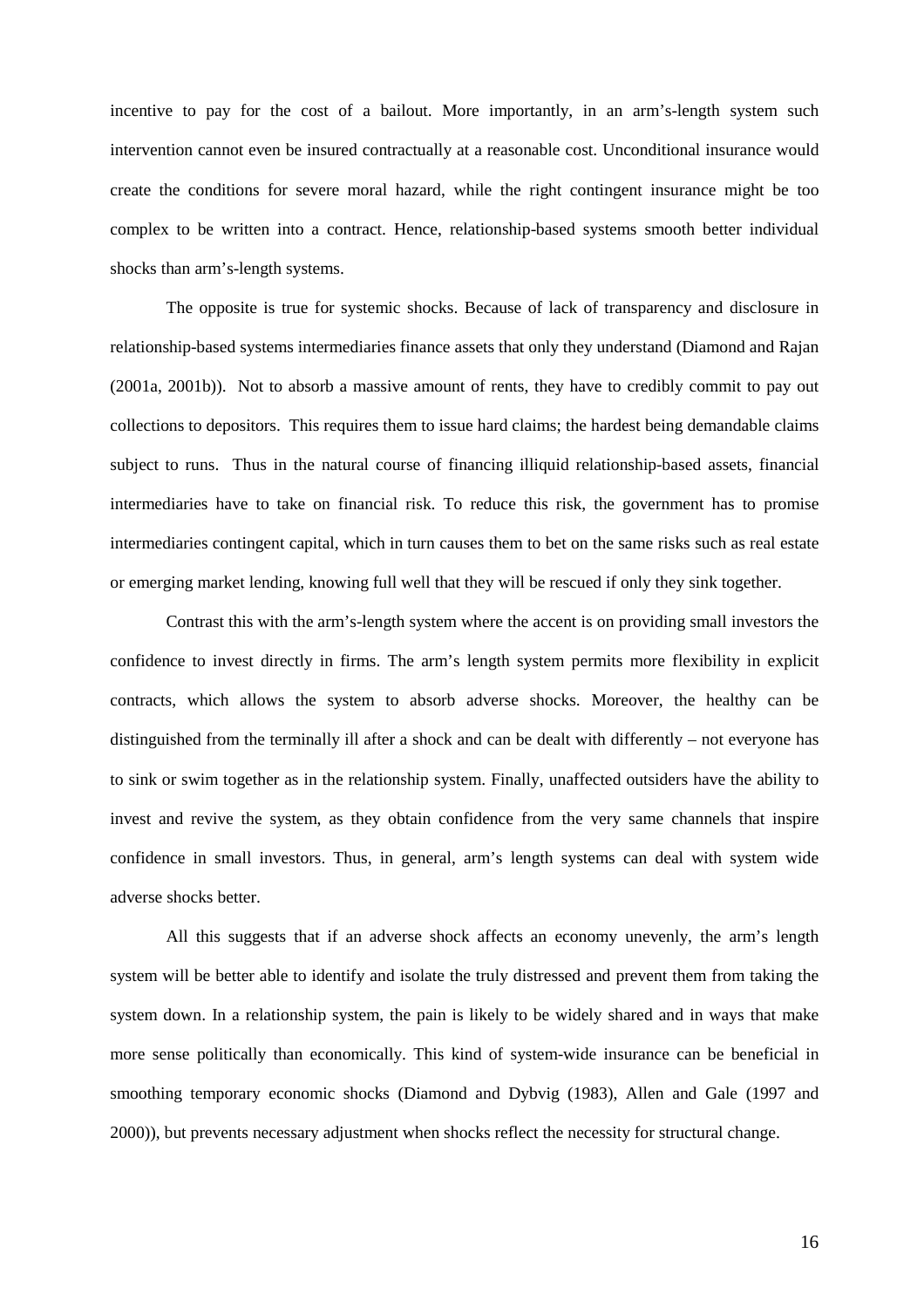#### *6) The Kinds of Assets Financed by Each System*

Taken together, the above discussion suggests that pure relationship-based systems tend to have a comparative advantage in financing physical-asset-intensive industries rather than high technology research and development based industries. For one, physical-asset-intensive industries are typically more traditional and well understood. As a result, the absence of market signals about their profitability is less likely to be a problem in making investment decisions. Second, because they are well understood, it is unlikely that a large amount of rents will accrue to the financing intermediary. Moreover, the borrower has the collateral to entice fresh lenders if the existing ones prove overly demanding. Finally, since loans are well collateralized by physical assets, they are liquid, so the concentration of information in the system will not be a barrier to financing these assets.

Conversely, arm's length systems will have a comparative advantage financing industries with intangible assets; hence Carlin and Mayer's (1998) finding that equity- and skill-based industries tend to do more research and development in economies with better developed accounting standards.

An intriguing recent study fortifies our view that relationship-based systems are more capable of financing projects where the ratio of tangible to intangible assets is large. Houston and James (1996) study the financing arrangements of 250 public firms in the United States. They find that firms with relationships to single banks tend to use less bank debt in proportion to total debt as their market-tobook ratio (a measure of the ratio of intangible to tangible assets) increases. By contrast, when firms have relationships with multiple banks, the ones with higher market-to-book ratios tend to use more bank debt in proportion to total debt. This suggests that firms tend to avoid becoming dependent on a single bank when they have high market to book ratios, perhaps because they fear the bank may have too much power to extract rents and direct strategies, or because the bank itself will find the asset too illiquid.

#### *7) The types of firms financed in each system*

Not all firms can take equal advantage of the two systems. Financing in an arm's-length system has higher fixed costs, but enjoys better economy of scale. To enjoy the benefits of disseminating information, a company has first to produce such information in a credible way. This entails significant fixed costs. The cost of setting up a computerized inventory system, which automatically records cost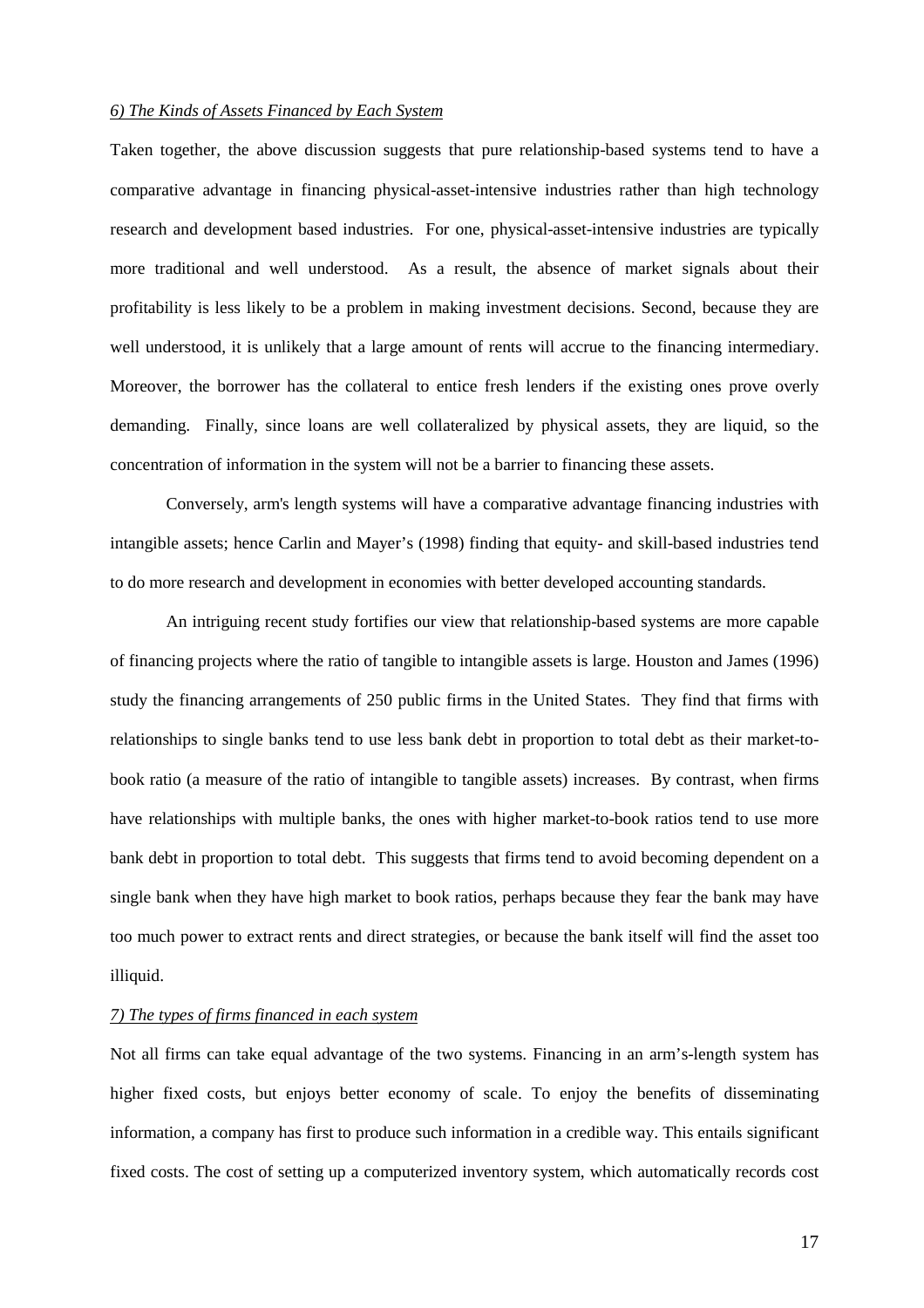of inputs and sales, does not differ greatly for a "mom and pop" store than for a large retail chain. Once this system is in place, the cost of producing information that can be easily verified by the accountants, and thus by the market, is small. Hence, the relative cost of producing information is lower for larger firms.

Similarly, different organizational structures have a different propensity to generate information. As Novaes and Zingales (1998) show, multi-layer hierarchies tend to produce more verifiable information than two-layers' ones to reduce the rent middle managers can appropriate.<sup>5</sup> This information, generated for internal purposes, can easily be used for external purposes at no additional costs. Similarly, because franchisees have to generate more information for the purposes of reporting to the franchiser, they are more able to raise external finance (Petersen and Rajan (2003)) from distant, arm's length investors.

Thus, large multi-layer organizations can benefit from arm's-length markets much more than small owner-operated firms. Not surprisingly, the United Kingdom, which has more developed arm'slength markets, has larger firms than any other European country (Kumar et al, 2000) and there is a positive correlation between development of arm's-length financial markets and the separation of ownership and control (La Porta et al., 1999).

#### *8) Financing of Innovation*

 $\overline{a}$ 

An arm's-length system, where there is more public information, gives new firms, attempting new technologies, a better chance of obtaining financing. The reason is that there are many investors from a variety of backgrounds, each of whom has the basic information to assess a new technology. While each investor may be biased, and each investor may receive only part of the information that is collectively known, each investor investigates the firm's prospects independently. Thus the firm gets a number of chances to attempt to convince investors of the merits of its technology. If the technology is sufficiently new, it may need all those chances to obtain financing somewhere.<sup>6</sup>

 $<sup>5</sup>$  In fact, in their model multilayer hierarchies produce an excessive amount of verifiable information with respect</sup> to what would be optimal in the absence of agency problems. They do not consider, however, the positive effect this information might have on the firm's ability to finance its projects.

<sup>&</sup>lt;sup>6</sup> This argument is based on work by Sah and Stiglitz (1986). See also Allen (1993) for a different application of the Sah and Stiglitz point.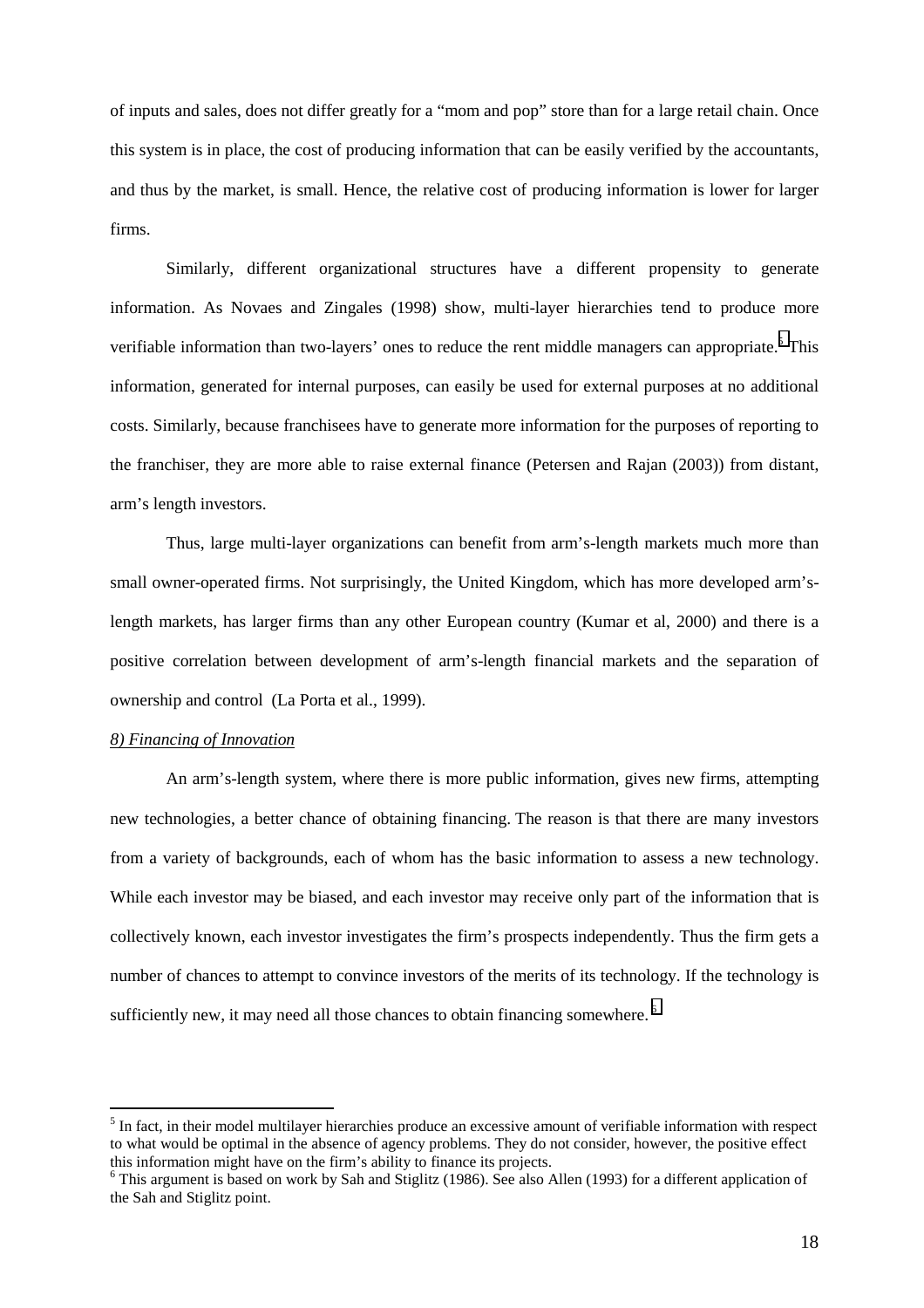The relationship-based system works in a very different way. Given the paucity of public information and the limited access in a relationship-based system, the firm has, at best, one or two well-informed financiers who can make an assessment. Since information in such a system is generated through contacts rather than posted publicly, those financiers are likely to talk to each other. So while collectively they may have more information, and make a better decision about whether to finance the new technology, the firm will not get much more than a single chance to make its case.

If the technology is a minor modification of tried and tested technologies, the payoffs from funding eventually successful technologies is likely to be small, at least relative to the costs of funding failures. A relationship-based system is likely to be better here because it has the ability to probe deeper and screen out most of the likely failures. The system's conservatism, as reflected in the extreme scrutiny that innovations are subject to, could lead to the rejection of some worthwhile innovations. But this is not very costly relative to the gains from not funding failures. In normal times where change is incremental (and innovations are as likely from within the establishment as from outside), the relationship system works well.

If, however, we are in a period of extraordinary change, where revolutionary innovations may enable firms to create entirely new profitable markets, the free access market-based arm's length system is better in making sure that most of these get financed, even though many failures will also be financed. The value from the successes far outweighs the costs of failures at such times so using independent but informed evaluations works better in financing innovation.

One can even extend the parallel to venture capital, the latter being an institution that seems to emerge only in free access financial systems with high disclosure. Venture capitalists invest only a little at a time. They continue only projects that look as if they will be great successes, but quickly cut short those that look as if they will be dogs. Thus they reap a bonanza from the successful projects, while losing little from those that fail. This sort of return profile makes them willing to experiment. As a result, entrepreneurs need not be dejected by a single rejection by a venture capitalist since there may always be some other venture capitalist who sees things more their way. Successful entrepreneurs in market-based financial systems, much as successful authors do, often have tales of how they peddled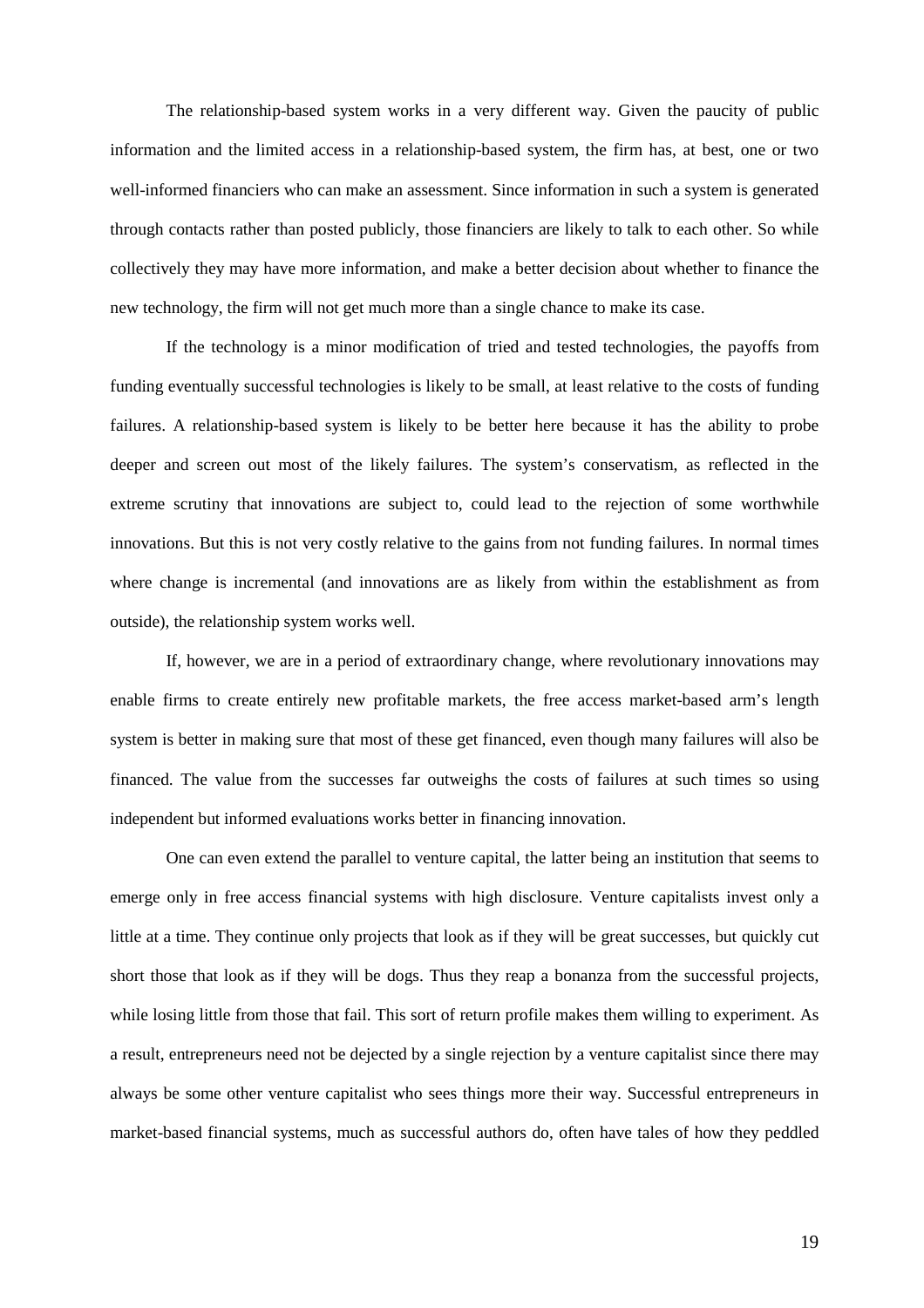their project from door to door until they eventually found a venture capitalist willing to put pen to checkbook.

Venture capitalists themselves, let alone such tales, are rare in relationship-based economies. They are rare because venture capitalists need a reliable system of disclosure, not just because they fund young companies, but also because they get their reward only when they grow these firms to the point that they can be sold on the public equity markets. And for the public investor to pay an adequate price for the shares that are sold, they have to be confident of what is truly going on inside the firms. Reliable disclosure makes such confidence possible (Black and Gilson (1998) and Kukies (2001)).

Even if financing is available, however, it is not safe to assume, as we have done, that established firms will want to undertake projects that lead to extraordinary change. Technological change can render obsolete the expertise of those who run the firm.  $\gamma$ Young firms are therefore special when there is a potential for extraordinary change because they have no vested interests in the status quo. More disclosure and transparency, and the associated free access to finance, helps the emergence of new firms. In stark contrast, the relationship system is particularly bad at giving newcomers a chance. Newcomers invariably have to become part of the system before they can get finance, because no one can trust their accounts, or will give them access before they pay their dues. No wonder the average age of corporations making initial public offerings on the Deutsche Bourse between 1960 and 1990 was 57 years, an age which would be deemed ancient for American corporations (Rydqvist and Hogholm, 1995). Within the United States itself, the deregulation of banking in the 1980s led to a substantial increase in competition in the financial sector in states that deregulated. This was tantamount to a shift from an uncompetitive, relationship system before deregulation to more

 $\overline{a}$ 

 $<sup>7</sup>$  Even though IBM's personal computer set the industry standard, it was Intel and Microsoft that constantly</sup> pushed the technology forward, and reaped much of the gains. Part of the reason why IBM did not exploit the possibilities in the personal computer better is because IBM's agenda was set by top management who had cut their teeth on mainframes. In an attempt to avoid cannibalizing mainframes, they placed constraints on the development of the personal computer, which undermined their leadership position in the PC industry. For example,

<sup>&</sup>quot;IBM crippled its own Displaywrite word-processing package by limiting its ability to handle electronic mail, which became a hugely popular application. This was back in the days when IBM still thought of typing as something to be done on a mainframe or minicomputer, and the mainframe people wanted to protect their mainframe-based email system, called PROFS, by keeping email off PCs. In addition, mainframe executives argued that the hundreds of thousands of secretaries who had gotten used to PROFS and the mainframe version of Displaywrite didn't really want any new features."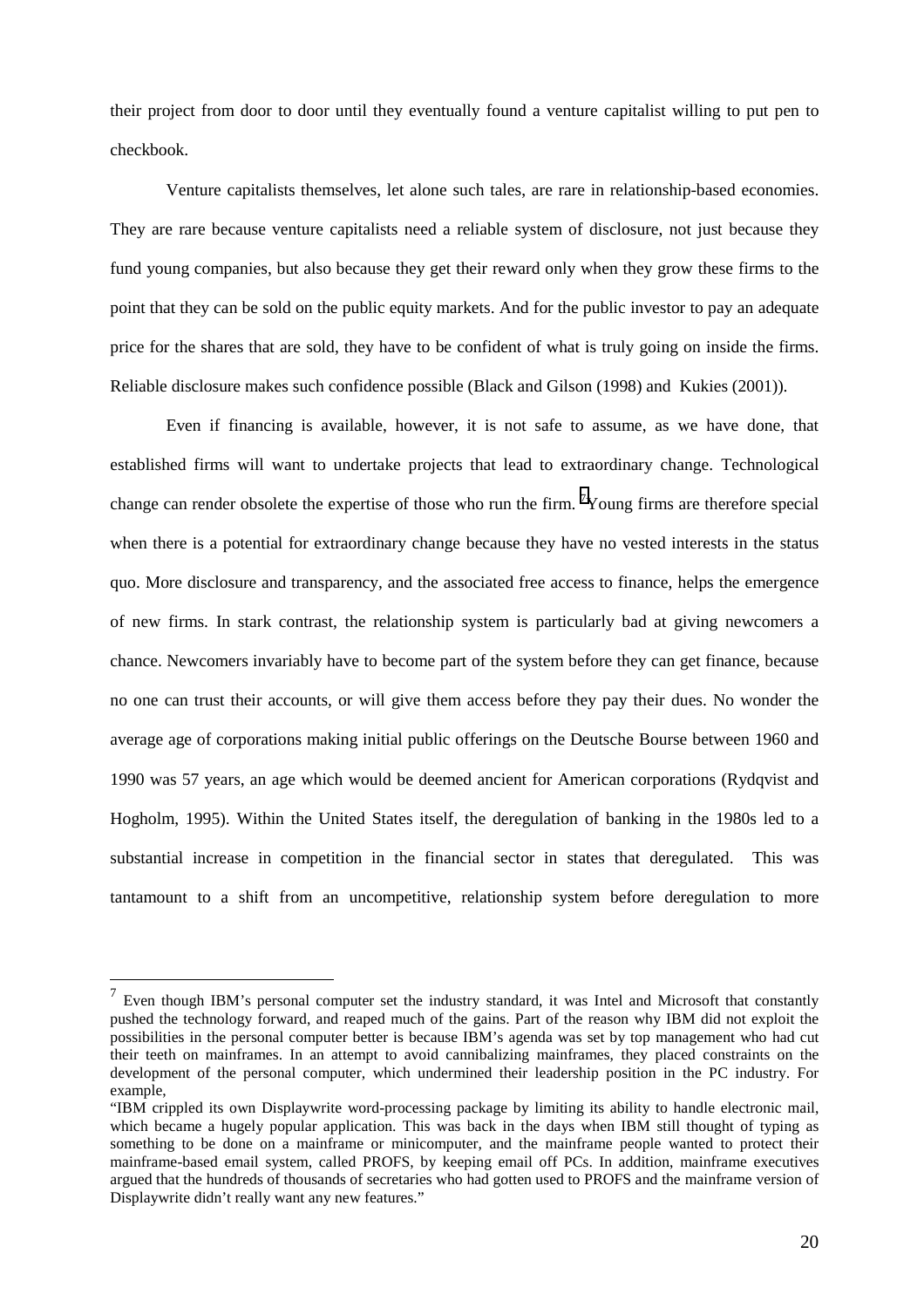competitive, arm's length financing afterwards. Not surprisingly, the rate of creation of new enterprises jumped significantly after deregulation (Black and Strahan, 2001).

Relationship finance therefore has at least two strikes against it at times of great change. First, the way the system scrutinizes new ventures makes it more likely that more out-of-the-ordinary new opportunities will be left without finance than in the arm's length system -- decision by consensus is inherently conservative. Second, the opaque nature of the system makes it discriminate against outsiders, especially newcomers. Thus those who have the greatest incentive to force change have the least resources to do so. Since the players in the system lack both the mindset and the incentive to innovate, relationship finance is a serious drag in times of great change.

But there is a third strike also. Relationship systems tend to protect mature incumbent firms that get into trouble. In normal times, this lends stability to the system. In times of extraordinary change, this can keep resources far too long in unproductive uses. There is no better example of the ambivalent nature of the protection afforded by financiers to firms than the above-mentioned rescue of Mazda by Sumitomo bank in the 1970s.

Was the rescue worth it? The answer is not obvious. In the short run, Mazda recovered. It may, however, have been a mistake to ignore the signals obtained from Mazda's poor performance. A reinterpretation of the Mazda example is that perhaps Mazda deserved to be taken over by another automobile manufacturer-- after all it was in trouble again in the early 1990s when it had to be rescued by Ford! Maybe it should have been shut down thus reducing the overcapacity the automobile industry has been plagued with in recent years. Who knows whether the net long-run benefits to Mazda from Sumitomo – the guarantees and the credit, less the interest payments, the tied deals, and the long-term submission to Sumitomo's direction – were positive? And even if positive, did this deal make sense for Sumitomo's depositors and equity holders, or for Japan as a whole?

Unfortunately, as we have argued, the relationship system makes it difficult to undertake such a cost-benefit analysis – after all, that is precisely why the system comes into existence. How does one value the loss borne by other members of the keiretsu for being "encouraged" to buy Mazda cars? How big are the profits forgone by Sumitomo for spending so much of its managers' time in rescuing Mazda? It is precisely this opacity that condemns the system to make mistakes. And all the mistakes go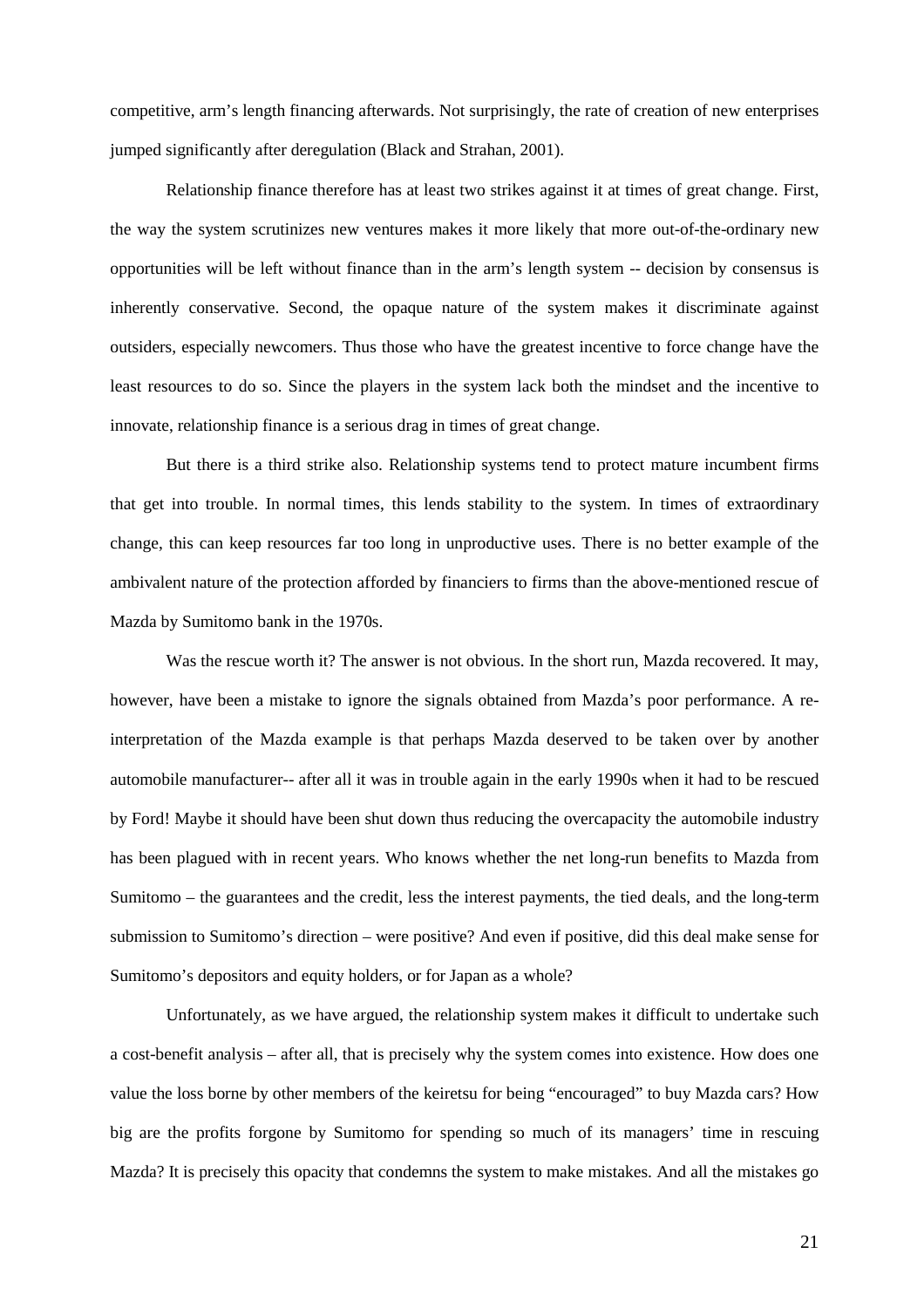in one direction, towards protecting unviable incumbents. The fabled long-term view of the relationship system may, in fact, be very short term.

#### *9) Political Controllability*

There is another obvious, but often ignored, difference between the two systems: the ease with which they allow governments to intervene. A relationship-based system is naturally more prone to government direction because it depends more heavily on the government to maintain the restrictions on competition that enable it to work. Furthermore, in an opaque environment financial intermediaries need some government supervision to be perceived as reliable. This supervisory power, however, gives the government a powerful lever it can use to coerce these intermediaries into actions it deems desirable. This exercise of (im)moral suasion is not unique to relationship based systems. The New York Fed's intervention in the rescue of Long Term Capital Management in 1998 suggests arm's length systems are not immune. But the very nature of a relationship-based system makes these interventions easier, less visible, and thus more appealing politically.

The opacity of the relationship-based system makes it easier for the Government to intervene also because hides the real cost of this intervention. In the 1930s, the Japanese Nationalist government used the banking system, which it had previously helped consolidate, to channel more resources to munitions production. Such intervention required neither an explicit bill, nor a visible item in the government budget. As such was much more appealing. There is, thus, a natural symbiosis between interventionist government and relationship-based systems: Relationship-based intermediaries prosper under government-sanctioned protection from competition and interventionist governments enjoy greater flexibility and power in a relationship-based system.

#### *2.2 Relative efficiency of the two financing modes in different environments*

Thus far, we have compared the strengths and weaknesses of the two financing modes without considering the environment in which they operate. Clearly, their relative merits may differ with the environment.

Arm's length financing, for instance, relies heavily on legal protection and judicial enforcement, while relationship financing is largely self-enforcing, requiring just the protection of the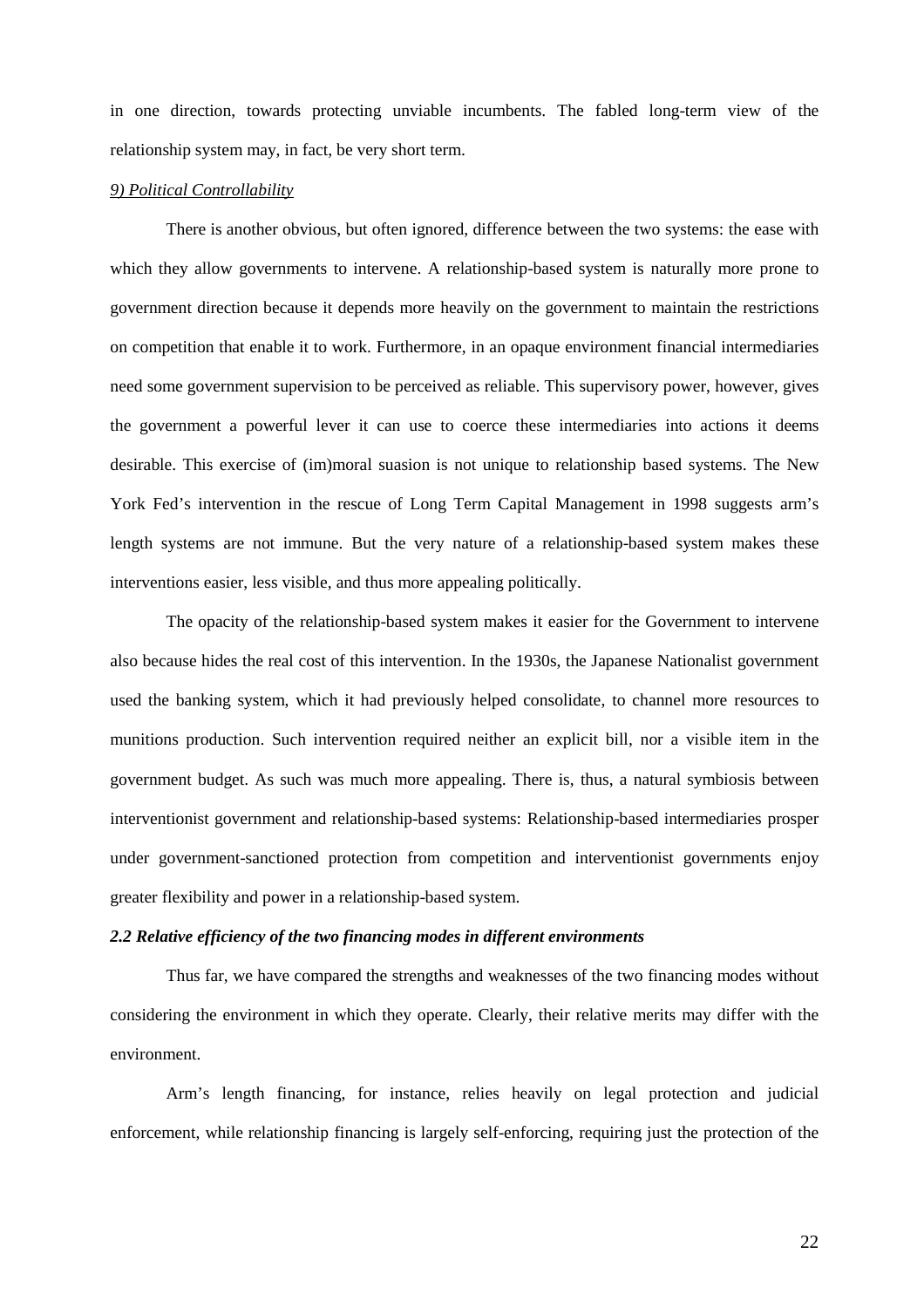most basic property rights. Hence, in countries with poor legal protection and judicial enforcement, not only is relationship financing preferable, it is the only option.

The benefits produced by an arm's length system are greatest when more information is available, when this information is reliable, and when it can be easily diffused. Thus, an economy with larger and more formally organized firms can profit the most from an arm's length system.

The benefits of an arm's length system are also greatest in economies where the information disclosed is reliable. This requires, for instance, that there be no implicit penalty to disclosing this information. Systems where the visibility to the tax authorities changes depending on the amount of information in the public domain do not meet this condition. Similarly, systems where corruption is widespread and thus place the reliable discloser at a competitive disadvantage in paying bribes to the opaque competitor also fail this condition. Reliable disclosure requires appropriate penalties for lack of timely disclosure.<sup>8</sup> Recent scandals in the U.S. show how doubts on the reliability of information can undermine investor's confidence. If this occurs even in the country with the best tradition of pursuing accounting frauds, one can only imagine what happens in the other ones.

Finally, information needs to be transmitted. Petersen and Rajan (2002) show how the diffusion of standardized information and cheap telecommunications has increased the distance between borrower and lender in the United States. Thus, when information can be easily diffused, competition to lend increases, and the benefits of an arm's length system also increase. In this sense, the advent of the Internet is playing a big role in making arm's length financing more attractive.

The benefits of an arm's length system are also linked to the size and diversity of the potential market that can receive the information. In a small homogenous market with a limited number of players, the benefit of competition among lenders is minimal. When the potential financiers are few, they can collude at the expense of entrepreneurs, as venture capital firms appear to have done before the expansion of the VC market in the late 1990s. But a limited market size and the lack of industrial diversity also decrease the potential benefits provided by prices. The information conveyed by prices is useful because it may lead to a reallocation of resources. In a small homogenous economy, with limited

 $\overline{a}$ 

<sup>&</sup>lt;sup>8</sup> Penalties can be excessive so that firms disclose more than socially optimal. For instance, firms may be forced to disclose trade secrets or competitive strategies, which may lead them to underinvest in business innovation. It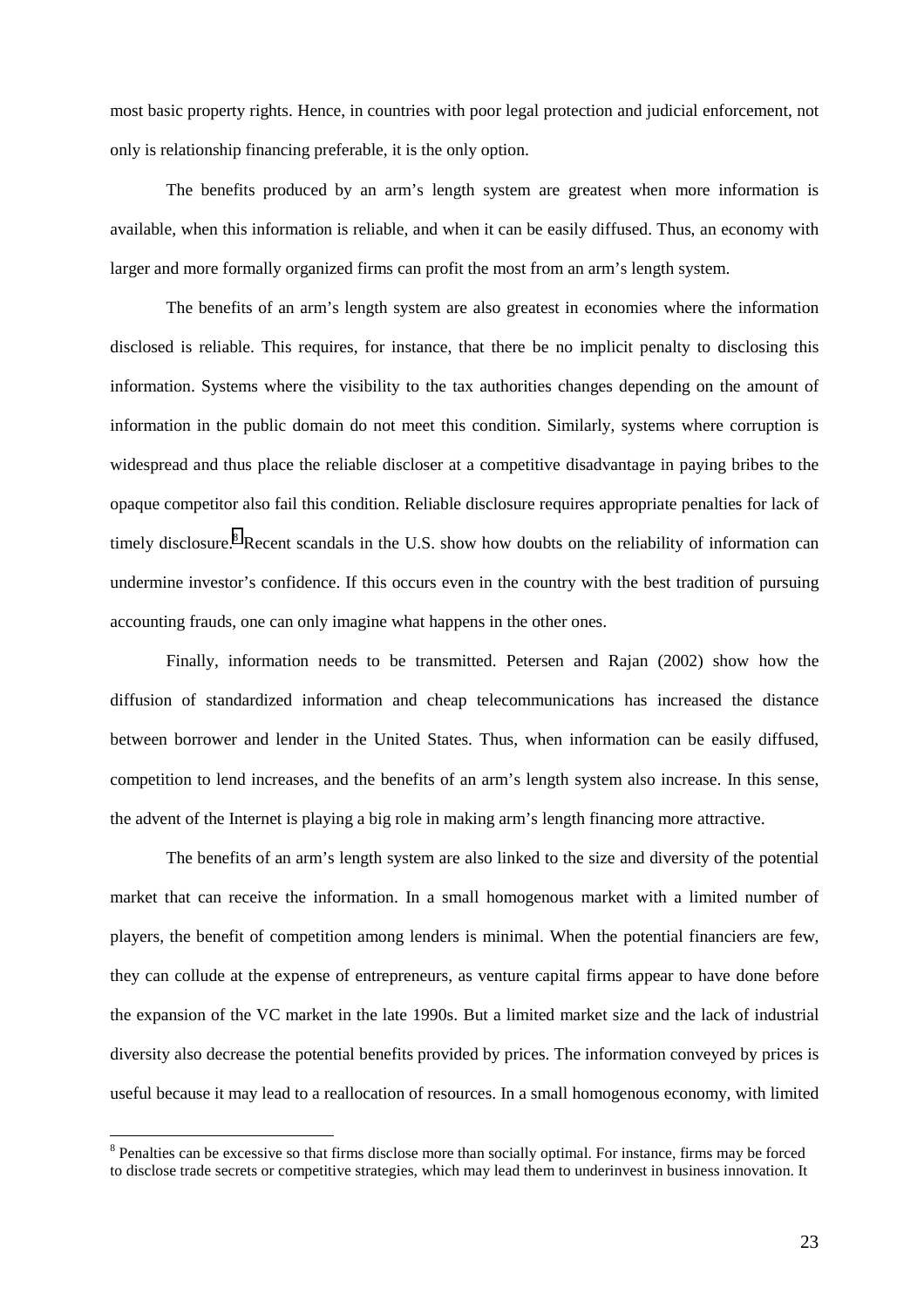opportunities for reallocation, the benefit of having this information is also limited and so is the value added of an arm's length system. Hence, the comparative advantage of a relationship system versus arm's length system depends crucially on the size and diversity of the potential market they are facing.

In sum, relationship-based system perform better when markets and firms are smaller, when legal protection is weaker, when there is little transparency, and when innovation is mostly incremental, rather than revolutionary. Thus, relationship-based systems work best in the early stages of industrialization where the industries to be financed are physical asset intensive, where the legal system is ineffective, and where skill-based or idea-based industries are of limited import. They also work best in small, homogenous, closed economies.

By contrast, arm's-length financing deliver superior results when markets and firms are bigger, when firms are more formally organized, in the presence of better legal enforcement and transparency, and when innovation tends to be more revolutionary. Thus, as economies develop and focus more on knowledge-intensive industries as engines for growth, a hybrid is perhaps more effective. There is then the need to improve transparency, judicial efficiency, and mechanisms for speedy resolution of financial distress so that arm's-length markets can function effectively and aid the process of economic growth.

#### *2.3 Financing Modes and Financial Systems*

Thus far, we have just characterized the two extreme modes of financing. No real world financial system could be classified as purely arm's length or purely relationship based. They all rely on both modes of financing. The difference rests in the relative importance of these modes and how they are combined. U.S. venture capital, for instance, seems to combine the best elements of both financing modes. As in any relationship-based financed, the intense involvement of the venture capitalist in the firm (the typical the lead venture capitalist visits the entrepreneur once a month on average and spends four to five hours at the facility during each visit (Gorman and Sahlman, 1989)) ensures the financier a monopoly on the firm financed, guaranteeing her both a return on her investment and an incentive in working out any necessary restructuring. But the contractual time limit on the funds raised, the restrictions on the amount of funds invested in each venture, and the

may also force them to disclose all the information they have without making judgements as to what is important,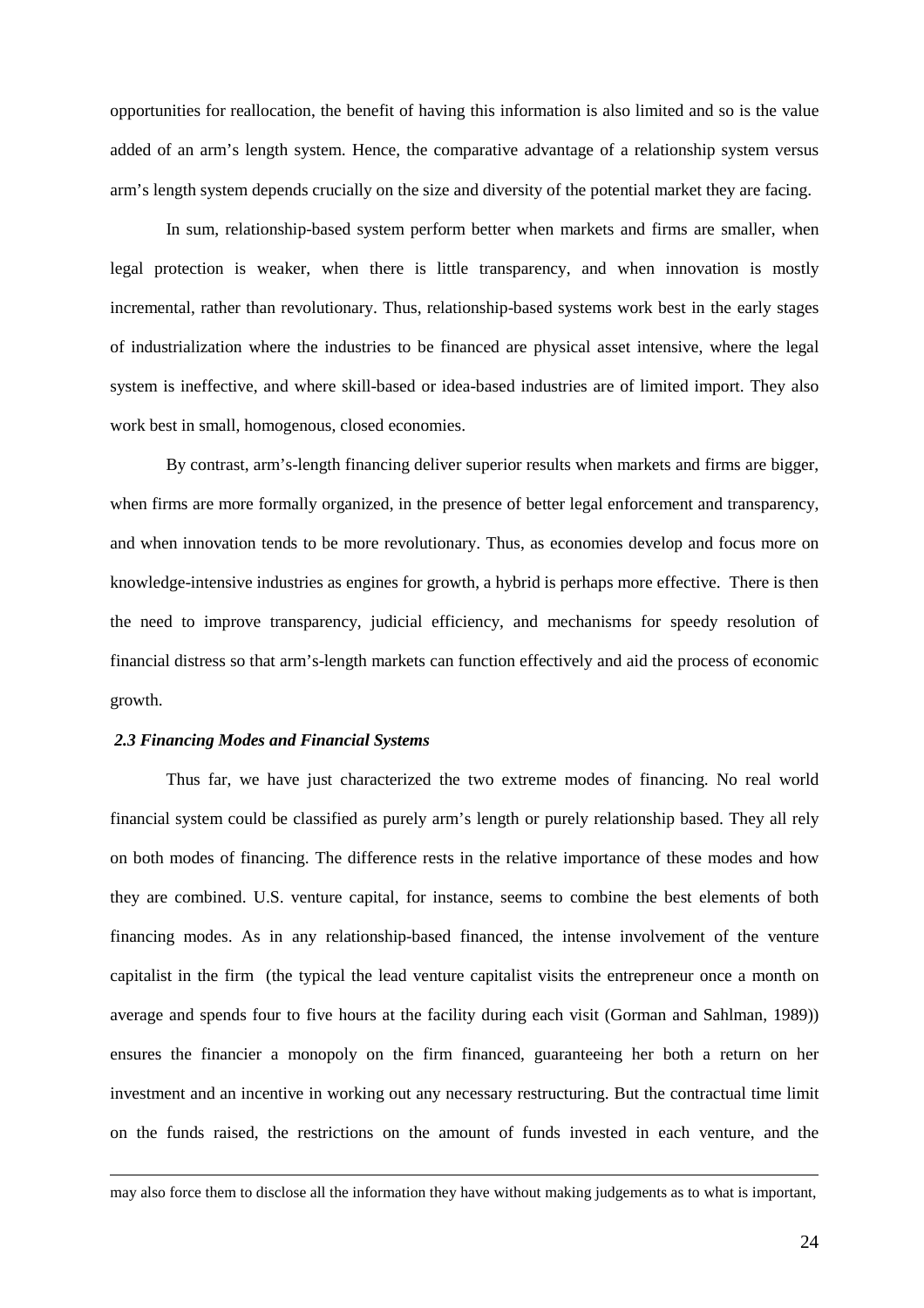availability of a liquid market to unload her investments eliminate any risk of a hold up by the initial financier, typical of relationship-based financed.

By contrast, short-term financing of long-term relationships, as it was the case of East-Asian systems, seems to combine the worst of both modes. From the borrower perspective, the short-term nature of the financing substitutes for the lack of information. But from a welfare perspective, these arrangements are deficient both from the point of view of information aggregation and from the point of view of insurance, since the lack of any monopoly power dissuades the financiers from being involved with the borrower in case any problem arises.

Of course, which type of financing is prevalent and which combination emerges is driven, at least in part, by the surrounding legal and institutional environment. Where information cannot be credible generated and diffused, short-term financing might be the only available alternative.

## *2.4 What Recent Corporate Scandals in the United States Suggest about the Relative Desirability of the Two Systems?*

Since the United States are often used as the prototype of an arm's length financial system, the flurry of U.S. corporate scandals can easily be interpreted as evidence against this type of system. This would be a hasten conclusion. While the U.S. financial system is more market-based than that of any other country, it is not purely market based. And while the United States has better disclosure rules than most countries, its rules are far from perfect. In fact, most of the problems that are surfacing now in the United States have to be attributed more to the distortions created by relationships in the absence of proper disclosure than to the intrinsic limitations of arm's length systems.

Consider for example the IPO spinning practices under investigation by Spitzer, the New York Attorney General. According to Spitzer, several investment banks used their discretionary power in allocating IPO stocks to secure captive business. CEOs of technology firms were *personally* awarded hot IPO stocks of other firms underwritten by the investment bank as a way to woo future business. This practice, if ascertained, is the ultimate example of the distortions that arise in an opaque system. It is the lack of mandatory disclosure of IPO allocation practices that gives investment bankers this power. In a transparent market this power will not exist.

leading investors to be no wiser.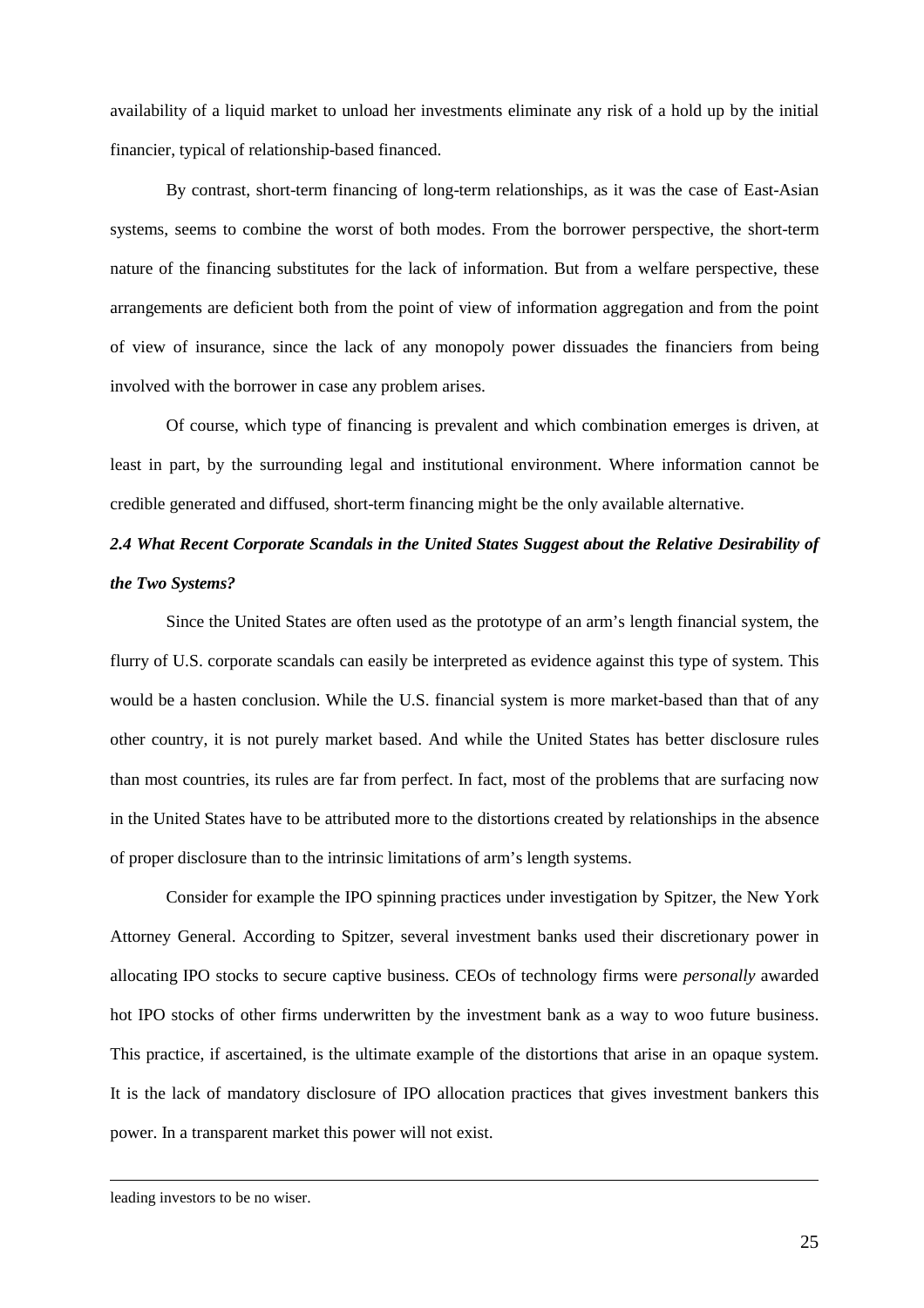Similarly, the failure of Arthur Andersen to uncover the accounting irregularities at Enron is most likely due to the excessively cozy relationship between Enron and its auditors, relationship cemented by millions of consultancy fees. And the ease with which Enron could conceive its accounting practices from the market was made possible by the lax disclosure standards in consolidating subsidiaries' accounts.

In sum, the recent U.S. corporate scandals suggest that even the United States have a long way to go if they want to make their system truly transparent. They do not, however, undermine the arm's length system per se. To the contrary, they show that opaque relationships breed abuses and frauds, not only in East Asia and Russia, but also in the United States. It is not a cultural issue, thus, it is an issue of incentives.

Where recent events may undermine the case in favor of arm's length systems is in the investment distortions produced by the so-called internet bubble. According to preliminary estimates the telecommunications boom and bust may have triggered nearly half a trillion dollars of excess investments (Roberts, 2001). As we already discussed, however, bubbles do not arise just in arm's length systems. After ten years, Japan is still suffering the consequences of its real estate bubble, mostly fueled by its banks' lending practices. Unfortunately, a comparison of the magnitude of these distortions and their likelihood in the two types of systems still awaits future research.

#### **3.****The Political Economy of Financial Markets**

Thus far, we have only discussed the relative efficiency of the two systems. But they also have important re-distributional effects and it would be naïve to believe that these play no role in the actual choice of which system prevails. This is especially true because many of the environmental conditions, which determine the relative efficiency of the two systems, such as legal enforcement and mandatory disclosure, are not exogenously given but are the results of political choices. These choices are very much affected by distributional issues.

Hence, to understand the prevalence of different financial systems and their evolution we have to quickly review the political economy of finance.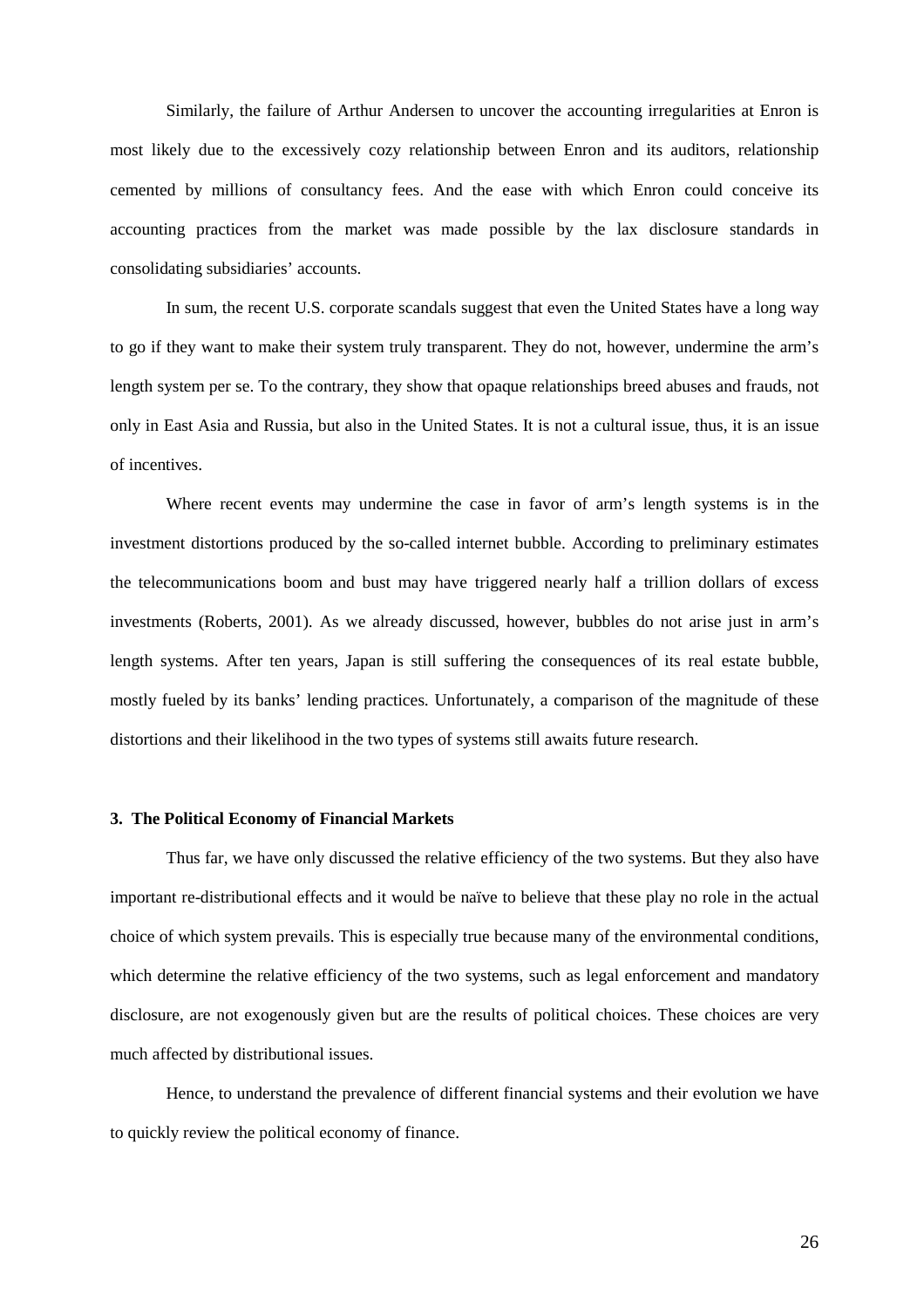#### *3.1 Why finance is not liked*

A large body of literature (for a survey see Levine, 1997 and Rajan and Zingales, 2001b) shows that financial development is beneficial. Then, why anyone would oppose it? The answer has to be found in the distributional effects of increased access to finance and in the relative political power of the groups affected.

As Rajan and Zingales (2003a and 2003b) argue, financial development could pose a threat to established large industrial firms, a group we will call industrial incumbents. In normal times, these incumbents do not require a developed financial system. They can finance new projects out of earnings – as most established firms do -- without accessing external capital markets. Even when their business does not generate sufficient cash to fund desired investments, they can use the collateral from existing projects and their prior reputation to borrow. Such borrowing does not require much sophistication from the financial system -- even a primitive system will provide funds willingly against collateral. Because of their privileged access to finance in underdeveloped financial systems, incumbents also enjoy a positional rent. Anybody else who starts a promising business has to sell it to the incumbents or get them to fund it. Thus, not only do incumbents enjoy some rents in the markets they operate in, but they also end up appropriating most of the returns from new ventures.

All these rents will be impaired by broadening the access to finance. A more efficient financial system facilitates entry, and thus leads to lower profits for incumbent firms. From the perspective of incumbents, the competition-enhancing effects of financial development may offset the other undoubted benefits that financial development brings.

Critical to the above arguments is that financial development aids the entry of new firms, thus enhancing competition. There is some evidence for this. In a comparative study of the textile industry in Mexico and Brazil around the beginning of the twentieth century, Haber (1997) shows that Brazil, following its political revolution, liberalized finance, and saw the textile industry grow faster and become less concentrated than the Mexican textile industry. Porfirio Diaz, the Mexican dictator during this period, was much more a prisoner of incumbent interests. Mexico's financial markets remained underdeveloped during his regime, with the consequence that Mexico's textile industry, while starting out larger and relatively more competitive, had less entry, and ended up smaller and more concentrated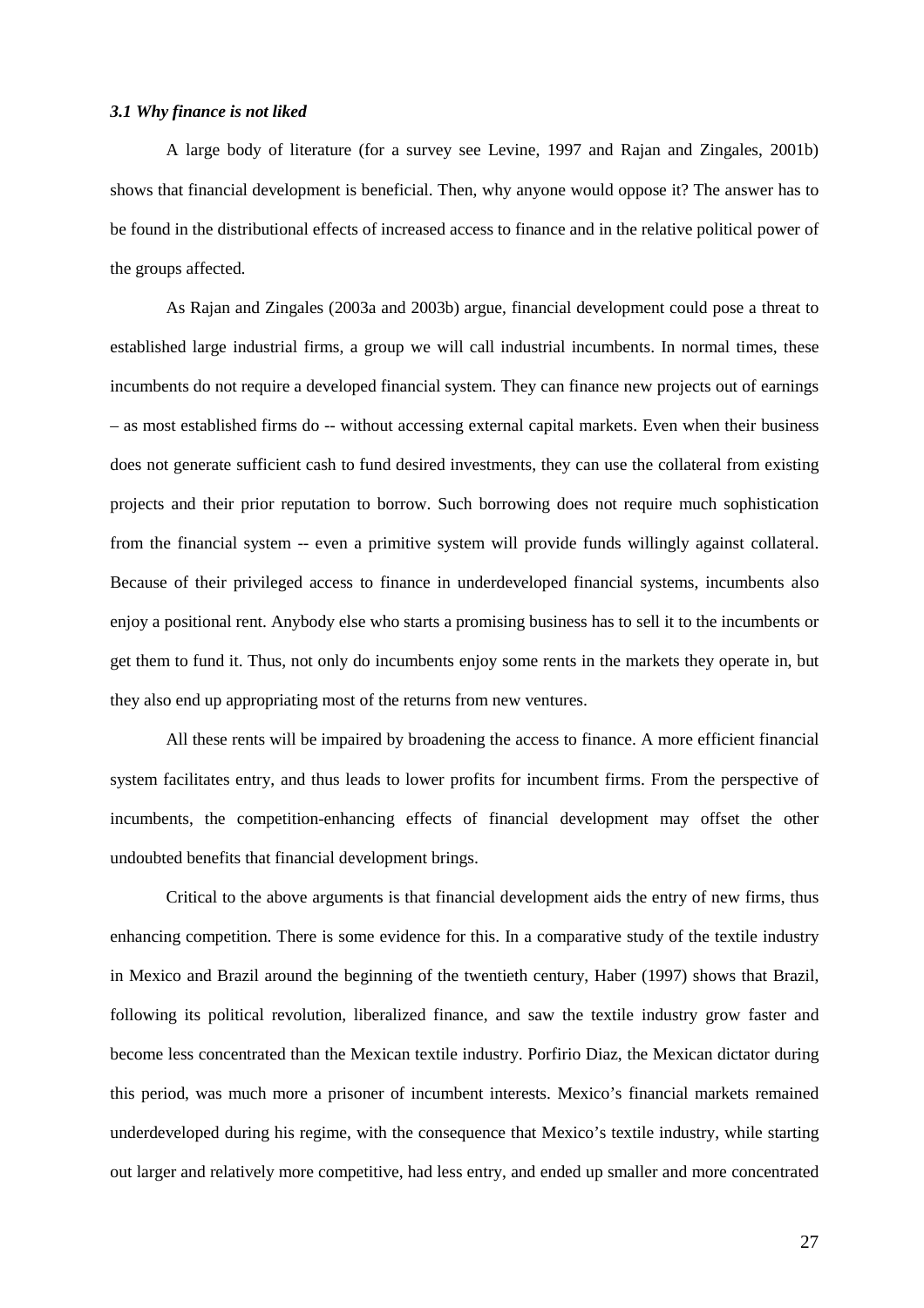than Brazil's. Studies of larger samples of countries support the idea that financial development facilitates entry by newcomers. Rajan and Zingales (1998b) find that the growth in the number of new establishments is significantly higher in industries dependent on external finance when the economy is financially developed. Johnson et al. (2000) find in a study of trade credit in transitional economies that an important consequence of an effective legal system in a country is that a firm offers more trade credit to new trading partners.

Financial underdevelopment is not the only barrier to entry. Incumbents with political influence could restrict or prevent entry into their industry directly through some kind of licensing scheme. In Rajan and Zingales (2003a) we discuss why, in spite of the existence of other, more direct instruments, to prevent entry, financial repressions might still be used.

#### *3.2 Relationship-based versus arm's length finance*

While incumbents might dislike finance in general, they dislike arm's length finance even more. The development of arm's length markets requires better enforcement and more transparency, which will directly hurt incumbents' traditional ways of doing business through contacts and relationships. Consider some examples. In 1991, the Bronfman family was permitted by the Canadian tax authorities to move two billion Canadian dollars to the United States without paying capital gains taxes. When the auditor general complained that the transaction "may have circumvented the intent of the tax code", the government finance committee attacked him for violating the Bronfmans' right to privacy.<sup>9</sup> In a similar vein, in India borrowers till recently could take money from one state-owned bank, default, and obtain a fresh loan from another state-owned bank. Banks could not share information about defaulters, in part because there was a law (which has recently been superseded) preventing widespread dissemination of information about defaulters. The privacy of defaulters and their right to maintain access to the public till were deemed more important than the public's money, but this is of course natural in an economy dominated by incumbents.

Incumbent financiers may also not fully appreciate change. While financial development provides them with an opportunity to expand their activities, it also strikes at their very source of comparative advantage. In the absence of good disclosure and proper enforcement, any financing that

 $\overline{a}$ 

<sup>&</sup>lt;sup>9</sup> Cited in Randall Morck, David Strangeland, and Bernard Yeung (2000).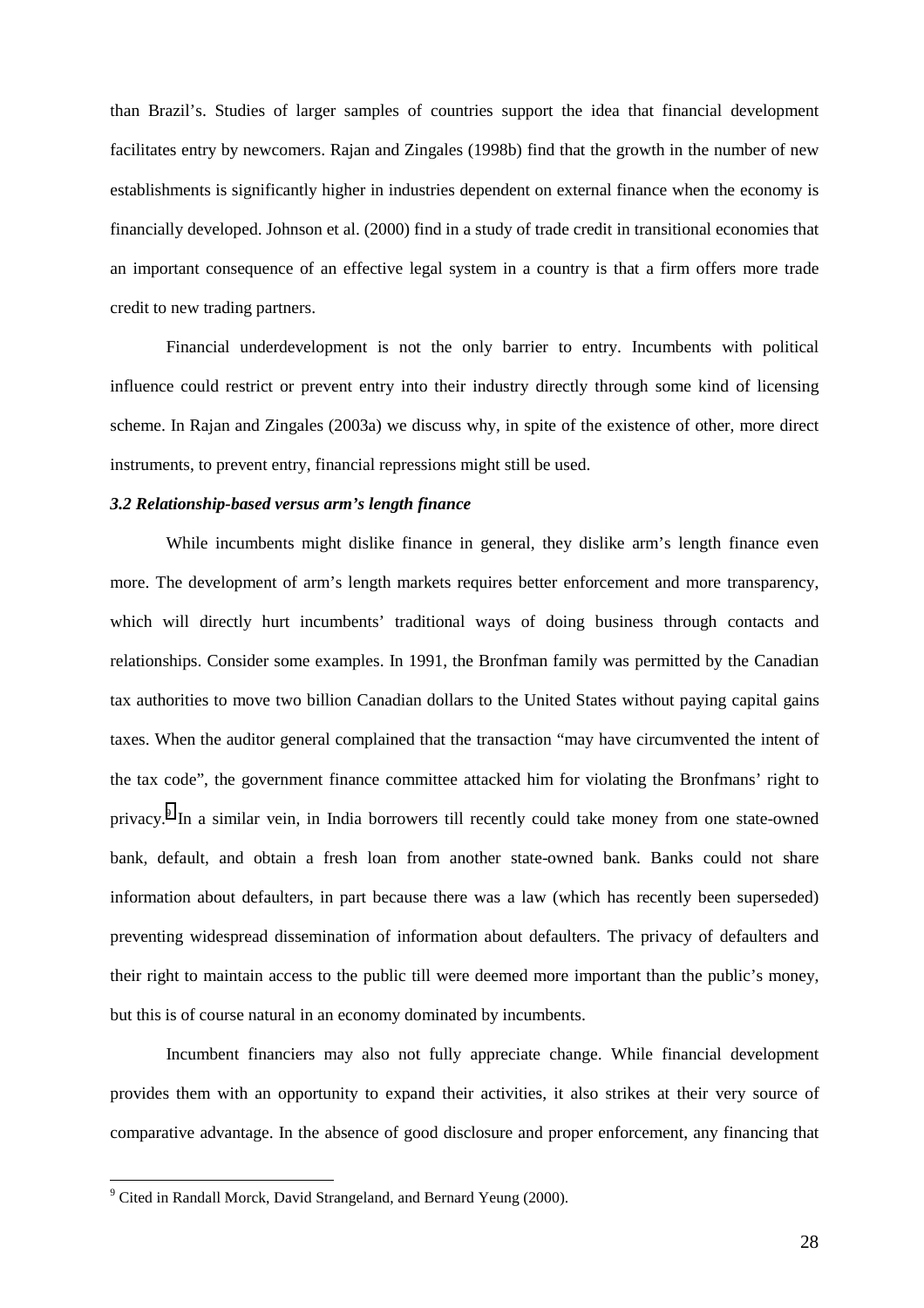is not against solid collateral is relationship-based. The incumbent financier gathers information from his wide-ranging informal contacts rather than from publicly available sources. He recovers payments not by using the legal system, but by threatening and cajoling, using the many informal levers of power he has developed over the years. Key, therefore, to his ability to lend are his relationships with those who have influence over the firm such as managers, other lenders, suppliers, and politicians. Equally important is his ability to monopolize the provision of finance to a client so that his threat to cut off credit carries weight. Such monopolies are more likely if there are no public records of a client's repayment history so that the client is locked in to his financier because only the latter knows his credit history – any other financier approached by the client would be wary of lending, wondering whether he was being approached only because the incumbent financier had deemed the client too risky.

Opaque borrower histories and inadequate legal infrastructure provide formidable barriers to entry behind which the incumbent financier adapts to enjoy large profits. Disclosure and impartial enforcement tend to level the playing field and reduce barriers to entry into the financial sector. The incumbent financier's old skills of being well connected become less important, while new ones of credit evaluation and risk management become necessary. Financial development not only introduces competition, which puts pressure on the incumbent financial institution's profitability and its relationships, it also makes the financier's skills – his human capital – redundant.

One could also argue for the existence of political incumbents. To the extent that financial development makes matters transparent, and constrains the political favors they can do or the power they have, they may also be opposed.

In short, free markets tend to jeopardize ways of doing business that rely on unequal access. Thus, not only are incumbents likely to benefit less from financial development, they might actually lose. This would imply that incumbents might collectively have a vested interest in preventing financial development and might be a small enough group (Olson (1965), Stigler (1971)) to organize successfully against it.

They may also have the ability to affect policy: Incumbents are a well-defined, focused, small group. In small countries, they have been to the same elite schools, frequent the same clubs, and often intermarry. They may be able to keep finance underdeveloped, because those who benefit most from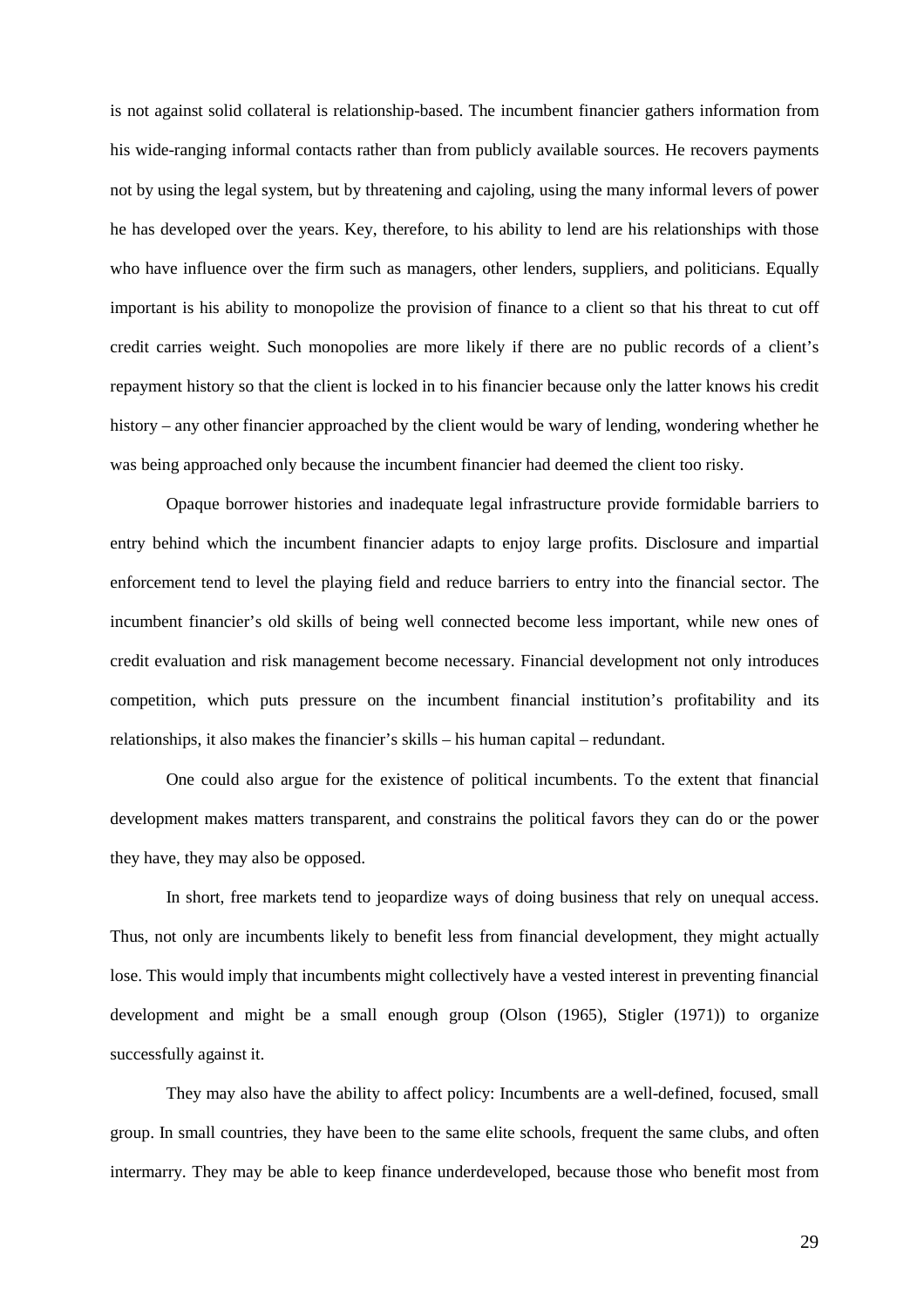development, potential entrants, are small, poor, and unorganized while the vast ill-informed majority do not know enough, or feel enough pain, to stir out of their complacency.

#### *3.3 When does finance develop?*

If incumbent industrialists and financiers ordinarily oppose financial development when does it take place? Financial development will take place only when the country's political structure changes dramatically, or when the incumbents want development to take place.

By creating a fresh power structure, political change can foster anti-incumbent institutions, one of which may be financial infrastructure. For example, a number of new mortgage banks and institutions like the Credit Mobilier were supported by the government of Louis Napoleon after its coming to power in 1848. They were meant as a counter to the Bank of France and the Rothschilds who were thought to be sympathetic to the deposed monarchy (Cameron (1961)). More recently, Weber and Davis (2000) find that a country's transition to a multi-party democracy increases its estimated rate of creation of a stock exchange by 134% during the subsequent three years.

If, however, we examine a period of relatively little structural political change, we should see finance develop faster when both financial and industrial incumbents will it to do so, and slower when both are against it. When one of these powerful groups is for development, while the other is against, predictions are likely to be more ambiguous.

Incumbent incentives are likely to be powerfully affected by competition, especially that emanating from outside their political borders, which they cannot control. As we show in Rajan and Zingales (2003a), periods when and country where borders were open to both the flow of trade and capital coincided with period of intense financial development. This is true even controlling for the endogeneity of the decision to open up borders.

#### *3.4 When does arm's-length finance develop?*

Arm's length finance, and the institutions necessary for it, is particularly worthy of opposition for two reasons. First, the creation of those institutions will undermine the incumbents' way of doing business and their source of comparative advantage. Incumbents derive their power from their local knowledge and connections, which allow them to get around otherwise Byzantine systems. Better laws, better demarcation of property, and the creation of public credit rating agencies would create a vibrant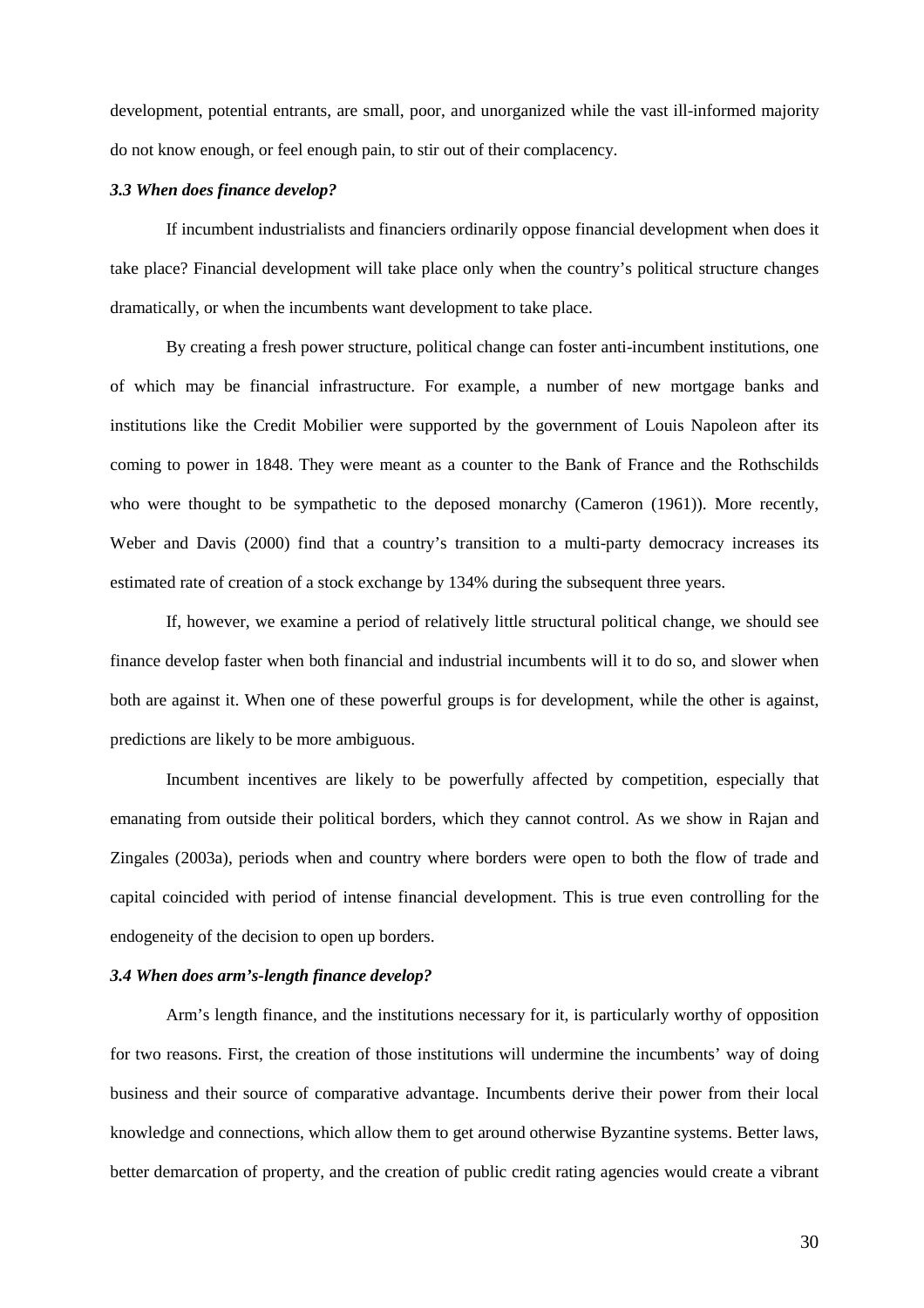competitive financial market, bring in outside lenders, and make these skills redundant, thus jeopardizing the fat profits they made. Anticipating this, the incumbent financiers would rather not see the market develop at all. Second, incumbents know that once allowed to flourish arm's length markets are intrinsically hard to tame. Hence, they concentrate their effort on preventing them from taking off.

The infrastructure for arm's length markets stand the best chance to be created when the incumbents' (or the Government) financing needs are so large not to be easily satisfied with traditional arm's length financing. The enormous financing requirements of railroads in the United States (one billion dollars up to 1867 and 10 billion up to 1890) lead to the development of public markets for corporate debt and later for stock.<sup>10</sup> Financial institutions such as investment banks, including the famous Morgan bank, emerged to underwrite and distribute these securities and to reassure European investors that the money was properly invested. Thus the financing needs of the railroads lead to the creation of financial infrastructure in the United States that was then available to finance other industries that came later. Similarly, to finance the war effort the US government issued over \$21.5 billions in bonds over two years, at a time when the total amount of corporate securities issued in the previous ten years was only \$16.6 billion.*<sup>11</sup>* To place this large quantity of bonds, commercial and investment banks had to sell to people who had never invested in securities before. From 1917 to 1919 the number of investors who held Treasury bonds exploded from 300,000 to 21 million.

Governments can, perhaps unwittingly, retard or even block the rise of arm's length markets by substituting for some of their functions. For example, in Europe, some governments intervened directly and indirectly in financing the construction of railways. While the stated purpose was to develop local transportation quickly, the perhaps unforeseen effect was to retard the development of a liquid corporate bond market.

 Arm's length markets also develop under the pressure of outsiders. The conditions that level the playing filed for outsiders tend also to level the playing field for insiders and increase the level of competition. In this sense the European Union effort to integrate markets has been a natural force in favor of the expansion of arm's length markets.

 $\overline{a}$ 

<sup>&</sup>lt;sup>10</sup> See Engelbourg and Bushkoff (1996) and Chandler (1990).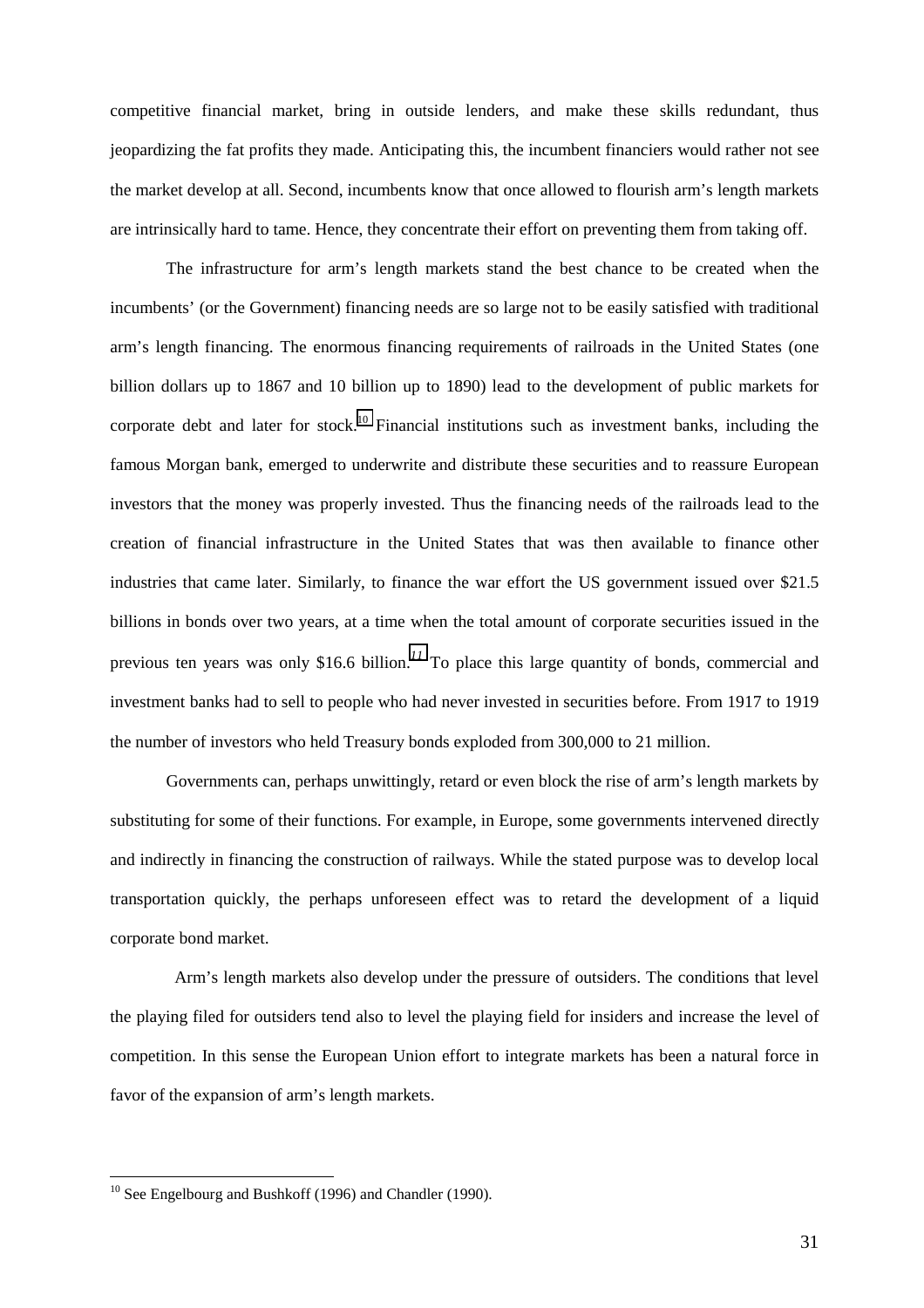#### **4. Political Institutions and Financial Systems**

Arm's length markets cannot flourish without the very visible hand of the government, which is needed to set up and maintain the infrastructure that enables participants to trade freely and with confidence. But who has an interest in pushing the government to create and support this infrastructure? For even though everyone collectively benefits from the better goods, the services, and the equality of access that competitive markets make possible, no one in particular makes huge profits from keeping the system competitive and the playing field level. Thus everyone has the incentive to take a free ride and let someone else defend the system. A competitive market is a form of public good and, somewhat paradoxically, collective action is needed for its maintenance.

By contrast a relationship-based system has natural political supporters. The opacity and collusive practices that sustain a relationship-based system entrench incumbents at the expense of potential new entrants. In such a system, for example, banks can lock in clients, extracting a rent. This rent provides both the motivation and the resources to fight against an opening up of the system.

This is not to say that the anti-market forces will always prevail even when arm's length markets are much more efficient. It simply says that the political power is naturally biased in favor of retaining, or moving towards, a relationship system. How strong this bias is, however, depends also on the nature of the existing institutions. In what follows we concentrate on two institutions that played and will be playing a major role in Europe: the structure of the central bank and the degree of decentralization of political power.

#### *4.1 Central Bank*

We can view the central bank as simply an industry regulator a la Stigler (1971) or as an independent Government agency, with its own separate objectives, a la Wilson (1989). In both cases the prediction would be the same. Central banks prefer a relationship-based system.

In the traditional Stiglerian approach, the Central Bank, qua regulator of the banking industry, is captured by the interest of the firms it regulates (i.e., the banks). Since we already argued that banks want to preserve their existing monopoly, they will oppose greater transparency, preventing an arm's length market from developing. Clearly, banks' ability to capture the regulator very much depends

 $11$  These figures are from Mahoney (2000)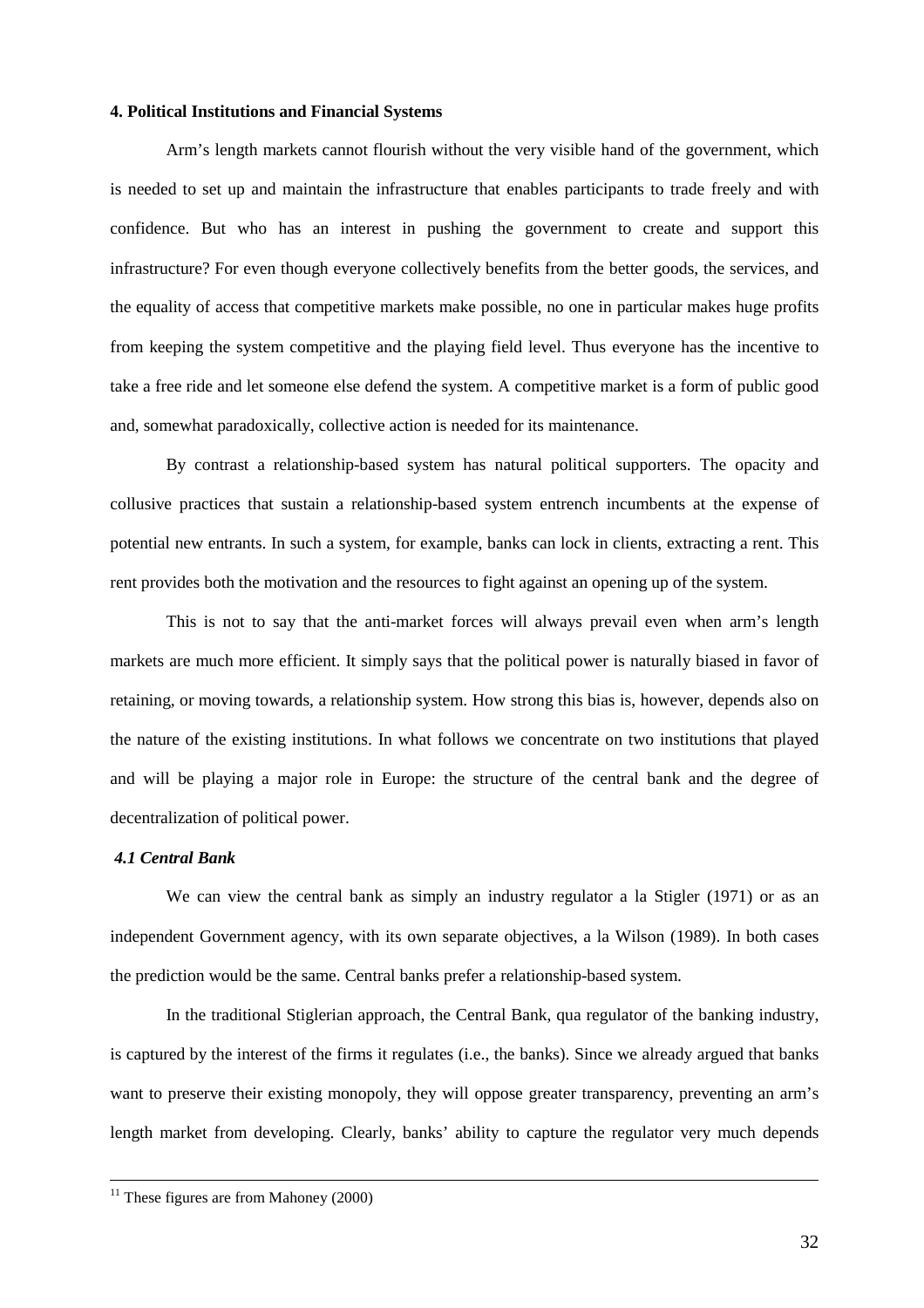upon the concentration of the banking industry. A highly concentrated banking sector will have both greater interest and greater ability to influence the central bank against markets.

While Stigler's model has some predictive power, it is often too simplistic. Government agencies are not completely at the mercy of the firms they regulate. As Wilson (1989) argues, pride in one's job and a sense of mission are important factors in motivating regulators and are useful in predicting their behavior. Similarly, Government agencies care greatly about their sphere of power and fight to expand it.

Interestingly, even if we adopt this more nuanced approach, the final conclusion does not change: central banks tend to be anti-market. The function of a central bank, and thus its institutional goals, are twofold: to conduct monetary policy typically with the aim of maintaining price stability and to preserve the stability of the banking system. Both objectives are more easily achieved in a relationship-based system.

As Kashyap and Stein (1997) have argued, an important channel through which monetary policy works is by affecting banks' balance sheet. This affects the supply of bank loans to firms and thus, eventually, the amount of investments. For this channel to work, however, firms have to be heavily dependent on bank credit. If they can easily find alternative financing arrangements (such as commercial paper or other market based instruments), central banks will have less power to control credit. Cecchetti (1999) compares the impact on GDP of interest rates changes depending on the type of legal system a country has. He finds that in countries with a German code, monetary policy is almost twice as effective as in countries with a Common Law system. Countries with a French and Scandinavian legal system fall in between. Since La Porta et al. (1998) show that countries with a common law system have more developed markets, Cecchetti's evidence suggests monetary policy is indeed more effective when relationship financing is more widespread. Thus, central bankers have a natural bias in favor of relationship-based systems.

The relationship between central banks' goals and their attitude toward markets is more complex when it comes to the other objective of a central bank: ensuring the stability of the financial system. In normal contingencies a relationship-based system guarantees more stability to the system. Relationships guarantee banks a rent and this rent makes bankers more averse to take wide gambles,

33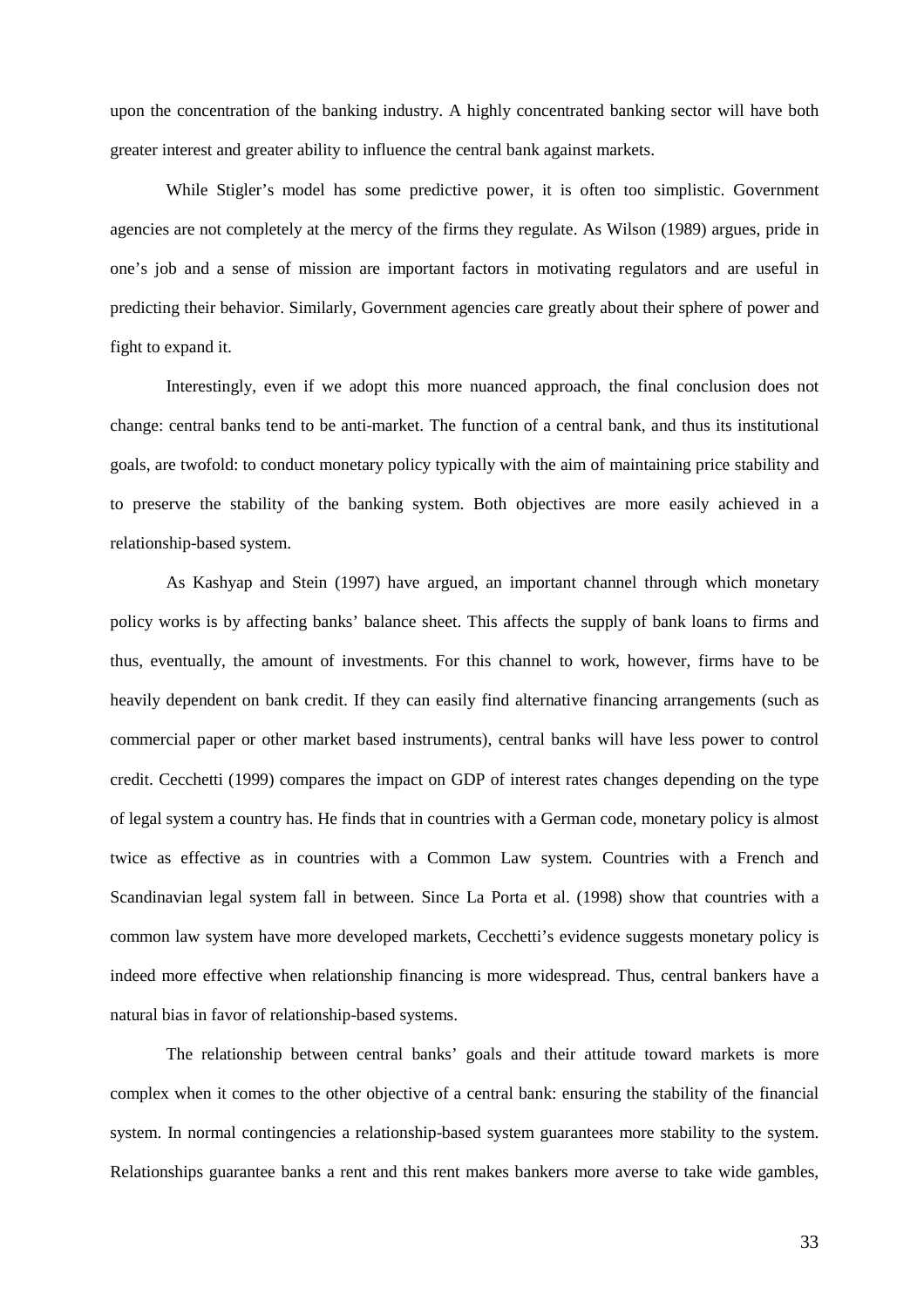which might dissipate those rents. At the same time, free markets introduce more opportunities and these make the job of a regulator more difficult. From both these viewpoints a relationship-based system is preferable for a central banker.

Markets are superior in providing the flexibility to foster disruptive change. Relationships, as we saw in the Mazda case, are hard to terminate. Hence, banks tend to continue lending to a sector, even when this sector no longer has a future. The absence of informative prices, typical of a relationship-based system, only exacerbates this problem. Hence, in times of major change a farsighted central banker should prefer a more arm's length system, if she recognizes such times are coming. The problem is that the movement from one system to another requires a very long time. A last minute move, without the appropriate infrastructure, could be counterproductive. Therefore, it would take an extremely far-sighted central banker to promote markets in the anticipation of a possible disruptive change in the future.

Not only do central banks have a natural bias against markets, they also have a natural bias against institutions that support free markets. Transparency makes their job more difficult as does free capital mobility across countries. Free capital movements restrict a central bank's ability to conduct an independent monetary policy, reducing its discretionary power. Not surprisingly, central bankers have a bias against free capital movements. But, as we show in Rajan and Zingales (2003a), free capital movements are a key force in reducing the incumbents' resistance to the development of arm's length markets.

Finally, in all the above discussion we have assumed that central banks are fully independent from their Government. If they are not, though, their bias in favor of a relationship-based system only increases. As we already discussed a relationship-based system makes Government intervention less visible and less costly. Thus, the Government will pressure the central bank to maintain a relationshipbased system. In addition, in a more opaque system the central bank's supervisory role becomes more powerful, because investors can only rely on the central bank's opinion in deciding where to invest their money. Hence, an interventionist Government able to influence the central bank's actions could use its supervisory function as a powerful tool to surreptitiously direct bank lending toward desired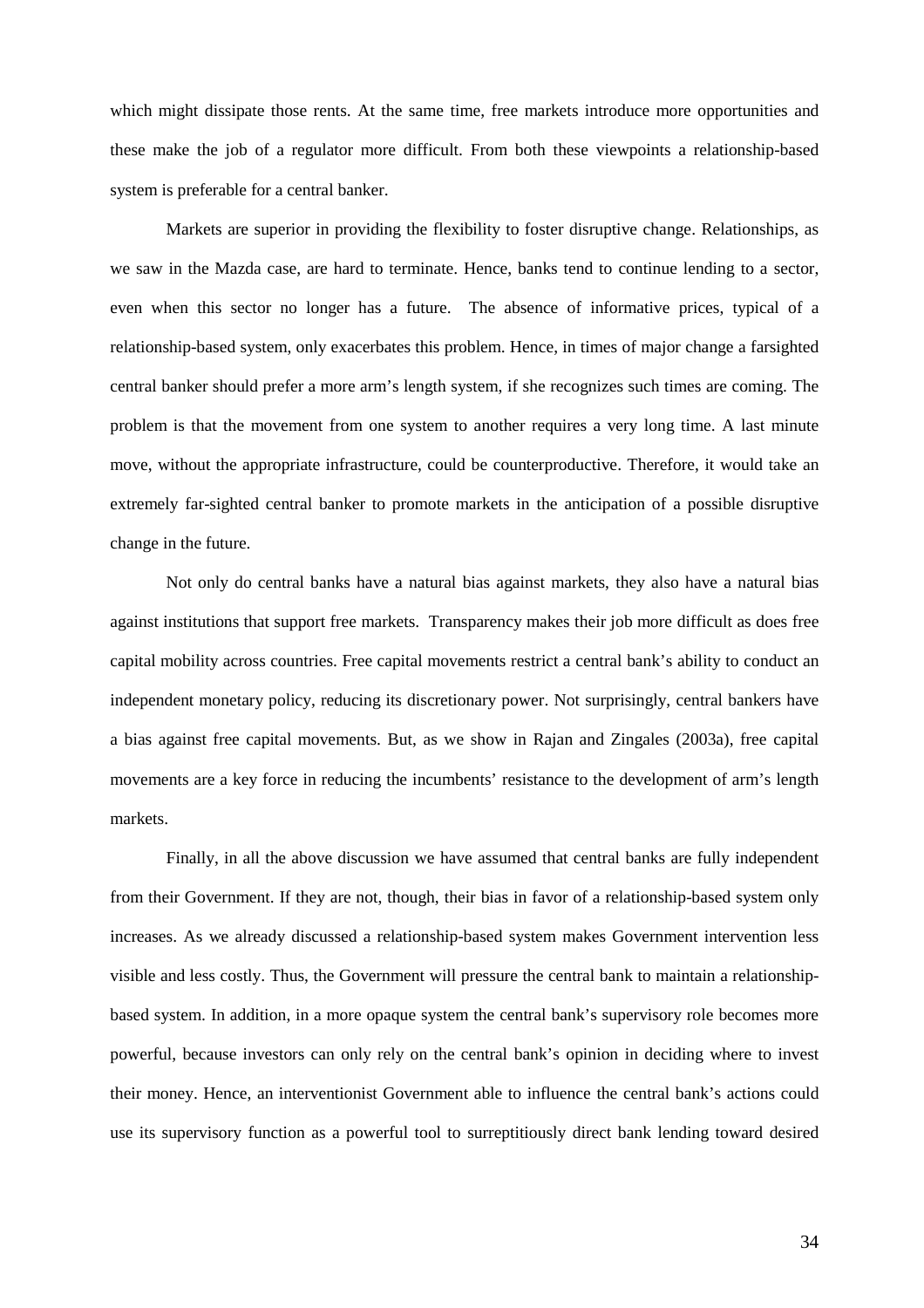sectors or firms, as did the Nationalist Japanese government in the years before and during World War

II.

#### *4.2 Central vs. local authority*

The second institutional feature we want to analyze in connection to the central bank's attitudes toward arm's length markets is the degree of decentralization of power. A completely decentralized structure, where all the powers reside at the local level, is not good for markets. Arm's length markets enjoy large economies of scale. Thus, at the local level the benefit of creating an arm' length market are very limited. Furthermore, the vested interest against markets can more easily lobby a local authority, inducing it to introduce all sorts of anticompetitive restrictions.

To the extent they face external competition, however, local authorities will be more pro markets. If they are unable to restrict legally the competition coming from outside their jurisdiction, they will be forced to update their institutions to allow their firms to survive.

The cause of markets is also greatly enhanced by the formation of common trade areas across countries. First of all, expanding the size of the potential market increases the relative efficiency of an arm's length system, enhancing the cause of markets even at a political level. Second, the need to ensure equal treatment to foreign goods and firms forces an increase in the level of transparency and arm's length dealing, which levels the playing field even for domestic firms. For example, the European Commission has often intervened (most recently in the Volkswagen case) to sanction antitakeover mechanisms introduced by the national governments in some domestic companies. These interventions were justified in the name of the equal treatment across European states, but had and still have the effect of opening up the market for corporate control. Another advantage of trade zones formed by heterogeneous states is that vested interests tend to be diverse and find it more difficult, at least in the beginning, to get organized and lobby at the super-national level.

Similarly, the conflict of interest between local and central authority will tend to produce more information, and more information is beneficial to the development of arm's length markets. More generally, the conflict between local and central authority naturally creates more freedom. Not surprisingly, the Italian city-states emerged in the shadow of the conflict between the Empire and the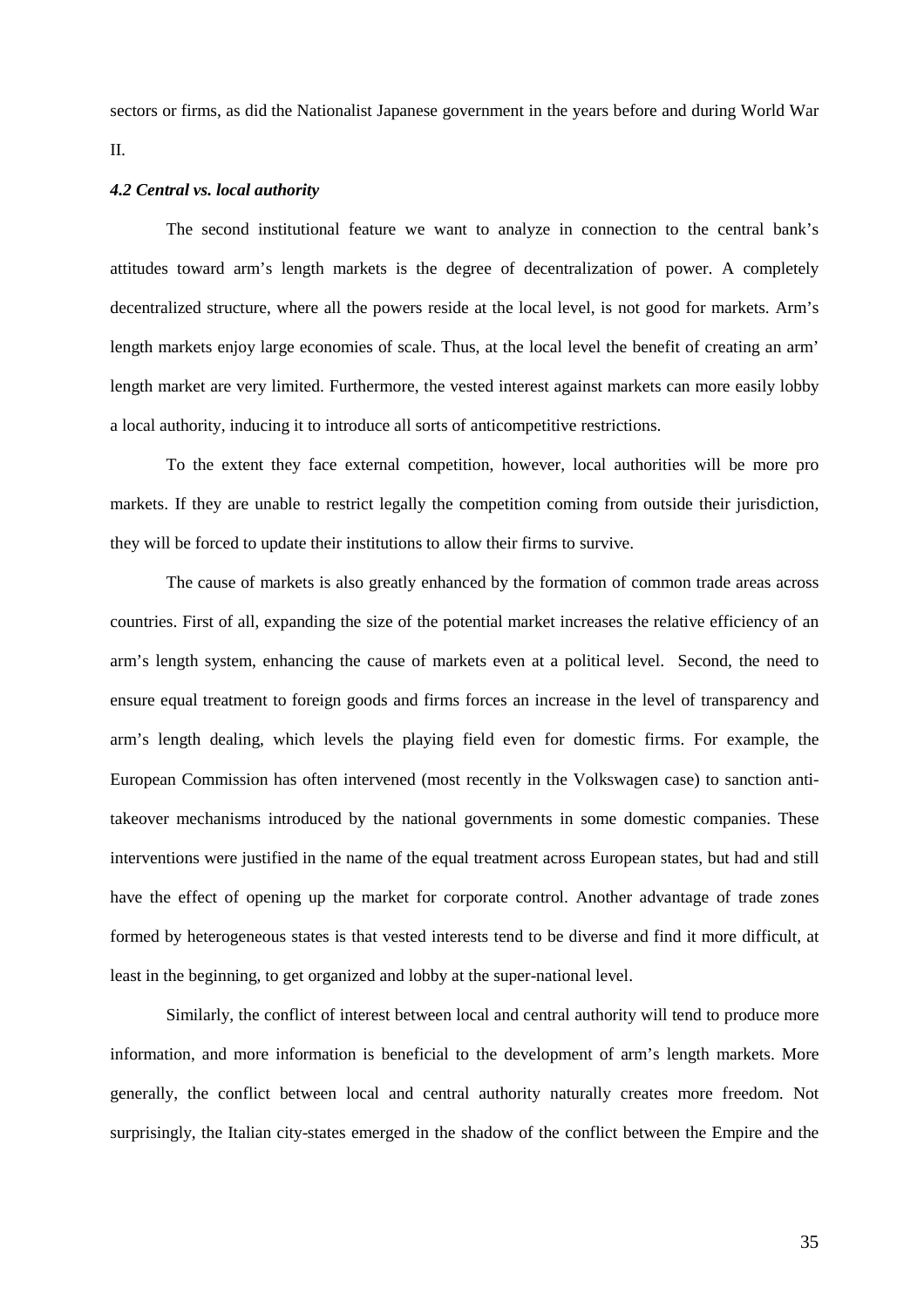Catholic Church and the Euromarket emerged and prospered on the ambiguity of who had to regulate foreign financial institutions domiciled in London.

While market integration across countries is beneficial for the development of markets, political integration might have opposite effects. First of all, the more encompassing the integrated entity, the less external competition it faces. The central political authority, thus, regains a monopoly power, amplifying the negative effects of its regulation. Consider an extreme, but illustrative case. Suppose after a severe stock market crash, the European Union decides that too many companies brought to market were little more than a dream and a prayer. It decides to tighten the rules under which companies can issue shares on the market, a move that incumbents across countries might well support because it starves entrants of financing. Given that these rules would apply immediately in all neighboring countries that a new European firm might conceivably think of tapping, that potential entrant might be hard pressed to raise finance under the new rules, making the rules much more effective and making incumbents in each country more eager to press for them with the Union. By contrast, if a single country tried to impose those rules, it would see the potential entrant go to a neighboring country to raise finance. Thus the migration of business to friendlier political entities is a very strong disciplinary force for keeping policies market-friendly. This force is suppressed when neighboring political entities coalesce.

This greatly enhanced regulatory power also increases the incentive for anti-market interest to lobby for protection. In a world where there is political competition, the effect of local legislation can be easily undone by neighboring states, destroying the return to lobbying. In a broader political union, however, this risk is minimized, increasing the return to lobbying. Since the anti-market forces have a comparative advantage in organizing and lobbying, a broader political union can eventually turn out to be more anti-market, as the initially fragmented vested interests coalesce, than a trade zone with weaker political affiliations or a even a loose confederation of states.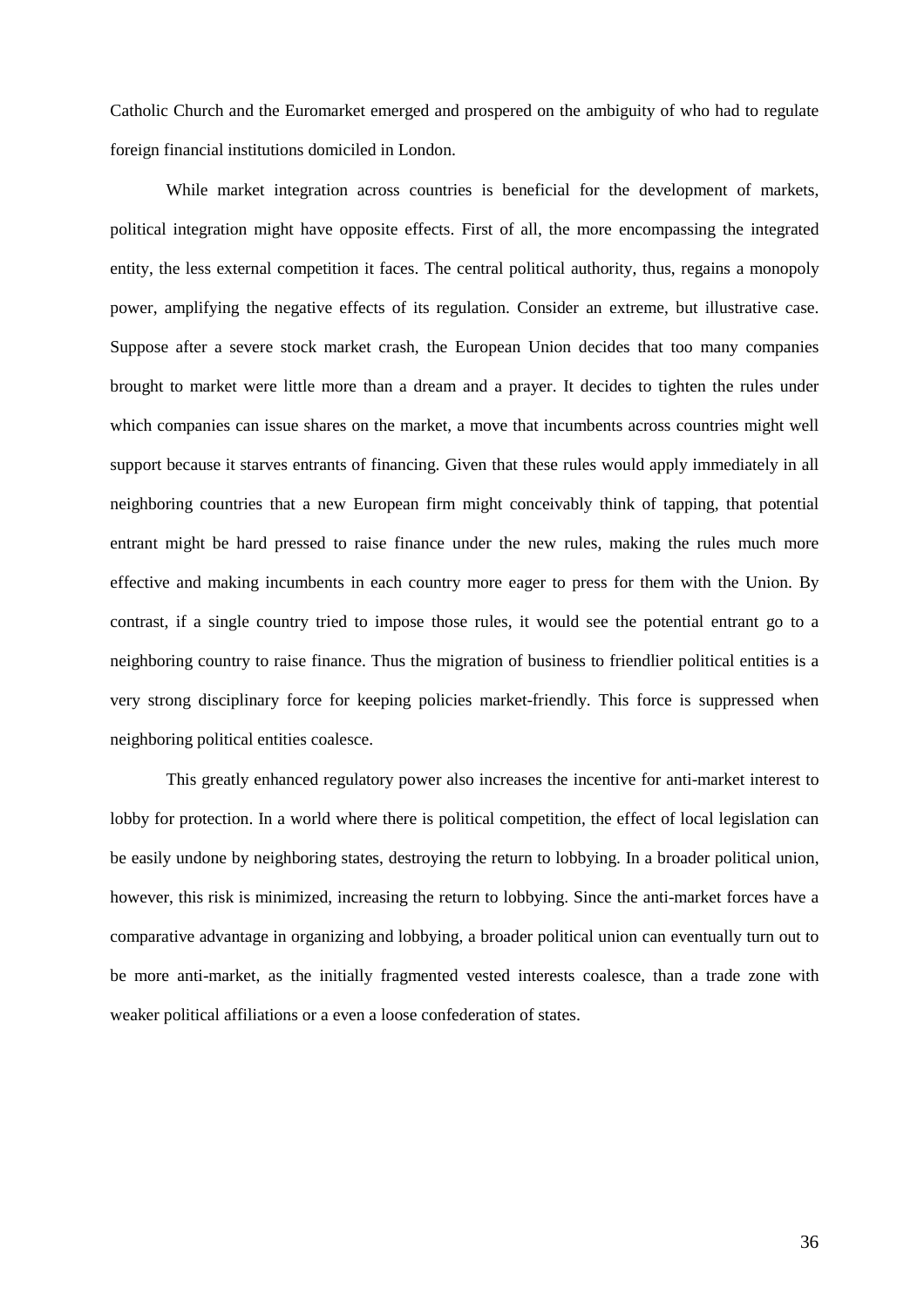#### **5. European Financial System: Past, Present, and Future**

Now that we have reviewed both the economic and political considerations that lead to the prevalence of different financial system, let us analyze how these considerations shaped the recent history of European financial systems and how they are likely to influence its immediate future.

#### *5.1 How did Europe Fall Behind?*

The first question we want to address is why, until the beginning of the 1980s, Europe was so much behind in financial development, especially in the development of financial markets. Does it have to do with structural, economic, or cultural differences between Europe and the United States? If so, are these differences likely to persist? Or does this have to do with political considerations? How will these political considerations likely to play in the future?

La Porta et al. (1997) attribute differences to the type of legal system prevailing in different countries (whether the country is based on common law or civil law), while Stulz and Williamson (2001) suggest it is the cultural influences of the dominant religion. While these structural factors could play a role (see later), we think they can be easily overestimated if we do not take a longer historical perspective. This is what we do in Rajan and Zingales (2003a). There we document that not only were the recently observed differences between countries not so stark then, they were quite the reverse before World War I to what we see now. Austria, Belgium, France, Germany, the Netherlands, and Sweden all had bigger equity markets (relative to GDP) than the United States, they had more companies publicly traded per million people and they financed more of their gross fixed capital formation through equity issues. Not all the differences in market development can or should be attributed to deep structural factors. Other forces, which change over time, play an important role. In fact, as we argue in Rajan and Zingales (2003a), structural factors may have influence because of the way they shape and modify political forces rather than because they have a direct influence per se.

Specifically, the important precipitating event was the Great Depression. It triggered a generalized mistrust in the functioning of the market and a demand for political intervention. This demand was at least as strong on the other side of the Atlantic as in Europe. The National Recovery Administration, which was set up under the New Deal, sought to fix prices in industry in order to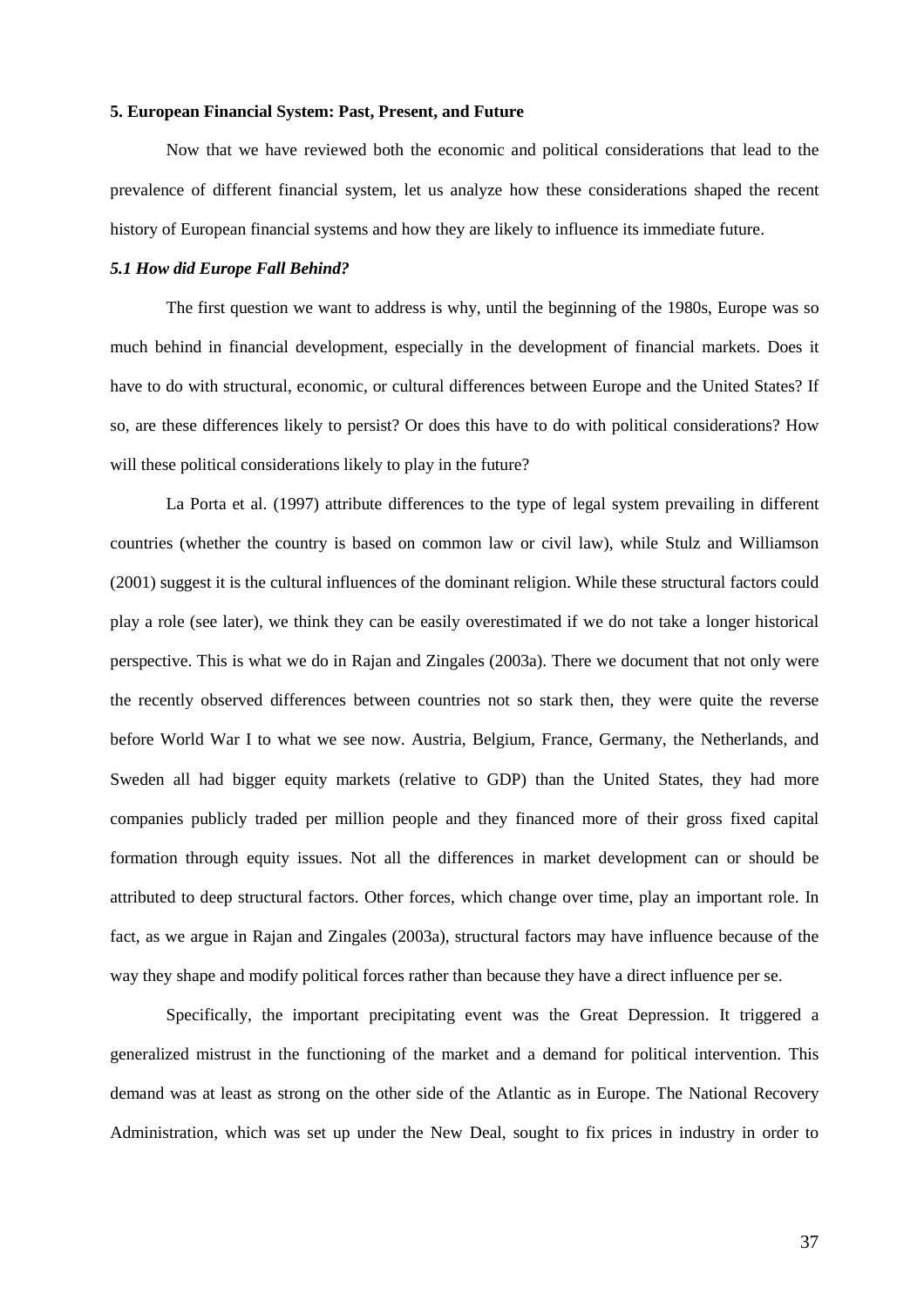eliminate "ruinous" competition, while Regulation Q attempted to do the same thing in the banking sector. But the effects on the financial systems were quite different.

In Europe (and Japan) the 1930s saw a period of repression of markets and massive intervention of the government in the allocation of credit. Taking advantage of the crisis, the government took over the major banks (Italy) or increased its share of deposits (France). Between 1930 and 1937 the share of deposits of public or semi-public institutions grew from 43 percent to 63 percent (Gueslin, 1992). As we discuss in Rajan and Zingales (1993b), many of these interventions proved to be long lasting. In Italy, the Government started to re-privatize the banks only in 1994. As late as 1979, a Bank of France publication reported that 43 percent of all credit to the economy was made with some kind of privilege or subsidy, and 25 percent of corporate lending was subsidized directly (Zysman, 1983). Until the early 1990s, industrial firms in Germany had to obtain approval from the Federal Ministry of Economics for permission to issue commercial paper and long-term bonds. Approval was granted only if the credit standing of the issuer was satisfactory and if the application was supported by a bank.

 By contrast, in the United States, the New Deal legislation laid down the foundations for an expansion of markets in the post World War II period. What can explain these differences?

The United States is more federal in character. States have a say, and there is political competition between states. Even though barriers had been erected to the flow of goods across national borders, the United States had a nationwide market for goods and services. So state legislation would not restrain the actions of out-of-state competitors and, thus, could end up only hampering local companies. In addition, powerful local politicians, who favored local incumbents, opposed the centralizing tendencies that were rampant in other countries. This was particularly reflected in the financial arena where there was an old tradition in the United States of opposing the concentration of East coast financial power (Roe, 1994).

Another important difference was the fragmentation of the financial system. As Table 2 shows the United States had by far the least concentrated banking sector. This was no accident. As Roe (1994) argues, this fragmentation has historically been the result of a populist fear of large financial institutions. This fragmentation prevented the United States from going the way of Europe and Japan.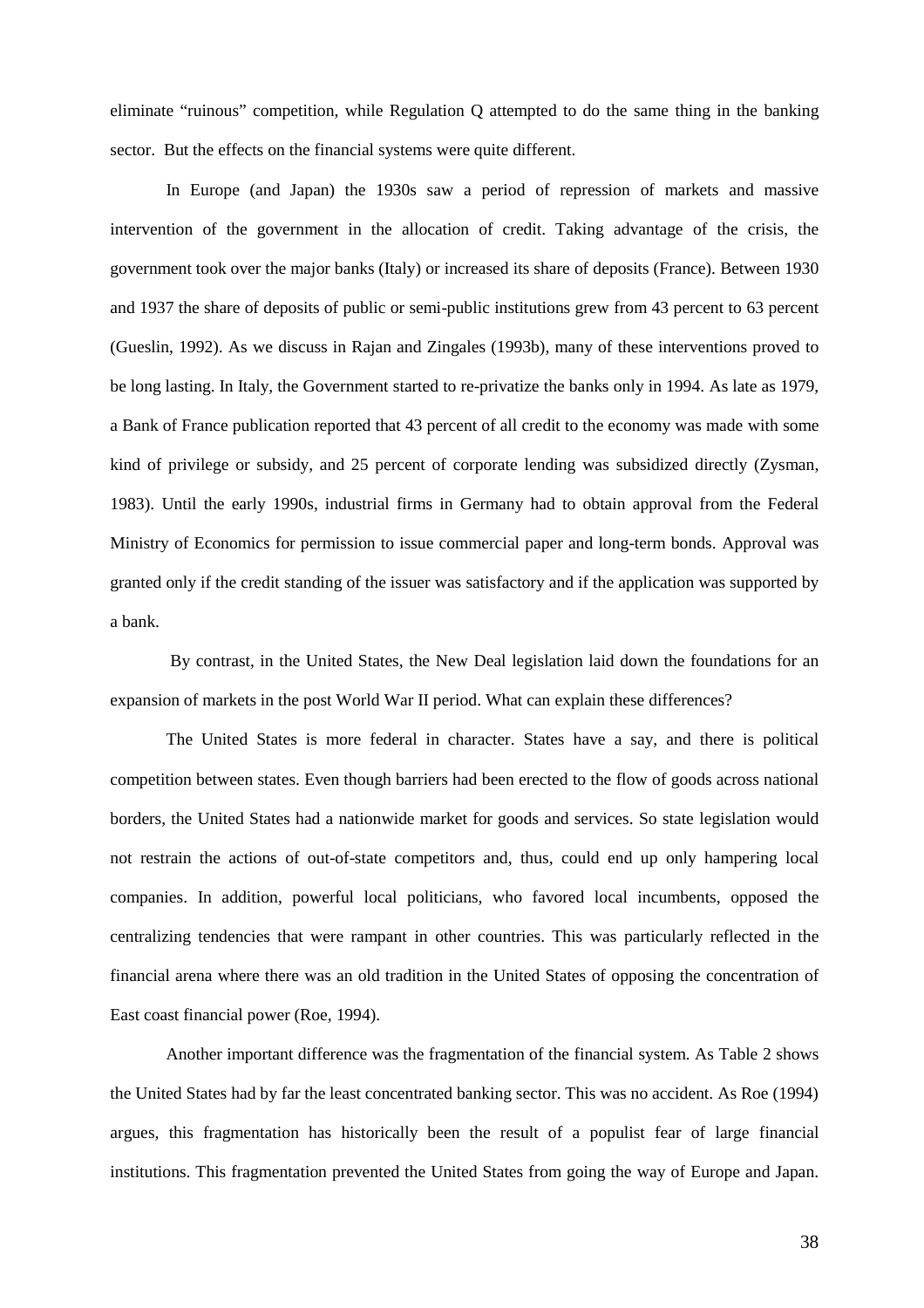Investment banks did not see eye to eye with commercial banks, nor did large banks make common cause with small banks. The variety of conflicting private interests and the variety of political support they could count on at both the state and national level, more than any other factor, may have been the reason why outcomes in the United States were not more anti-competitive. There was no way markets could be closed down without hurting some powerful faction in the financial sector.

That the United States escaped the wholesale anti-market changes that took place in other countries does not mean that political interests were not at work. But because political power was more widely distributed, the legislation that emerged did not reflect the interests of just one set of incumbents. For example, small banks obtained federal deposit insurance, which ensured their stability, and capped their funding costs. Large banks had been trying to coordinate limits on deposit interest payments since at least 1905 (Benston, 1994). The Banking Act of 1933 (also known as the Glass Steagall Act) gave them what they wanted by prohibiting interest payments on demand deposits and limiting interest payments for time deposits. Investment banks benefited from the securities and banking legislation passed in 1933 and 1934. Not only were commercial banks prohibited from underwriting corporate securities, but also legislation reduced competition within the investment banking industry (Mahoney (2000)).

At the same time, the populist fear of large financial institutions also retarded the formation of a central bank. Even when this was formed in 1913, it was formed with relatively weak powers. Hence, the Fed was never a strong anti-market force in the United States.

After World War II, two other factors played a role in maintaining the United States more pro market. First, the U.S. financial system emerged from WWII stronger and more efficient than those of the other countries. Hence, U.S. financial institutions had more to gain from open financial markets. Not surprisingly, they played a crucial role in preventing the Bretton Woods agreement from making international capital movements more difficult (see Helleiner (1994)).

The second factor was the Dollar Exchange System, which prevailed after World War II. Because it allowed for restrictions on international capital movements, the Bretton Woods agreement opened up the possibility of independent monetary policies. Such a possibility, however, was very much linked to the ability of countries to restrict international capital movements and, more generally,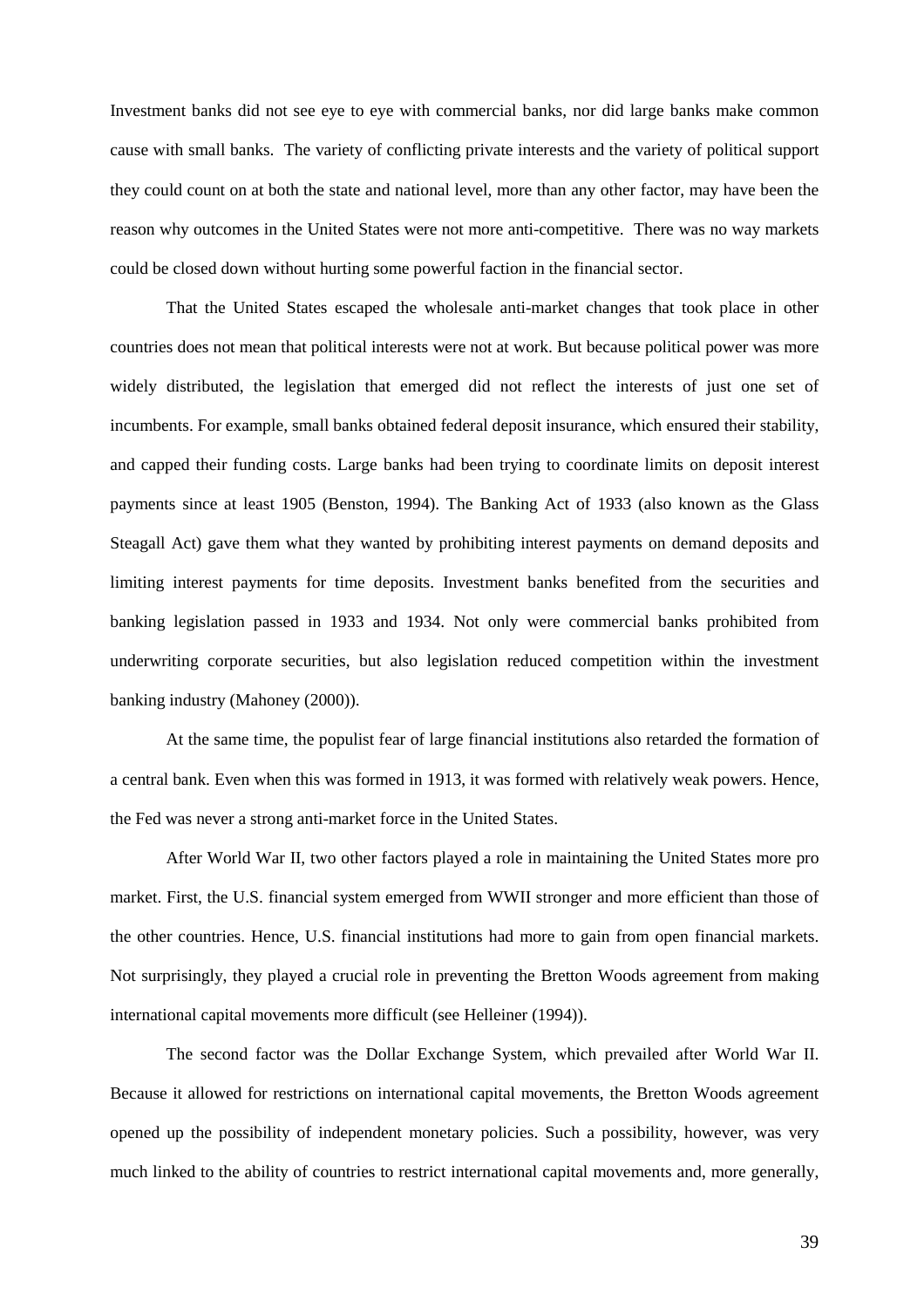all forms of arbitrage international capital arbitrage. This naturally induced an anti-market bias in European central banks. By contrast, the Dollar Exchange System allowed the United States to conduct an independent monetary policy regardless of external consideration. As a result, the U.S. monetary authorities had less to fear from markets.

#### *5.2. What triggered the change in the 1980s?*

The collapse of the Bretton Wood system in 1971 and the imbalances created by the two subsequent Oil Crises increased dramatically international capital movements, with two important effects on domestic financial systems. First, exchange rates could not be fixed by the government, but had to be credible in the marketplace. This forced tighter fiscal discipline, reducing the scope for the government subsidies that were essential to grease the relationship-based systems.

Second, the possibilities for domestic companies to tap foreign markets for funds, increased the competition in the domestic financial systems, breaking some traditional relationship and forcing domestic intermediaries to develop. For example, in Japan in the early 1980s, corporate bond markets were tiny. This was because commercial banks controlled the so-called "Bond Committee," an official body to which each firm desiring to issue unsecured bonds (bonds that are not backed by collateral) had to apply. Ostensibly, the reason for this arrangement was to ensure that companies marketed only safe issues to the public. The *real* reason was that banks used the Bond Committee to protect their commercial lending business. Hitachi—then a blue-chip AA-rated firm (AAA being the highest rating)—couldn't obtain permission to issue bonds and thus had to borrow from the banks at high rates.

The growth of the Euromarket and the opening of Japan's borders to capital flows in 1980 finally loosened the banks' longtime stranglehold on companies. Large Japanese firms now bypassed domestic markets to borrow in the Euromarket. There, they faced no collateral requirements, and they could freely issue a wide range of instruments in different maturities and currencies. Whereas Euromarket issues accounted for only 1.7 percent of Japanese corporate financing in the early 1970s, they accounted for 36.2 percent of it by 1984. The Bond Committee was forced to disband—not because the government or the banks saw how inefficient it was, but because cross-border competition dictated it.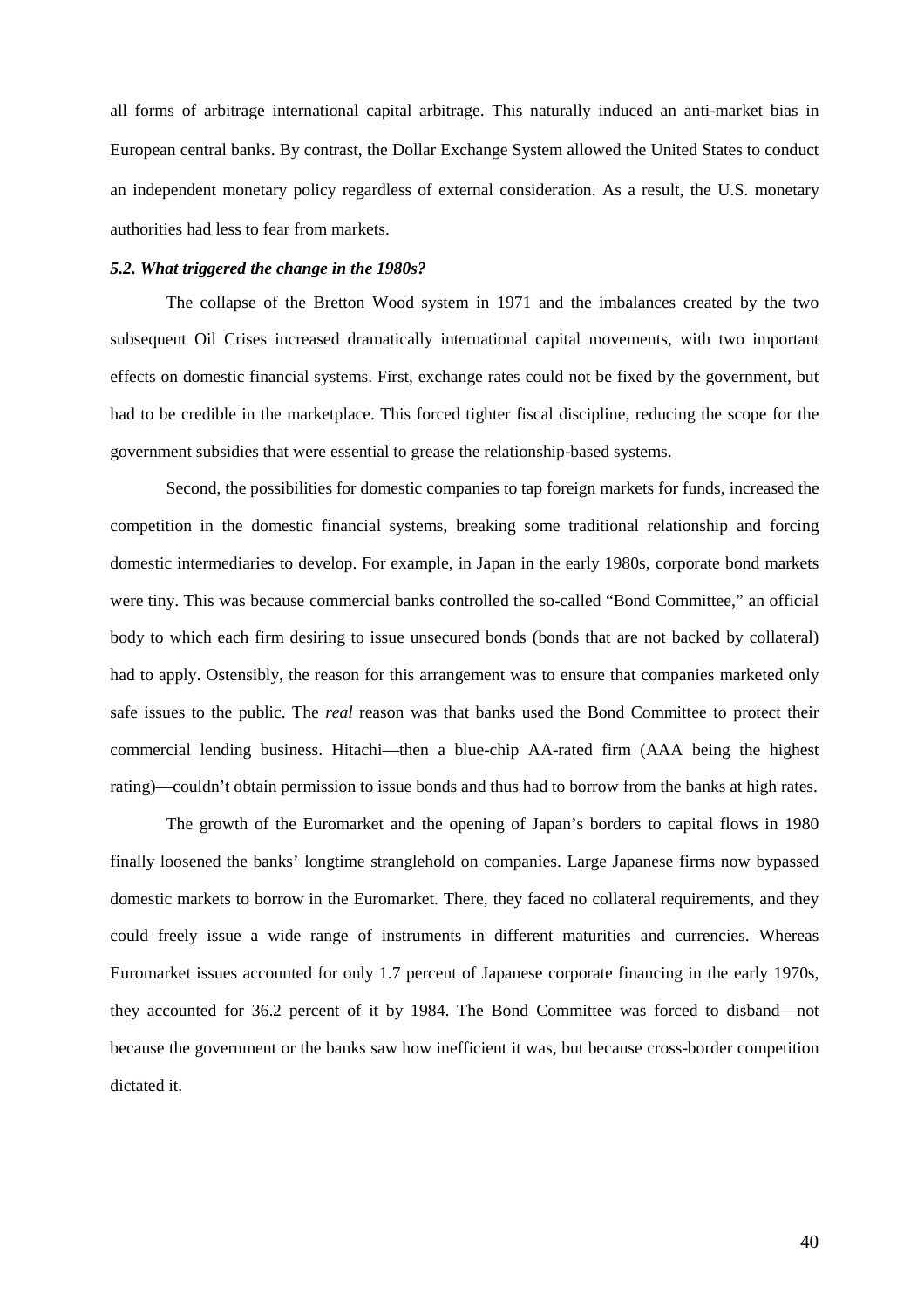Improvements in the technology to process and diffuse data also made arm's length markets more appealing, since prices could transmit and aggregate much more information and competition could arise also at a distance.

Finally, the cause of markets was also fostered by the expansion in international trade. As we show in Rajan and Zingales (2003a and 2003b), trade openness generates competition, forcing the development of domestic financial institutions.

Besides this worldwide trend, in Europe some additional factors pushed in favor of markets. The creation of a common market for good and services magnified the effect of a surge in international trade. Not only did the increase in the size of the market enhance the efficiency of an arm's length system, it also changed the underlying political economy. By making more discrete, and thus more politically visible, the choice of the level of openness to trade and capital movements, the European Union made it also more difficult for specific interest groups to lobby for individual protections. The choice was no longer between adhering to the abstract principle of free trade or catering to a powerful interest group (a choice invariably resolved in favor of the latter), but between staying inside the European Union or leaving it, a much more visible, discrete, and politically charged decision.

In fact, membership in the European Union tied governments' hands not only in the granting of special exemption from foreign competition, but in several other directions as well. The European Commission deemed subsidies to government-owned firms illegal if they distorted competition across member states. And the fiscal discipline imposed by the EMS system first, and the Euro later, made it impossible for any member state to continue the previously pervasive policies of generalized government credit subsidies. Once this option was eliminated, existing firms started to realize the limitations of the cozy relationship based system directed by the government and started to demand more markets.

Finally, the rules and regulations enacted to make the European market a level playing field for all the member states, contributed to make it a level playing field also for new entrants, increasing competition and destroying many of the pre-existing cozy relationships among incumbents.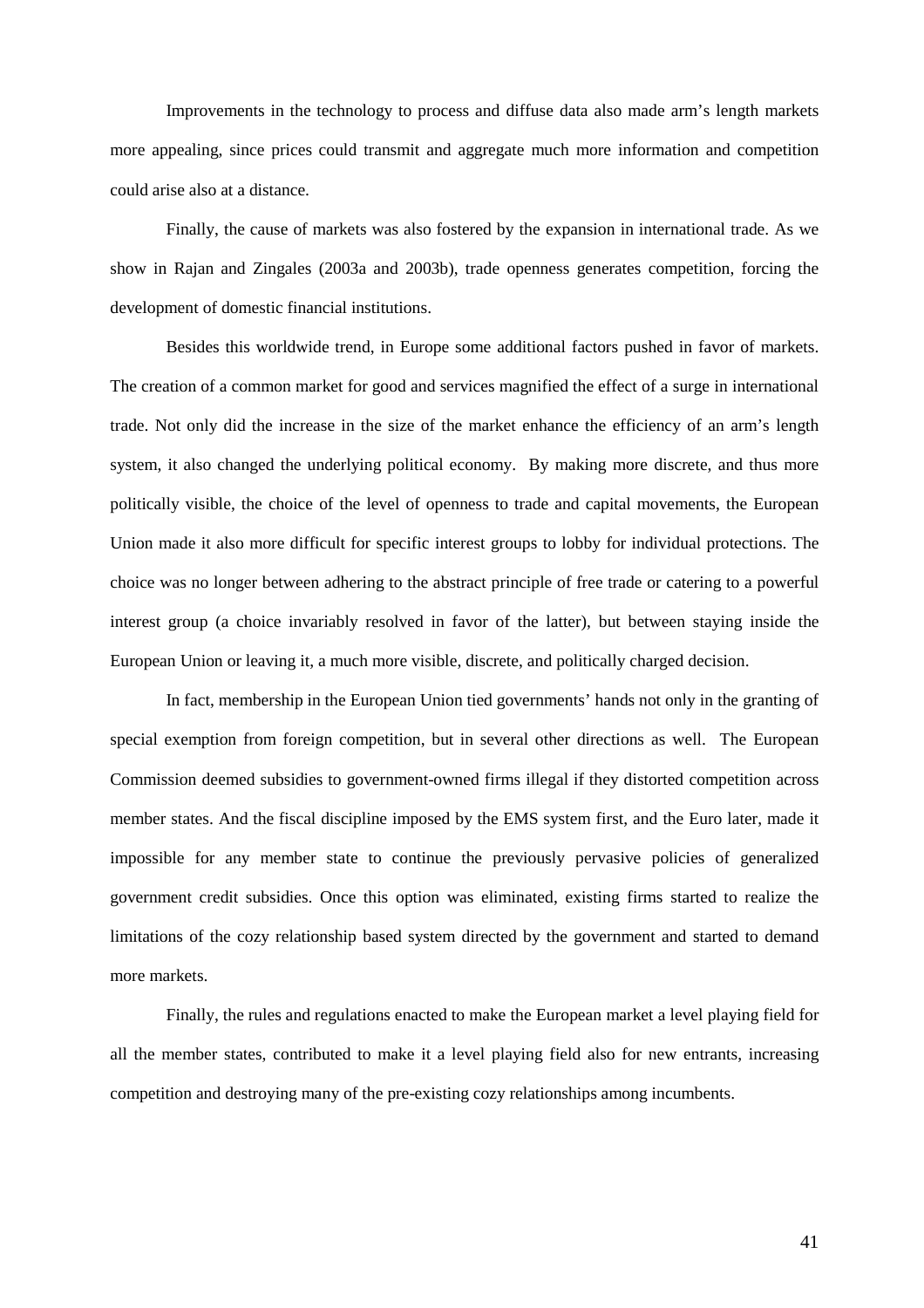#### *5.3 The impact of the Euro*

What impact, if any, had the introduction of the Euro on this overall change? Since so many factors are at play, it is difficult to isolate the effect of just this variable. Nevertheless, we attempt to do so by looking at the market for corporate debt. One confounding factor is the contemporaneous surge in financing needs of telecommunication companies (ECB, 2001). For this reason we have to identify the level of bond issues for countries that adopted the Euro and countries that did not.

Unlike Detken and Hartmann (2002) we are not interested in the share of bonds issued in euro, but how the introduction of the Euro has changed the importance of corporate bond financing in the individual countries. This is the market where the impact of a common currency should have been felt the most. National currencies were segmenting the corporate bond market in Europe. On the one hand, firms were reluctant to issue large amount of long-term bonds denominated in foreign currencies, because of the exchange risk involved in repayments. On the other hand, the demand for bonds denominated in national currencies was limited because institutional investors, such as pension funds, had to face exchange risk as well. Can we thus observe an increase in the amount of corporate debt following the introduction of the euro?

The data assembled by the Bank of International Settlement allows us to answer this question. The BIS data has the amount of domestic corporate debt outstanding in each country since 1989 and international corporate debt by country of issuer since 1993. With these data we can compute the net debt issues as a first difference. We then normalize it by the GDP. In Table 8a we report the summary statistics for domestic net debt issues, international net debt issues and the sum of the two.

In Table 8b we regress these different measures of debt issues on country and year dummies and an indicator variable equal to one in the countries that adopted the euro in the years subsequent to the introduction of the euro. As Table 8b shows, regardless of the measure used, the introduction of the euro had a positive and statistically significant effect on the amount of net debt issues. The effect is quantitatively very large: the amount of debt issues almost triple after the introduction of the euro. This effect can be graphically be seen in Figure 4, where we plot the average total net debt issues in countries who adopted the euro and in countries that did not, both before and after the introduction of the euro. Before the adoption of the Euro Euro-region-countries had average total net debt issues of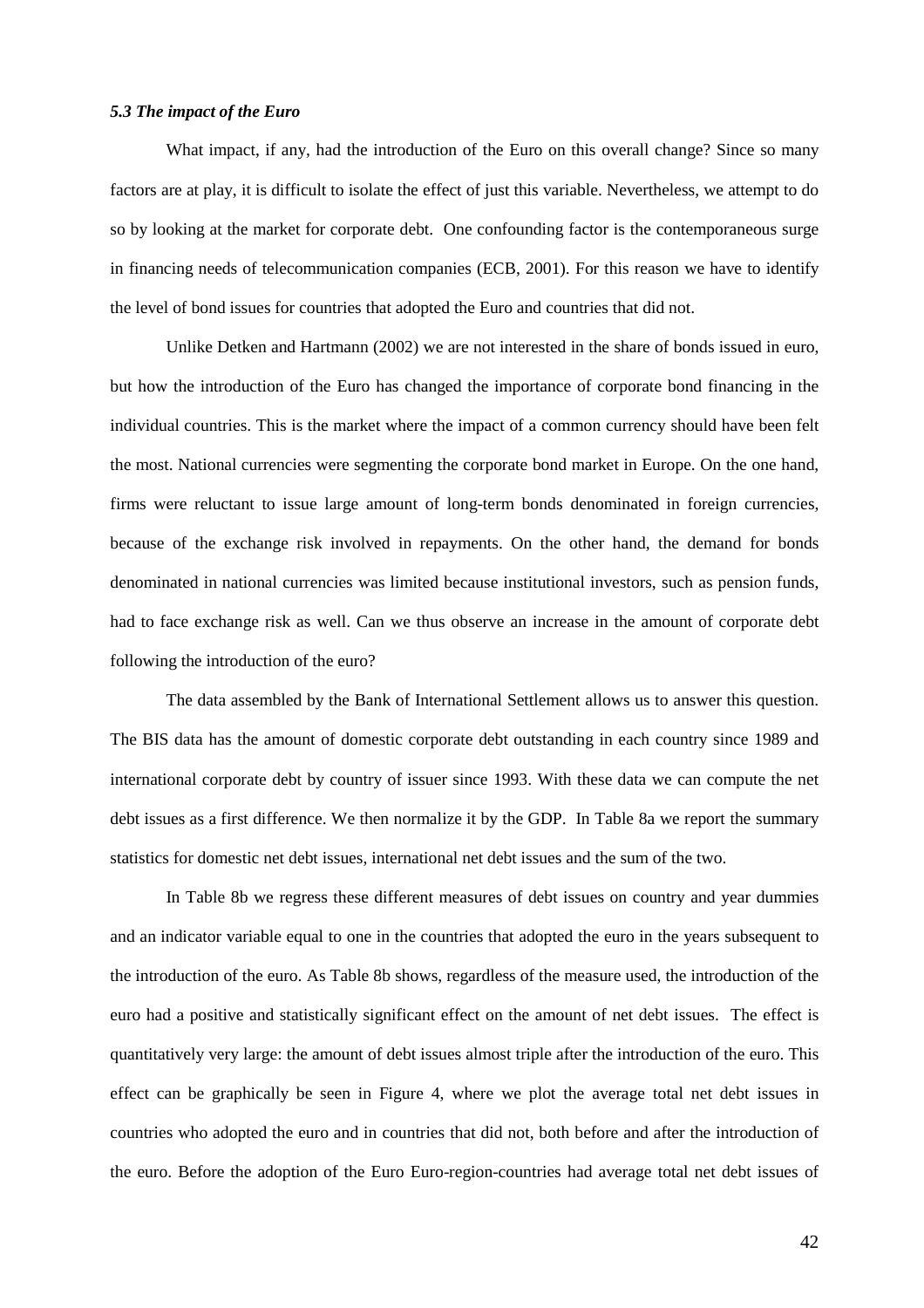almost zero, while non-Euro countries had an average of 1% of GDP. After the introduction of the Euro, non-Euro countries remained at that level, while Euro countries jumped to net issues of 2% of GDP per year. These results are consistent with Santos and Tsatsaronis (2002), who find a decrease in the underwriting fees following the introduction of the Euro.

In sum, the Euro seems to have had an independent effect in promoting the development of arm's length markets in countries that adopted it. The effect is quantitatively very large.

#### *5.4 Is this trend likely to continue?*

In the last two decades two major forces contributed to the development of markets in Europe: the increased openness of the worldwide economy and the process of economic and political integration taking place in Europe. Both these forces are unlikely to be as strong in the near future.

As we argue in Rajan and Zingales (2003a), free movement of goods and capital. is essential to keep in check the local vested interests who want to repress finance and in particular arm's length finance. But the political consensus in favor of free trade and free capital movement is eroding, under the effect of international crises and the anti-globalization movement (e.g. Stiglitz, 2002). The possibility of a new reversal in financial development is made more likely by the new intellectual climate triggered by the fall out of the Internet bubble and by the highly publicized corporate scandals in the United States, all of which creates a fertile domestic anti-market political climate. When coupled with the increasing willingness of politicians to sacrifice free trade for political expediency (see e.g. Bush's steel tariffs), the political climate does not look good for the expansion of markets.

At the same time, the positive benefits of the process of European integration may be running their course and further integration might actually start to exercise a negative influence. The more power that will be transfer from local government to the Union, the more it will become a monopolist, attractive prey for incumbents who want to solidify their economic power by repressing financial development.

#### *5.5. What is the right system for Europe?*

Before we start worrying, however, we need to make the case that a further development of arm's length markets is indeed in the interest of European economies. But this is not an easy task. At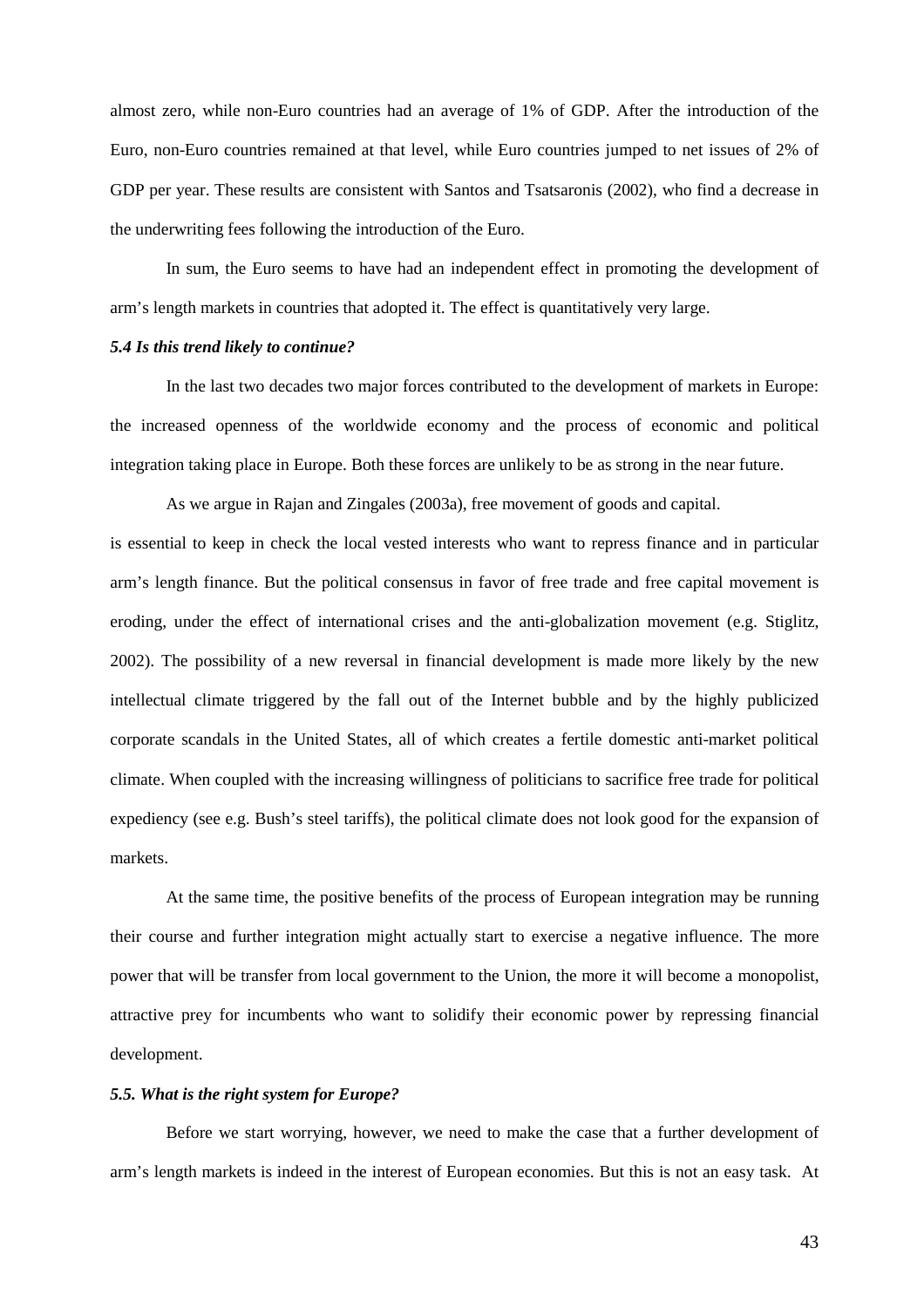the end of the 1980s, many Western economists, impressed by the successes of the Japanese economy, were chanting the praise of the relationship-based system. There were repeated calls for the U.S. to adopt new laws that would permit financiers to take a longer view of their investments, and to move toward the more relationship-based investing model that prevails in Japan (Porter, 1992). In 1998 the same system was relabeled "crony capitalism" and became the scapegoat for the East Asian crisis. Now the pendulum is swinging back. It is only the sorry plight of Japan, laid low by a lost decade of government ineptitude that keeps academics from extolling the virtues of a more managed relationshipbased economy once again.

As we explained in Section 2, the trade-offs between the systems are complex. A relationshipbased system could be the best option during certain phases of development and could be inadequate for others. Till the 1970s, relationship-based systems such as Germany, Japan and France, had much higher growth rates than market based-systems of the United Kingdom and the United States. In the last ten years the ranking has been reversed. The United States grew at a 3.8 percent annual rate, England at 3.4 percent, while France grew at 2.8 percent, Germany at 1.9 percent, and Japan at a paltry 1.2 percent rate.<sup>12</sup>

Rather than making a blanket judgment about the superiority of one system over the other, it makes more sense to qualify it based on the environmental conditions each country faces. To begin with, the relative benefits of an arm's length system have been increased by the process of European integration, culminated with the introduction of the Euro. While the process of international integration has removed many barriers to entry, enhancing both national and international competition, the introduction of the Euro has removed many of the remaining economic and psychological barriers. European countries now face a large integrated market, where information can travel freely as can competition. Since it is intrinsically opaque, a relationship-based system, cannot take full advantage of these new opportunities, while an arm's length system can.

The stage of development of most European countries also favors arm's length systems. Since many are close to the world technological frontier, they face uncertainty on where best to invest their resources (and where best to divest them). In this phase they can greatly benefit from the information

 $\overline{a}$ 

 $12$  Author's calculations from the IFS statistics.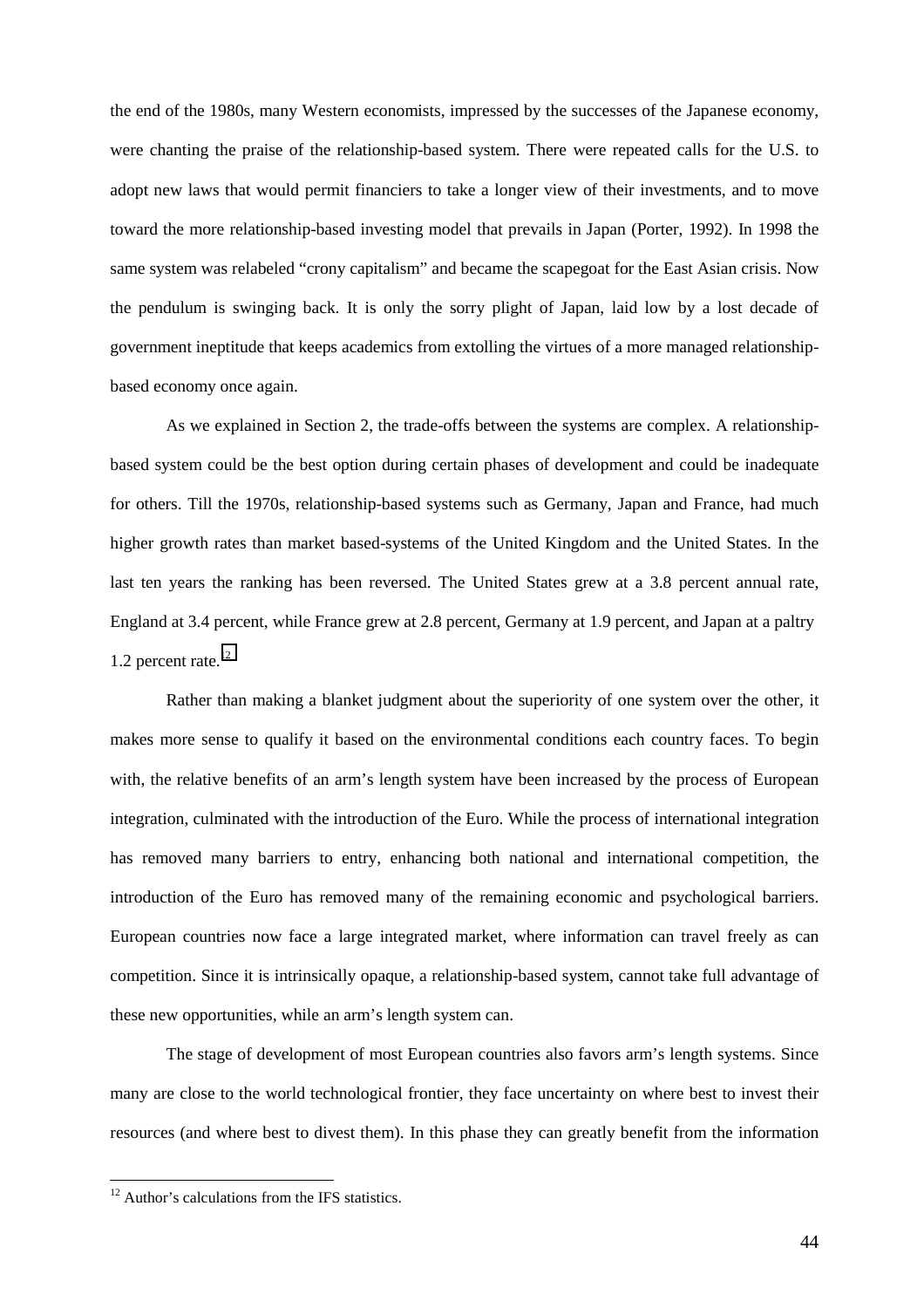that prices convey in an arm's length system (see Rajan and Zingales (1998a)). Of course, this benefit is relatively more important for the more developed Northern European countries, than for the less developed Southern ones.

The changes that firms are undergoing in developed countries also favor an arm's length system. As we discussed in Rajan and Zingales (2000) physical capital is becoming less important, while human capital is taking the center stage. Relationship based systems find it more difficult to finance human capital firms, especially when these human capital-intensive firms are involved in disruptive innovation. Hence the relative benefit of an arm's length system may grow as firms change their nature.

But probably the most important factor playing in favor of arm's length markets is the phase of technological innovation we are currently living. The last decade has been characterized by what management scholars label "disruptive innovation". While the dislocation stemming from technological change is not new, its pace and magnitude have increased tremendously. As we already discussed, a relationship-based system finds it difficult to finance this innovation. It also finds it extremely difficult to stop financing obsolete firms. Technological change also affects the demand for human capital: traditional skills become rapidly obsolete, while new ones are needed. This requires greater human capital mobility, across firms, and across sectors, which a relationship-based system will find harder to facilitate. Overall, thus, several environmental factors favor arm's length systems.

In developing the transparent legal, regulatory, and supervisory infrastructure to govern arm's length markets, however, Europe trails the United States. Furthermore, European countries differ greatly in their preparedness. In Table 9, we report the levels of some common indictors of quality of laws, law enforcement, and transparency. In the first two columns we report the La Porta et al. (1998) indicator of quality of law protecting arm's length investors (shareholders and creditors). The first is an indicator of the rights minority shareholders have to challenge the incumbent managers. While the United States has a perfect score of 5, the European's score is less than half (2.3). But European countries score better as far as creditors' rights are concerned: on average they have a score of 2 out of five versus a U.S. score of 1. In both cases, however, Northern European countries (Austria, Belgium,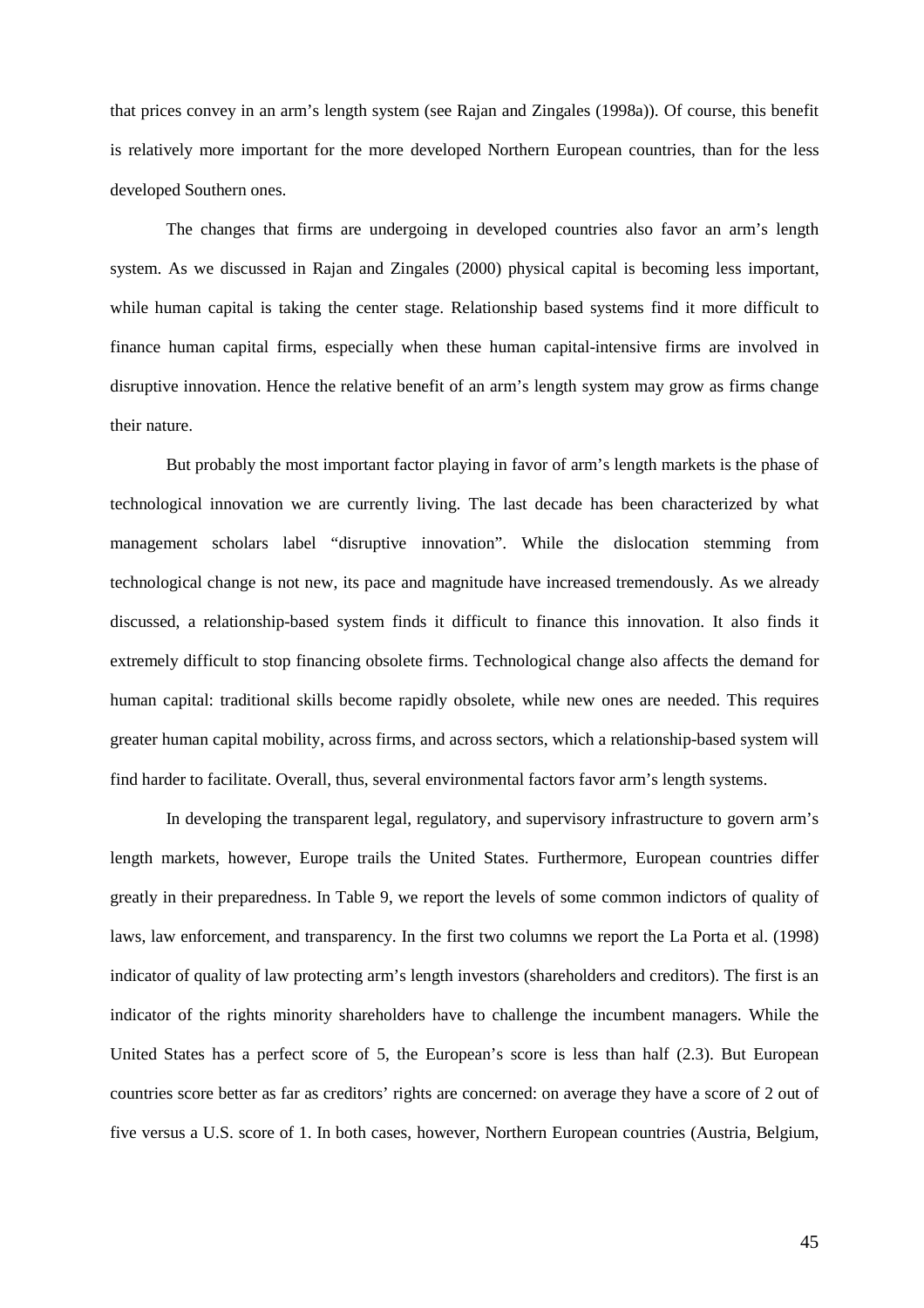Denmark, Finland, France, Germany, Ireland, Luxembourg, Netherlands, Sweden, U.K.) have a much higher score than Southern European countries (Greece, Italy, Portugal and Spain).

The backwardness of European infrastructure, and in particular of the Southern European infrastructure, is more evident when we look at measures of effective enforcement. Djankov et al. (2002) have computed the time it takes to collect a bounced check in different countries, which we report in column 3. While in the United States it takes only 54 days in Europe it takes on average 227 days. But this average hides an enormous difference within Europe. In Northern European countries the average is 171 days, while in Southern European countries is 382.

Survey-based measures of the quality of legal enforcement lead us to the same conclusion. In column 4 we report the level of judicial efficiency, which is an assessment, produced by country risk rating agency Business International Corp, of the "efficiency and integrity of the legal environment as it affects business, particularly foreign firms". In column 5 we report the "assessment of the law and order tradition in the country" produced by the country risk rating agency International Country Risk (ICR).

In both these measures Europe trails the United States: judicial efficiency is rated on average 8.2 vs. 10 out of 10 for the United States, and law and order is rated 9 in Europe vs. 10 for the United States. But more significant is the divide between Northern and Southern Europe. While Northern European countries have an average score very similar to that of the U.S. (9.5 both in judicial efficiency and in rule of law), Southern European countries (Greece, Italy, Spain and Portugal) have a score of only 6.4 in the first and 7.8 in the second.

 Arm's length systems need publicity. Thus, any institutional incentive to hide information is very detrimental. When corruption and tax evasion are widespread, insiders have a strong interest in hiding information, to facilitate tax evasion or the payment of bribes. While in these two dimensions the relative performance of Europe and the United States is similar, the differences in performance between Northern and Southern Europe is again remarkable.

We measure corruption with a survey-based index produced by risk rating agency International Country Risk (ICR), where lower scores indicate that "high government officials are likely to demand special payments". While Europe on average has a better corruption record than the United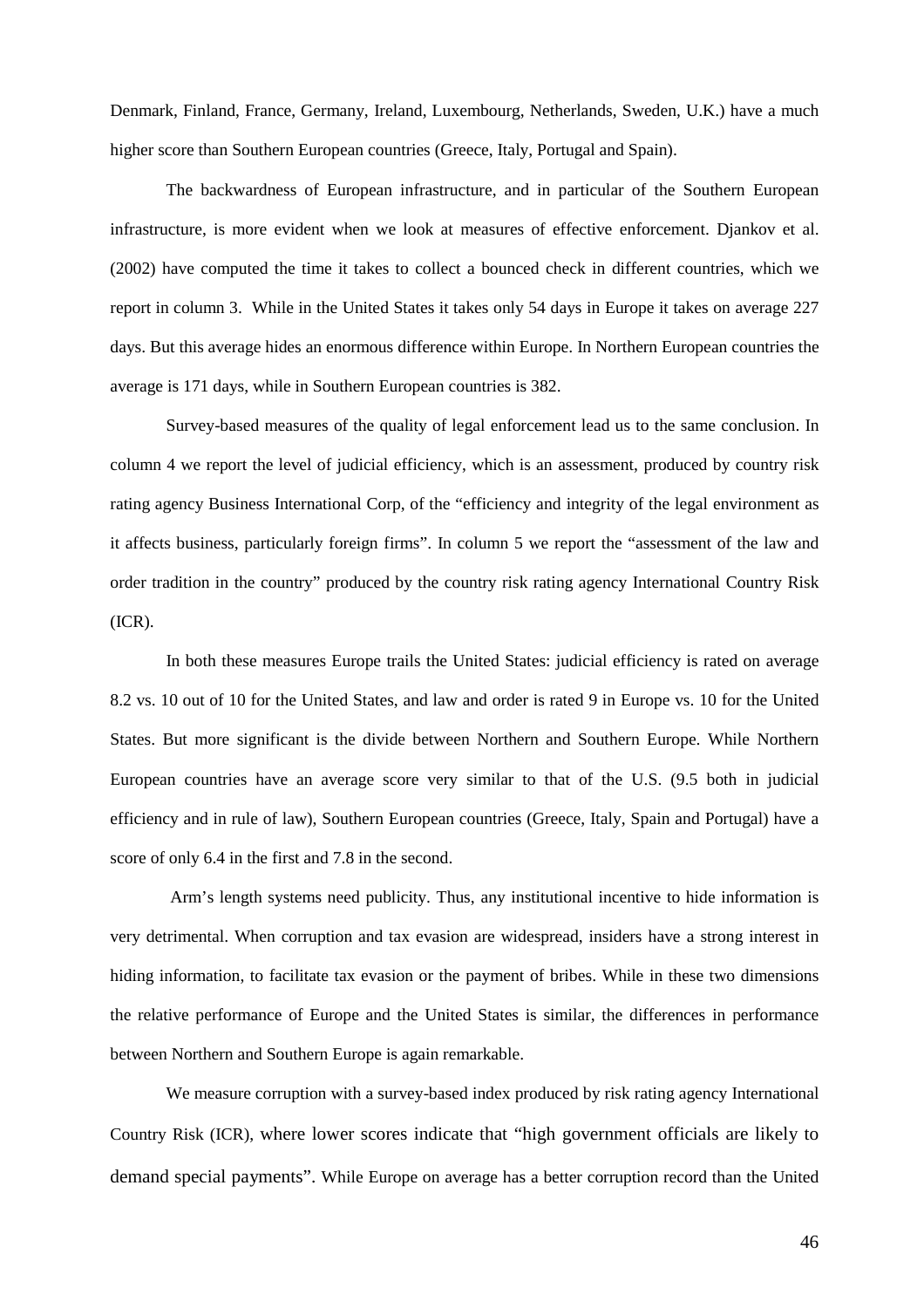States, Southern Europe has a much lower score than Northern Europe (7 vs. 9.3) and the States. The same is true for the quality of the tax enforcement. As a measure of the effectiveness of the taxation system we use an index developed by the World Competitiveness Report, which assesses the level of tax compliance. The index goes from 0 to 6 where higher scores indicate higher compliance. Along this dimension the United States perform much better than Europe (4.5 vs. 3), but once again the major divide is between Northern and Southern Europe.

Much of the benefits of an arm's length system come from the dissemination of information. If information is not produced and disclosed, however, these benefits do not materialize. Also in this dimension there is an important difference between the United States and Europe and within Europe itself. The Center for International Financial Analysis and Research has produced in 1990 an index of quality of accounting disclosure, by examining and rating companies' 1990 annual reports on their inclusion or omission of 90 items. United States companies report on average 71 of the 90 items, European companies only 64. But once again this average hides the within Europe difference. Companies from Northern European countries report 68 items while companies from Southern Europe only 54 (only slightly more than half of the items they should be reporting).

 The reader might be legitimately suspicious of these indicators, since they mostly rely on surveys and attempt to measure the quality of the regulatory framework by looking at the input (laws and regulations) and not at the economic output. However, we arrive at a similar conclusion if we focus on an outcome-based measure. Arm's length markets can develop only when insiders cannot appropriate too much value at the expense of insiders. Dyck and Zingales (2003) produce a crosscountry estimate of the value captured by insiders in different countries (their measure is the premium controlling shareholders pay to acquire control in a publicly traded company – an indication of what they can extract from the company at the expense of public shareholders). We report these estimates in the ninth column of Table 9. Here we note a remarkable difference between the United States and Europe. While in the United States insiders can appropriate on average only 1 percent of the value of a company, in Europe they appropriate 12 percent. Once again, there is a great divide between North and South. In Northern European countries the value appropriated is only 9 percent, while in Southern European countries it is 20 percent.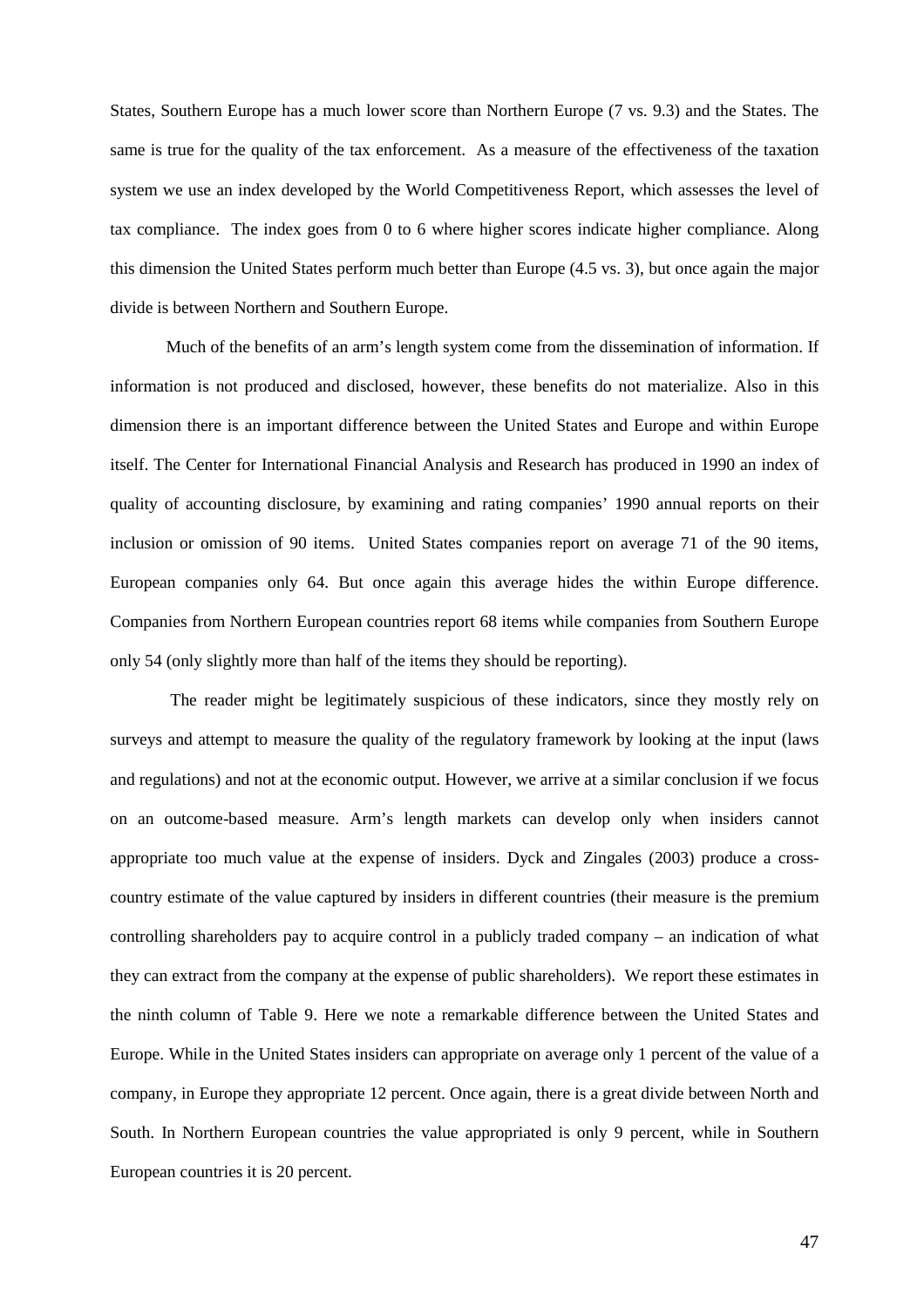Finally, in our theoretical analysis we highlighted the existence of an interaction between a firm's organizational structure and its ability to take advantage of arm's length markets. Bigger, more formally organized, firms naturally produce more information and hence, they can more easily disseminate it. Also on this dimension there is a remarkable difference between Northern and Southern Europe. The average size of an enterprise is 16 people in Northern Europe, but only 5 in Southern Europe.

 In sum, technological and market considerations suggest that during this economic phase an arm's length system is to be preferred. Europe, however, lags behind in the creation of the legal and regulatory infrastructure that allows arm's length markets to function and this gap is particularly pronounced in Southern Europe. For effective arm's length markets to develop, there is a serious need of reforms.

There is a serious danger that reforms facilitating markets will benefit Northern Europe and the more developed regions of Southern Europe but can bypass or even harm the underdeveloped regions of Southern Europe, which do not have the necessary institutions to take advantage of markets. As Guiso et al. (2002) have shown, monetary and even political integration are not sufficient to obtain an effective integrated market. Within Italy, significant differences exist in the quality of the law enforcement between the North and South. This is associated with enormous differences in the ability to obtain financing: an entrepreneur is twice as likely to be denied financing in certain areas than in others. As Guiso et al. (2002) argue, this difference might be at the root of enormously different levels of economic development.

This suggests that a move towards markets can exacerbate differences between countries and, more importantly, within countries. In order for Southern Europe to take full advantage of markets and ensure the benefits are spread widely, it is important that the institutions supporting markets be strengthened across the board. But till this is done, some regions may not see the benefits of markets while, at the same time, they will face the loss of the relationship system. This will increase political tensions and increase the divide between various constituencies such as small and large firms, regional and national banks, etc.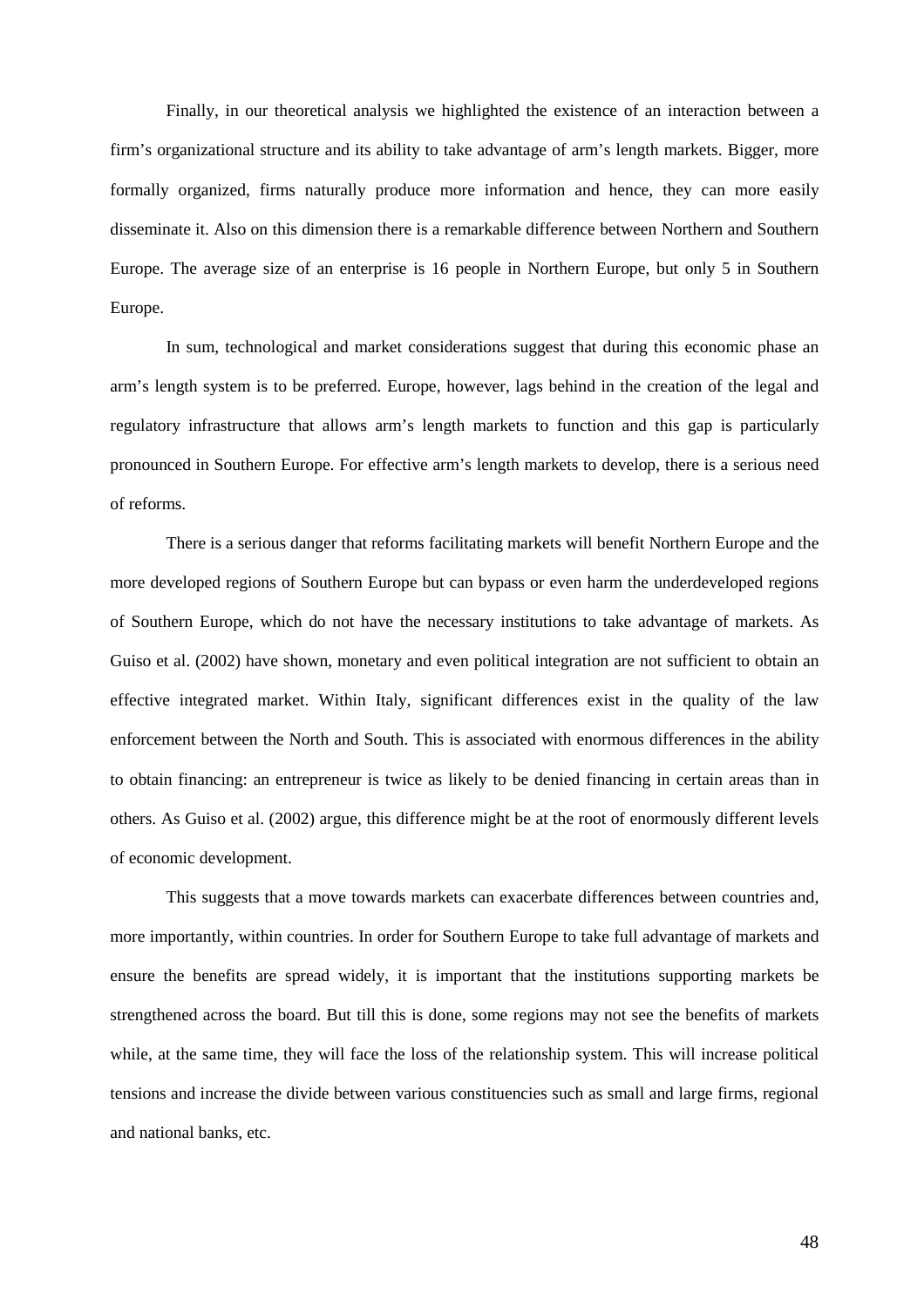In sum, we believe despite the current anti-market climate the relevant question is not whether Europe should be moving toward an arm's length system. It should. The real question is whether there is the political will to move in that direction and, more importantly, whether countries can improve their internal infrastructure so that they can benefit fully from this move.

#### *5.6. How to prevent a new reversal?*

In Rajan and Zingales (2003b) we discuss a number of possible policies aimed at ensuring an enduring public consensus in favor of markets and reducing incumbents' interest and incentives to repress them. Besides awareness, these policies include a reform of the taxation system aimed at penalizing inefficient owners and a safety net aimed at protecting individuals rather than the existing institutions. Instead of repeating these suggestions, in this context we ask what implications our approach has for the current debate on the institutional future of Europe. Since the issues at stake are very complex, we analyze them only from one point of view: their impact on the development of arm's length markets. This is clearly a partial view, but one which needs to be taken into consideration in the overall debate.

Probably the most important political decision facing Europe right now is the tradeoff between an enlargement of its borders and acceleration of the political union. From a financial market perspective, the first option is vastly superior. Enlargement will increase economic competition, reducing the resistance to financial markets. At the same time, the introduction of new divergent interests inside the European Union will make coordination and lobbying more difficult, reducing the political threats to markets. By contrast, further steps toward political integration will reduce political competition and strengthen the central authority, increasing the return to lobbying at the central level. Both these effects will tend to reduce the political support for markets.

Another crucial topic in the institutional debate is the unanimity rule adopted at the European Commission level. Many people question the viability of such a rule in the future, especially in face of an enlargement. While not ignoring the costs of a decision making process based on unanimity, we also see its benefits. A unanimity rule makes it more difficult for a central authority to exercise its monopoly power, reducing the risk that it will be used against markets. Unanimity rules preserve the status quo. To the extent the status quo is biased towards markets, it prevents speedy reversal.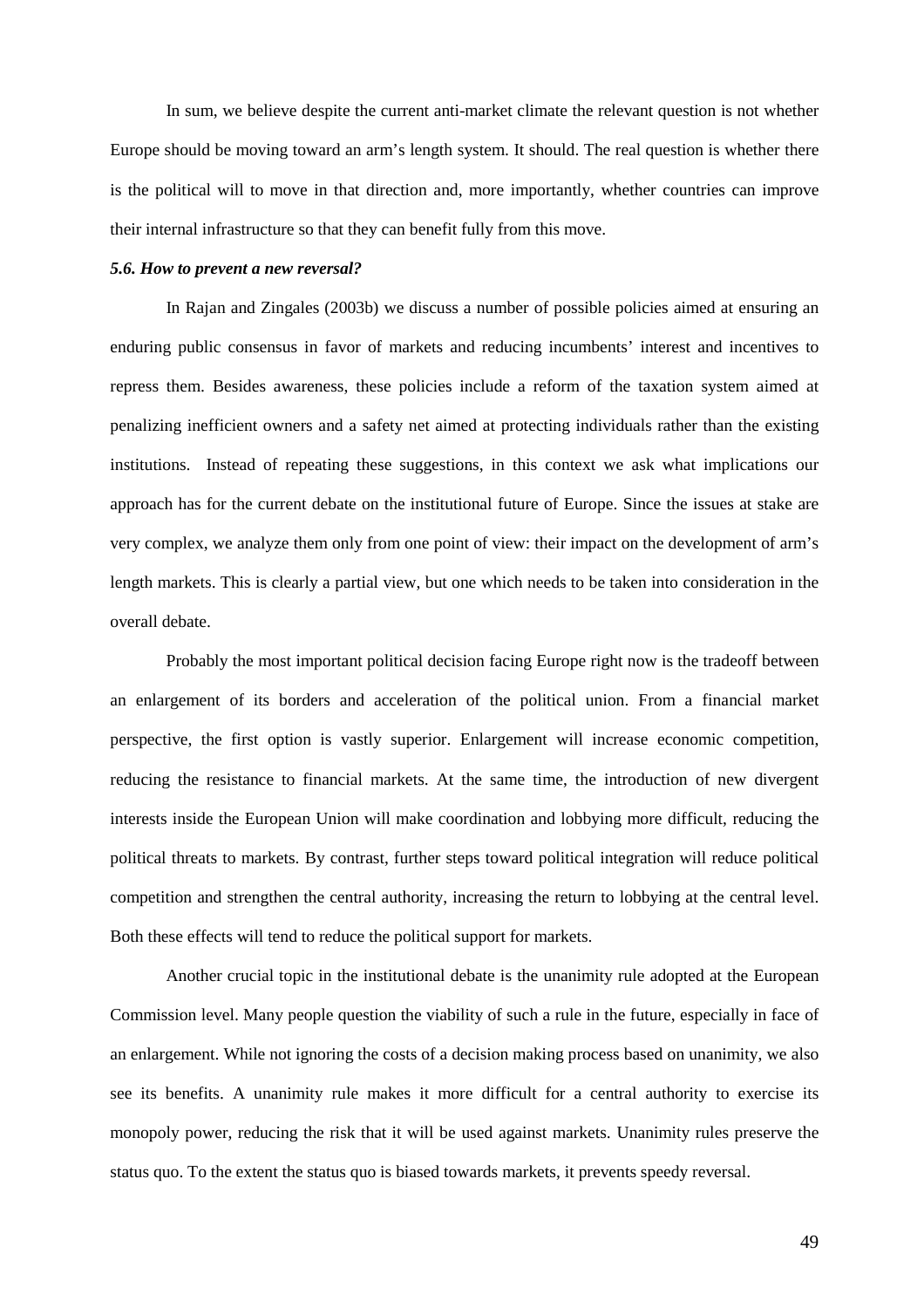Finally, a central issue in the institutional debate is the allocation of the authority to supervise banks. Our analysis suggests different answers depending on the nature of the power allocated. On the one hand, leaving merger reviews to national institutions impedes the formation of a European level market for corporate control in banking. On the other hand, centralizing the supervisory function will rejoin the role of supervisor and lender of last resort increasing the ECB's powers of moral suasion, which future European government might use to direct the allocation of credit or the rescue of favored banks. By contrast, maintaining a division of roles and even some conflicts of jurisdiction will reduce the power of both institutions to the larger good of markets.

#### **6. Conclusions**

In the last twenty years the European financial system has become more market-based. This movement has been the result of a fortunate coincidence of favorable international conditions (increase in international trade and capital movements), economic conditions (improvements in processing and transmission of information that have made arm's length markets more efficient) and local political conditions (the transition from separate national governments to a more unified European government).

While the economic conditions in favor of arm's length markets do not seem to have changed, the political conditions favoring them have. The anti-globalization movement is creating a political movement for protectionism and politicians in both the United States and Europe have started pandering to it. The revelations of corporate scandals in the United States has undermined the moral standing of market-based economies at a time when the bursting of the Internet bubble is weakening its economic credibility, strengthening anti-market forces worldwide. In Europe, these forces may find additional support from the distributional effects of the movement towards markets, which benefits less (or perhaps even penalizes) regions in Southern Europe. Finally, we argue that the completion of the economic integration and the beginning of the political integration might trigger a shift in the promarket stand of the European Union.

Our analysis has clear implications on what the European Union should do to buck this antimarket trend. First, it should promote structural reforms in Southern European countries, in order to reduce the distributional effects of an expansion of arm's length markets. Second, it should focus on enlargement of the Union, to increase economic competition. Finally, it should maintain a division of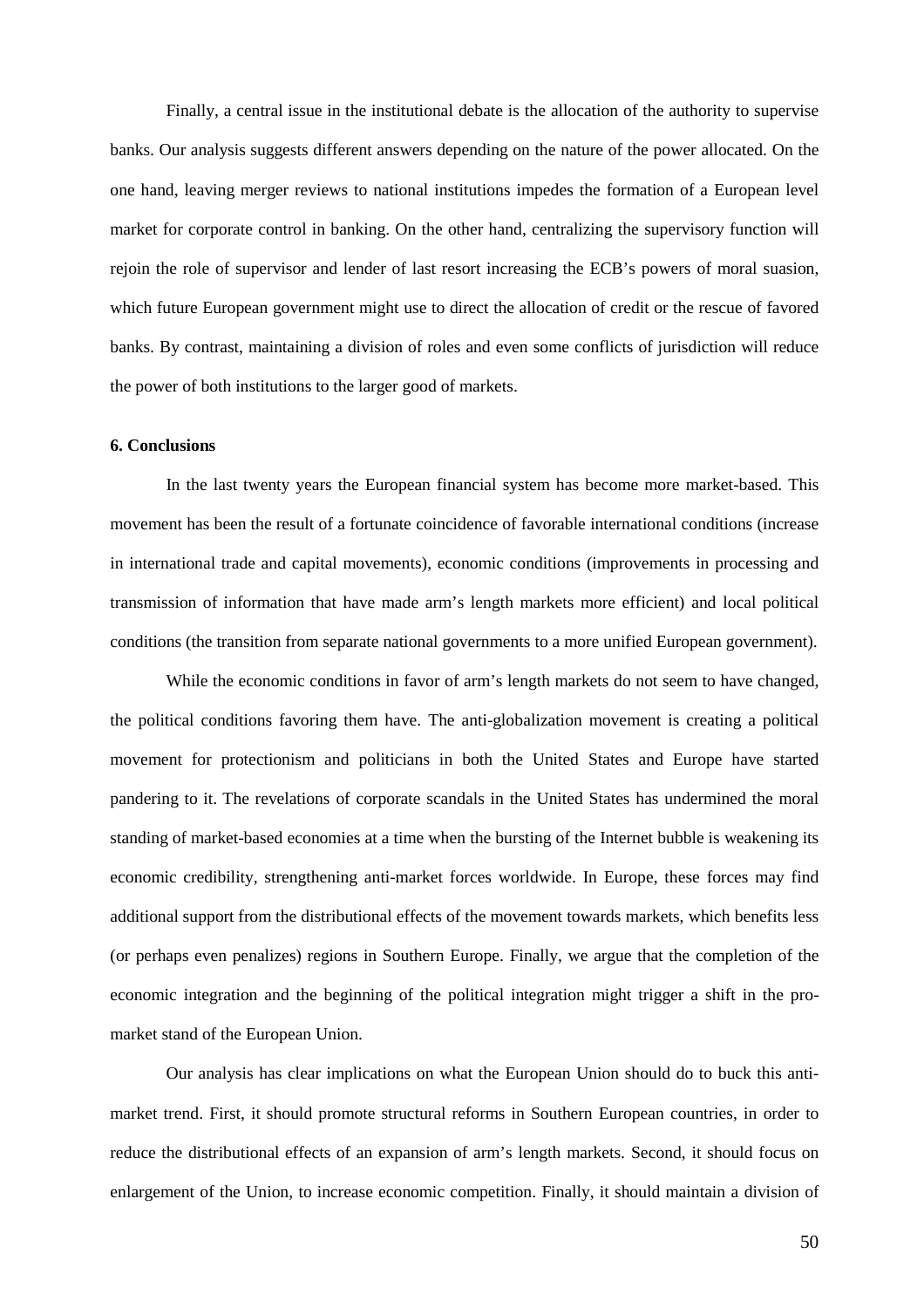power between local and central authorities at all level, including the central bank ones, to prevent a reduction in political competition.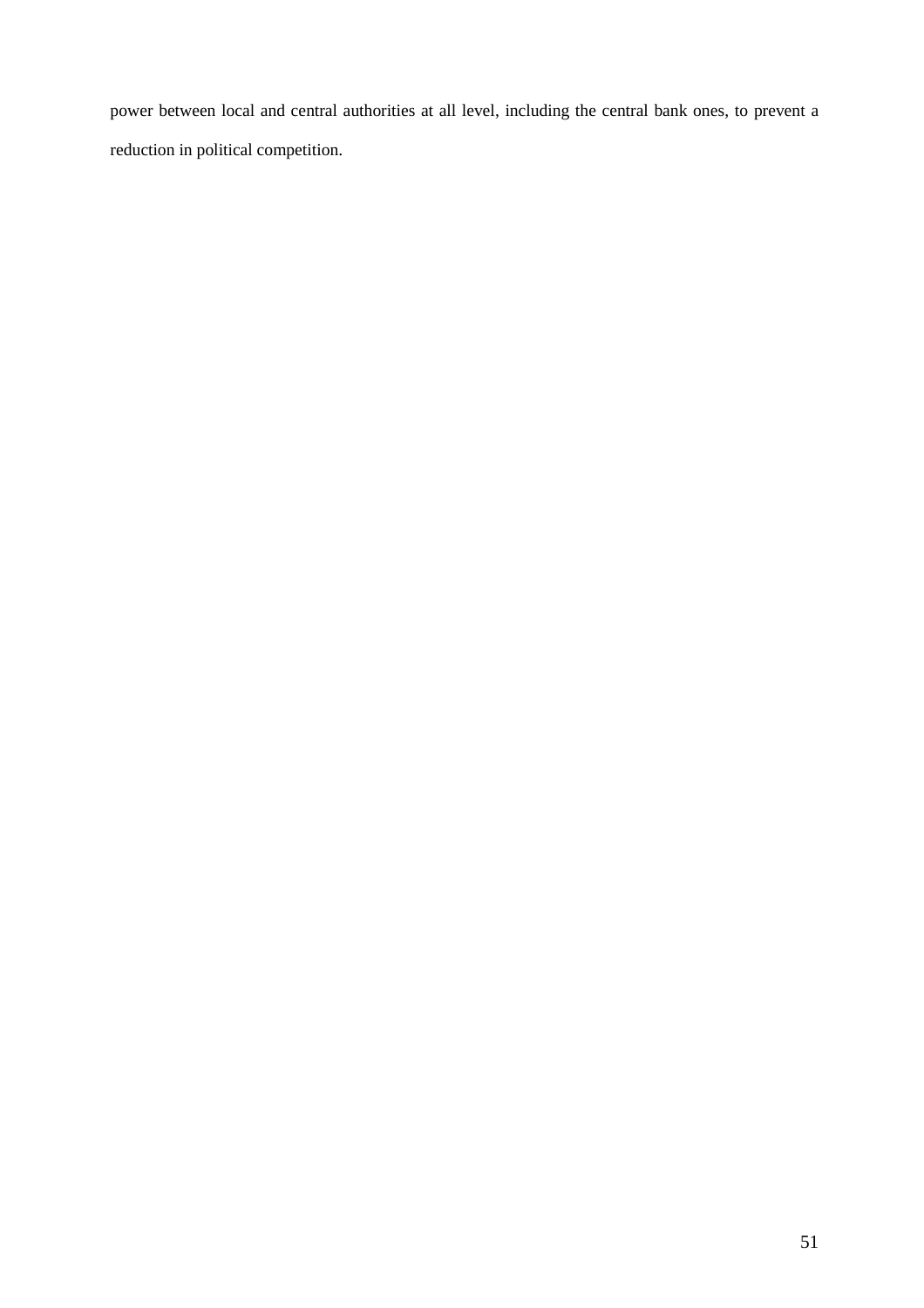#### **References**

- Allen, F. (1993), Stock markets and resource allocation. In: Mayer, C., Vives, X. (Eds.), Capital Markets and Financial Intermediation. Cambridge University Press, Cambridge.
- Allen, F. and D. Gale (1995), "A welfare comperson of intermediaries and financial markets in Germany and the US", European Economic Review, 179-209.
- Allen, F. and D. Gale (1997), "Financial markets, intermediaries, and intertemporal smoothing", Journal of Political Economy, June.
- Allen, F. and D. Gale (2000), Comparing Financial Systems, MIT Press, Cambridge MA.
- Benston, G. (1994), The origins and justification for the Glass Steagall Act. In: Saunders, A., Walter, I., Universal Banking in the United States: What Could We Gain? Oxford University Press, New York, 31-69.
- Bhattacharya, U. and H. Daouk (2002), "The world price of insider trading", Journal of Finance, 57, 75-108.
- Black, B. S. and R. J. Gilson (1998), "Venture capital and the structure of capital markets: banks versus stock markets", Journal of Financial Economics, 47, 243-277.
- Black, B. S. and R. J. Gilson (1998), "Venture capital and the structure of capital markets: banks versus stock markets", Journal of Financial Economics, 47(3), 243-77.
- Black, S. and P. Strahan (2001), "Entrepreneurship and bank credit availability", MIT, March.
- Bottazzi, L. and M. Da Rin (2002), "European venture capital", Economic Policy, April, 231-269.
- Cameron, R. (1961), France and the Economic Development of Europe, 1800-1914. Princeton University Press, Princeton.
- Carlin, W., and C. Mayer (1998), "Finance, investment and growth", University College (London), Working Paper.
- Cecchetti, Stephen (1999), "Legal structure, financial structure, and the monetary policy transmission mechanism", FRBNY Economic Policy Review, July, 9-27.
- Chandler, A. (1990), Scale and Scope: The Dynamics of Industrial Capitalism. Belknap Press, Cambridge.
- Detken, C. and P. Hartmann (2002), "Features of the euro's role in international financial markets", Economic policy, 35, Fall.
- Diamond, D. W., and P. Dybvig (1983), "Bank runs, deposit insurance and liquidity", The Journal of Political Economy, 91, 401-419.
- Diamond, D. W., and R. G. Rajan (2001a), "Liquidity risk, liquidity creation and financial fragility: a theory of banking", The Journal of Political Economy, 109(2), 287-327.
- Diamond, D. W., and R. G. Rajan (2001b), "Banks, short-term debt, and financial crises: theory, policy implications, and applications", Carnegie Rochester Conference on Public Policy, 54 (Summer), 37-71.
- Djankov, S., R. La Porta, F. Lopez-de-Silane and A. Shleifer (2002), "Lex mundi courts: the lex mundi project", NBER Working Paper.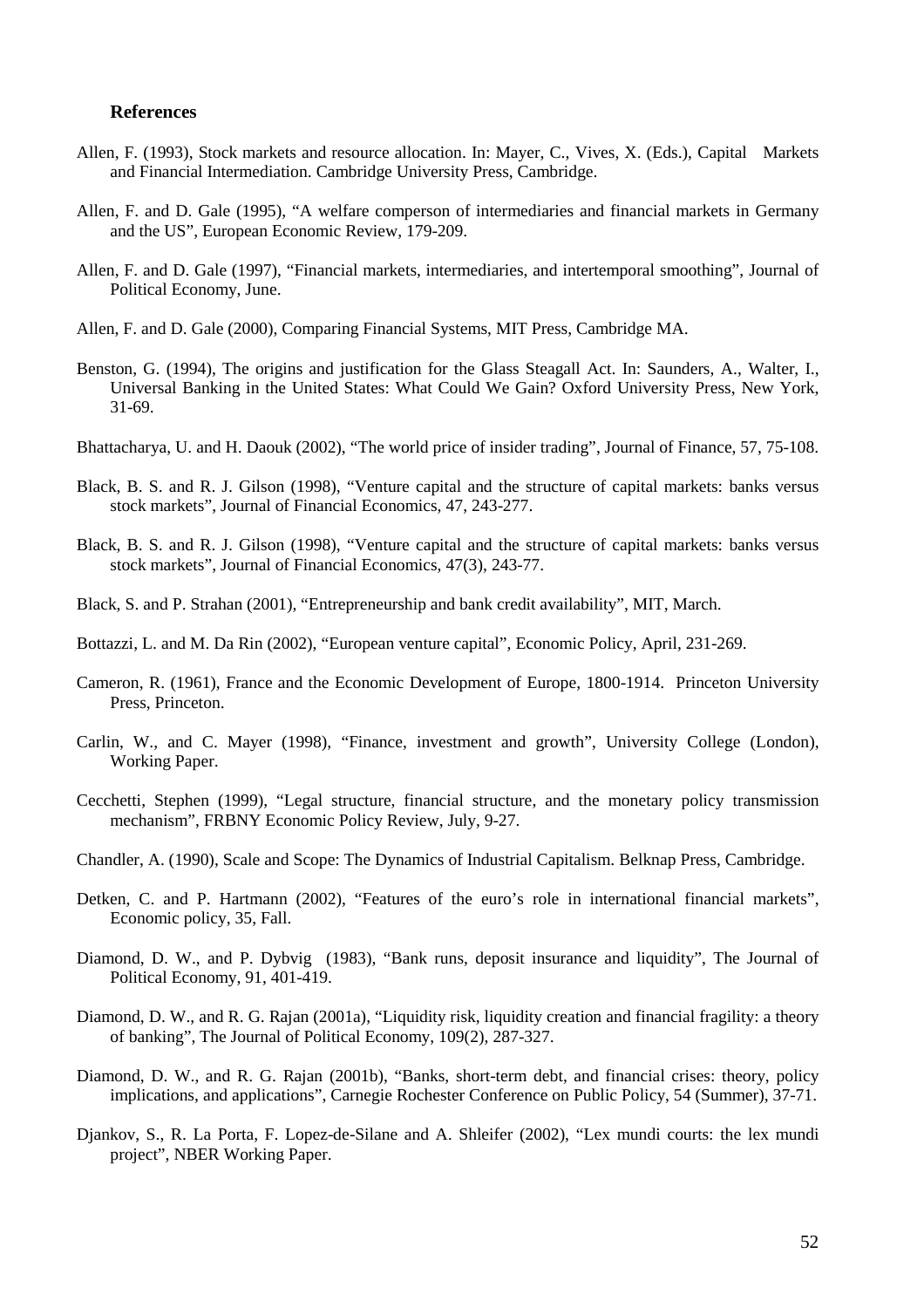- Dyck, A. and L. Zingales (2003), "Private benefits of control: an international comparison", Journal of Finance, forthcoming.
- Engelbourg, S. and L. Bushkoff (1996), The Man who found the Money: John Stewart Kennedy and the Financing of the Western Railroads. East Lansing: Michigan State University Press.
- European Central Bank (2001), Characteristics of corporate finance in the euro area, ECB Monthly Bulletin, February.
- Franks, J. and C. Mayer, (1998) "Bank control, takeovers and corporate governance in Germany", Journal of Banking & Finance, 22, 1231-1480.
- Gompers, P. A. (1995), "Optimal investment, monitoring, and the staging of venture capital", The Journal of Finance, 50(5), 1461-89.
- Gorman, M. and W. Sahlman (1989), "What do venture capitalists do?", Journal of Business Venturing, 4, 231-248.
- Grossman, Richard S. (1994), "The shoe that didn't drop: explaining banking stability during the great depression", The Journal of Economic History, September, 654-682
- Guiso, L, P. Sapienza and L. Zingales (2002), "Does local financial development matter?", NBER Working paper.
- Gueslin, A. (1992), "Banks and state in France from 1880s to the 1930s: the impossible advance of the banks", in Y. Cassis Finance and Financiers in European History, 1880-1960, Cambridge University Press.
- Helleiner E. (1994), States and the Reemergence of Global Finance: From Bretton Woods to the 1990's. Cornell University Press, Ithaca.
- Hellwig, M. (2000), On the economics and politics of corporate finance and corporate control. In: Vives, X. (Ed.), Corporate Governance: Theoretical and Empirical Perspectives. Cambridge University Press, Cambridge, 95-136.
- Houston, J., and C. James (1996), "Bank information monopolies and the mix of private and public debt claims", The Journal of Finance, 51(5), 1863-85.
- Hoshi, T., A. Kashyap and D. Scharfstein (1990a), Bank monitoring and investment: evidence from the changing structure of Japanese corporate banking relationships. In R. G. Hubbard (ed.), Asymmetric Information, Corporate Finance and Investment, Chicago, The University of Chicago Press.
- Hoshi, T., A. Kashyap and D. Scharfstein (1990b), "The role of banks in reducing the costs of financial distress in Japan", Journal of Financial Economics, 27, 67-88.
- Hoshi, T., A. Kashyap and D. Scharfstein, D. (1991), "Corporate structure, liquidity, and investment: evidence from Japanese panel data", The Quarterly Journal of Economics, 27, 33-60.
- Jayaratne, J., and P. E. Strahan (1996), "The finance-growth nexus: evidence from bank branch deregulation", The Quarterly Journal of Economics, 111(3), 639-71.
- Jensen, Michael C. (1986), "Agency costs of free cash flow, corporate finance and takeovers", American Economic Review, 76, 323-39.
- Jensen, M., and W. Meckling (1976), "Theory of the firm: managerial behavior, agency costs and capital structure", Journal of Financial Economics, 3, 305-60.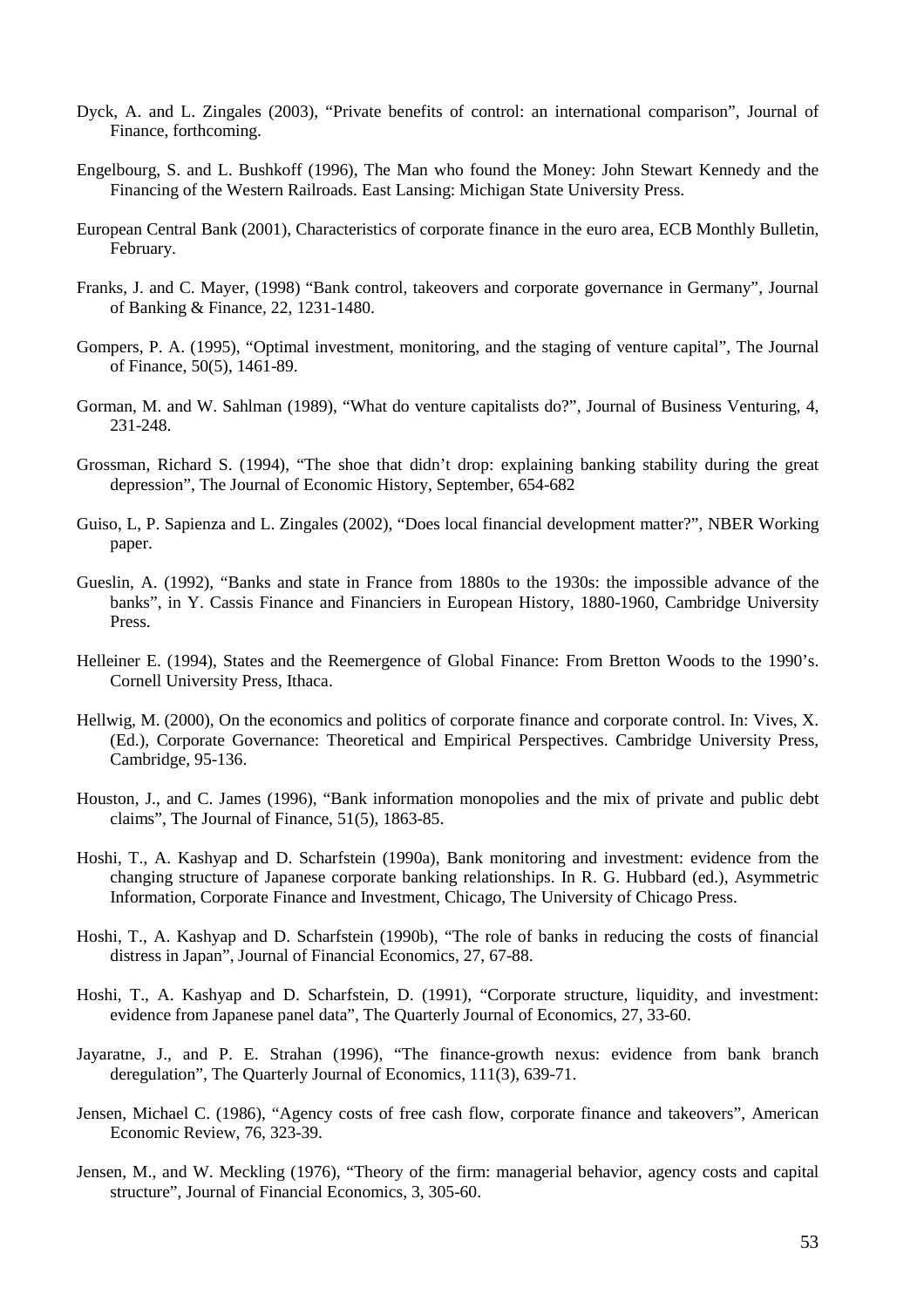- Johnson, S., J. McMillan and C. Woodruff (2000), "Courts and relational contracts", Unpublished working paper, M.I.T, Cambridge.
- Kashyap, A., D. Weil and D. Scharfstein, D. (1990), "The high price of land and the low cost of capital: theory and evidence from Japan", MIT Working Paper.
- Kashyap, A. and J. Stein (1997), "The role of banks in monetary policy: a survey with implications for the European Monetary Union", Federal Reserve Bank of Chicago Economic Perspectives, September/October 2-18.
- King, R. G. and R. Levine (1993), "Finance and growth: Schumpeter might be right", The Quarterly Journal of Economics, 108(3), 717-37.
- Kukies, J., Stock Markets for High Technology Firms and Venture Capital Financing: Evidence from Europe, University of Chicago Ph.D. Dissertation.
- Kumar, K., R. Rajan and L. Zingales (2000), "What determines firm size?", University of Chicago Working Paper.
- Lamont, O. and R. Thaler (2001), "Can the market add and subtract? Mispricing in tech-stock carve-outs. Unpublished working paper", The University of Chicago, Chicago.
- La Porta, R., F. Lopez de Silanes, A. Shleifer and R. Vishny (1997), "The legal determinants of external finance", Journal of Finance, 52(3), 1131-50.
- La Porta, R., F. Lopez de Silanes, A. Shleifer and R. Vishny (1998), "Law and finance", Journal of Political Economy, 106, 1113-55.
- La Porta, R., F. Lopez de Silanes and A. Shleifer (1999), "Corporate ownership around the world", Journal of Finance.
- Levine, R. (1997), "Financial development and economic growth: views and agenda", Journal of Economic Literature, 35(2), 688-726.
- Levine, R. (1999), "Law, finance and economic growth", Journal of Financial Intermediation, 8 (1), 8-35.
- Levine, R. and S. Zervos (1998), "Stock markets, banks, and economic growth", The American Economic Review, 88(3), 537-58.
- Mahoney, P. G. (2000), "The political economy of the Securities Act of 1933", Social Science Research Network, working paper # 00-11.
- Morck, R., D. Strangeland and B. Yeung (2000), "Inherited wealth, corporate control, and economic growth: The Canadian disease?", in R. K. Morck, Concentrated Capital Ownership, University of Chicago Press, 2000.
- Morck, R, B. Yeung and W. Yu (2000), "The information content of stock prices: why do emerging markets have synchronous stock price movements?", Journal of Financial Economics, 58(1,2), 215-60.
- Novaes, W. and L. Zingales (1998), "Bureaucracy as a mechanism to generate information", University of Chicago Working Paper.
- Olson, M. (1965), The Logice of Collective Action: Public Goods and the Theory of Groups. Harvard University Press, Cambridge.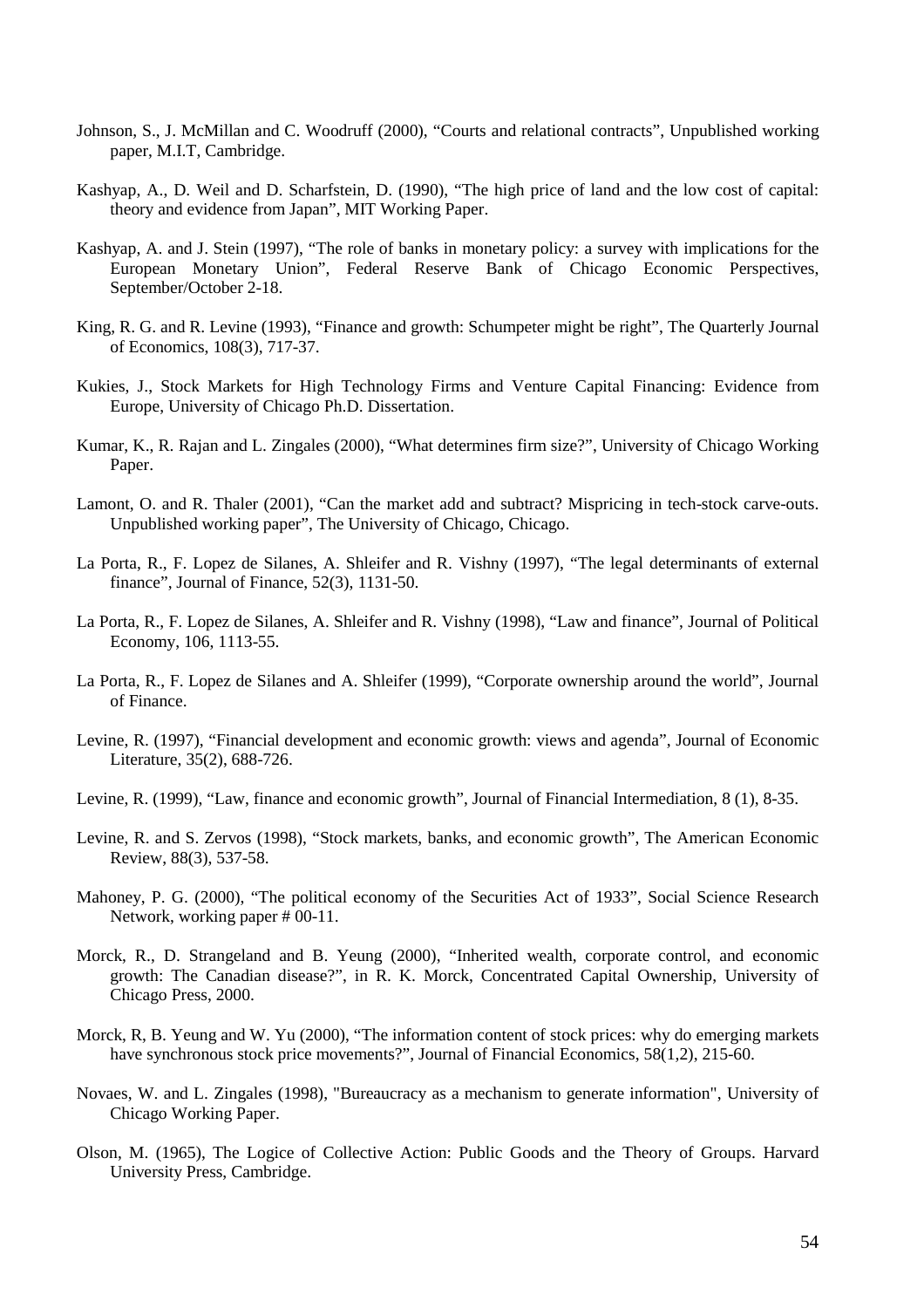- Peek, J. and E. S. Rosengren (1998), "The international transmission of financial shocks: the case of Japan", The American Economic Review, 87(4), 495-505.
- Petersen, M. A. and R. G. Rajan (1995), "The effect of credit market competition on lending relationships", The Quarterly Journal of Economics, 110(12), 407-43.
- Porter, M. (1992), "Capital choices: changing the way America invests in industry", Journal of Applied Corporate Finance, 5(2), 4-16.
- Prowse, S. (1996), Alternative models of financial system development. RBA Annual Conference Volume 1996-06, Federal Reserve Bank of Australia, Sydney.
- Rajan, R. and L. Zingales (1995), "Is there an optimal capital structure? Some evidence from international data", Journal of Finance, 50, 1421-60.
- Rajan R. G. and L. Zingales (1998a), "Which capitalism? Lesson from the East Asian crisis", The Bank of America Journal of Applied Corporate Finance, 11(3), 40-48.
- Rajan R. and L. Zingales (1998b), "Financial dependence and growth", American Economic Review, 88, 559-86.
- Rajan R. and L. Zingales (2001a), "The influence of the financial revolution on the nature of firms", American Economic Review, 91, 206-212.
- Rajan R. and L. Zingales (2001b), "Financial systems, industrial structure, and growth," Oxford Review of Economic Policy, 17, 467-482.
- Rajan, R. and L. Zingales (2001c), "The firm as a dedicated hierarchy: a theory of the origins and growth of firms", Quarterly Journal of Economics 116, 805-852.
- Rajan R. G. and L. Zingales (2003a), "The great reversals: The politics of financial development in the 20th century", Journal of Financial Economics, forthcoming.
- Rajan R. G. and L. Zingales (2003b), Saving Capitalism from the Capitalists Crown Books, Random House, New York, NY.
- Roberts, D. (2001), "Glorious hopes on a trillion-dollar scrapheap", Financial Times, September 5.
- Roe, M. J. (1994), Strong Managers, Weak Owners: The Political Roots of American Corporate Finance. Princeton University Press, Princeton.
- Rydqvist, K. and K. Hogholm (1995), "Going public in the 1980s: evidence from Sweden", European Financial Management, (3), 287-315.
- Sah, R. and J. Stiglitz (1986), "The architecture of economic systems: hierarchies and polyarchies", The American Economic Review, 76(4), 716-727.
- Santos, J. A. C. and K. Tsatsaronnis (2002), "The cost of barriers to entry: evidence from the market for corporate euro bond underwriting", NYFED Working Paper.
- Schumpeter, J. A. (1911), A Theory of Economic Development, Cambridge, MA, Harvard University Press.
- Seligman, J. (1995), The Transformation of Wall Street, Boston, MA, Northeastern University Press.
- Stigler, G. (1971), "Theory of economic regulation", Bell Journal of Economics, 2, 3-21.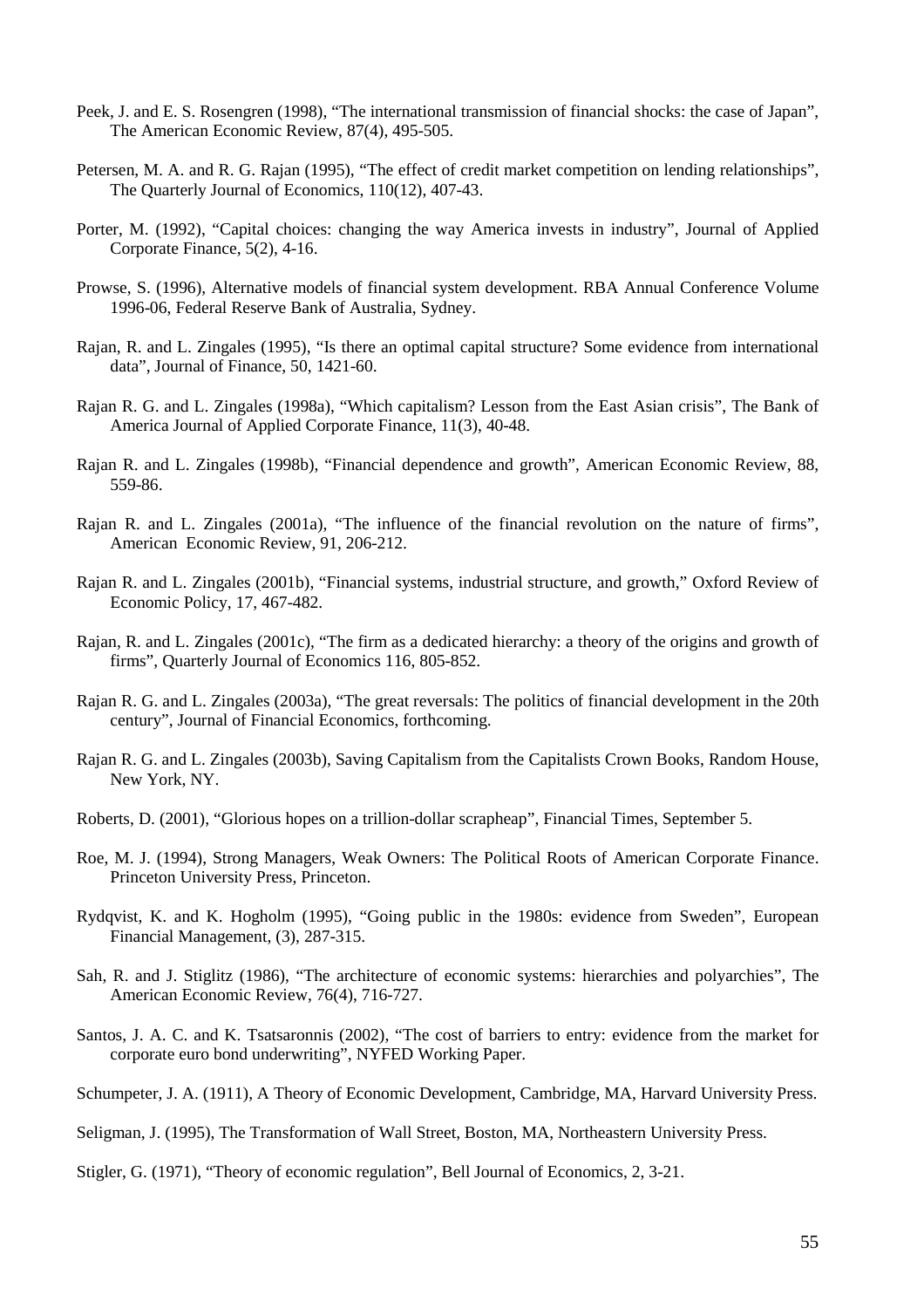Stiglitz, J. E. (2002), Globalization and Its Discontents, W. W. Norton, New York

- Stulz, R. and R. Williamson (2001), "Culture, openness, and finance", Unpublished working paper 8222, NBER, Cambridge.
- Weber, K. and G. Davis (2000), "The global spread of stock exchanges 1980-1998", Unpublished working paper, University of Michigan.
- Wilson, James Q. (1989), Bureaucracy, BasicBooks.
- Wurgler, J. (2000), "Financial markets and the allocation of capital", Journal of Financial Economics, 58(1,2), 187-214.
- Zysman, J. (1983), Governments, Markets, and Growth: Finance and the Politics of Industrial Change. Cornell University Press, Ithaca.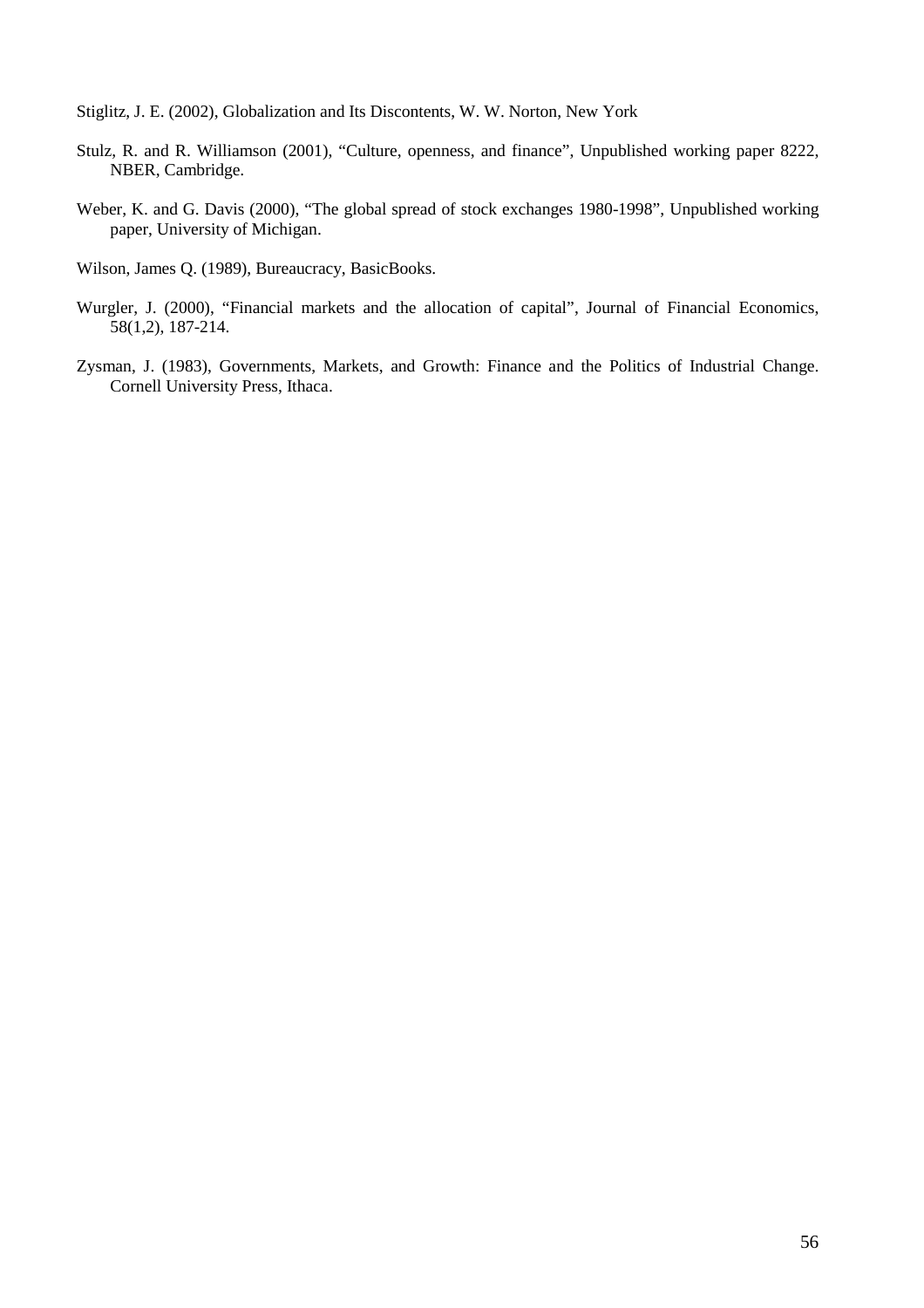### **Different Indicators of Financial Development in 1980**

Bank loan to the private sector is the ratio of claims on private sector of deposit money banks (line 22d International Financial Statistics) and GDP. Deposits to GDP is the ratio of commercial and savings bank deposits (lines 24 and 25 of International Financial Statistics) and GDP. Stock market Cap to GDP is the aggregate market value of equity of domestic companies divided by GDP. Number of companies to population is the ratio of number of domestic companies whose equity is publicly traded in a domestic stock exchange and the country's population in millions. Equity issues to GFCF is the ratio of funds raised through public equity offerings (both initial public offerings and seasoned equity issues) by domestic companies to gross fixed capital formation. Source: IMF and Rajan and Zingales (2003a).

| <b>Country</b>       | <b>Bank Loan</b> | <b>Deposits</b> | <b>Stock</b>  | <b>Equity</b> | N. of     |
|----------------------|------------------|-----------------|---------------|---------------|-----------|
|                      | to Private       |                 | <b>Market</b> | issues        | companies |
|                      | <b>Sector</b>    |                 | Cap.          |               |           |
| <b>AUSTRIA</b>       | 0.742            | 0.682           | 0.030         | 0.000         | 8.740     |
| <b>BELGIUM</b>       | 0.272            | 0.299           | 0.090         | 0.030         | 22.850    |
| <b>DENMARK</b>       | 0.244            | 0.276           | 0.090         | 0.010         | 42.540    |
| <b>FINLAND</b>       | 0.462            | 0.391           | na            | 0.012         | na        |
| <b>FRANCE</b>        | 0.731            | 0.679           | 0.090         | 0.060         | 13.990    |
| <b>GERMANY</b>       | 0.864            | 0.564           | 0.090         | 0.010         | 7.460     |
| <b>GREECE</b>        | 0.520            | 0.507           | 0.085         | na            | na        |
| <b>IRELAND</b>       | 0.315            | 0.577           | na            | na            | na        |
| <b>ITALY</b>         | 0.555            | 0.676           | 0.070         | 0.040         | 2.360     |
| <b>LUXEMBOURG</b>    | 1.210            | 1.626           | 0.001         | 0.016         | 205.556   |
| <b>NETHERLANDS</b>   | 0.632            | 0.602           | 0.190         | 0.010         | 15.120    |
| <b>PORTUGAL</b>      | 0.855            | 0.946           | 0.006         | na            | na        |
| <b>SPAIN</b>         |                  | 0.723           | 0.087         | 0.028         | 13.213    |
| <b>SWEDEN</b>        | 0.415            | 0.510           | 0.110         | 0.000         | 12.390    |
| Average Cont. Europe |                  |                 |               |               |           |
|                      | 0.601            | 0.647           | 0.078         | 0.020         | 34.422    |
|                      |                  |                 |               |               |           |
| <b>UK</b>            | 0.276            | 0.280           | 0.380         | 0.040         | 47.220    |
| <b>US</b>            | 0.354            | 0.540           | 0.460         | 0.040         | 23.110    |
| Average Anglo-       |                  |                 |               |               |           |
| American             | 0.315            | 0.410           | 0.420         | 0.040         | 35.165    |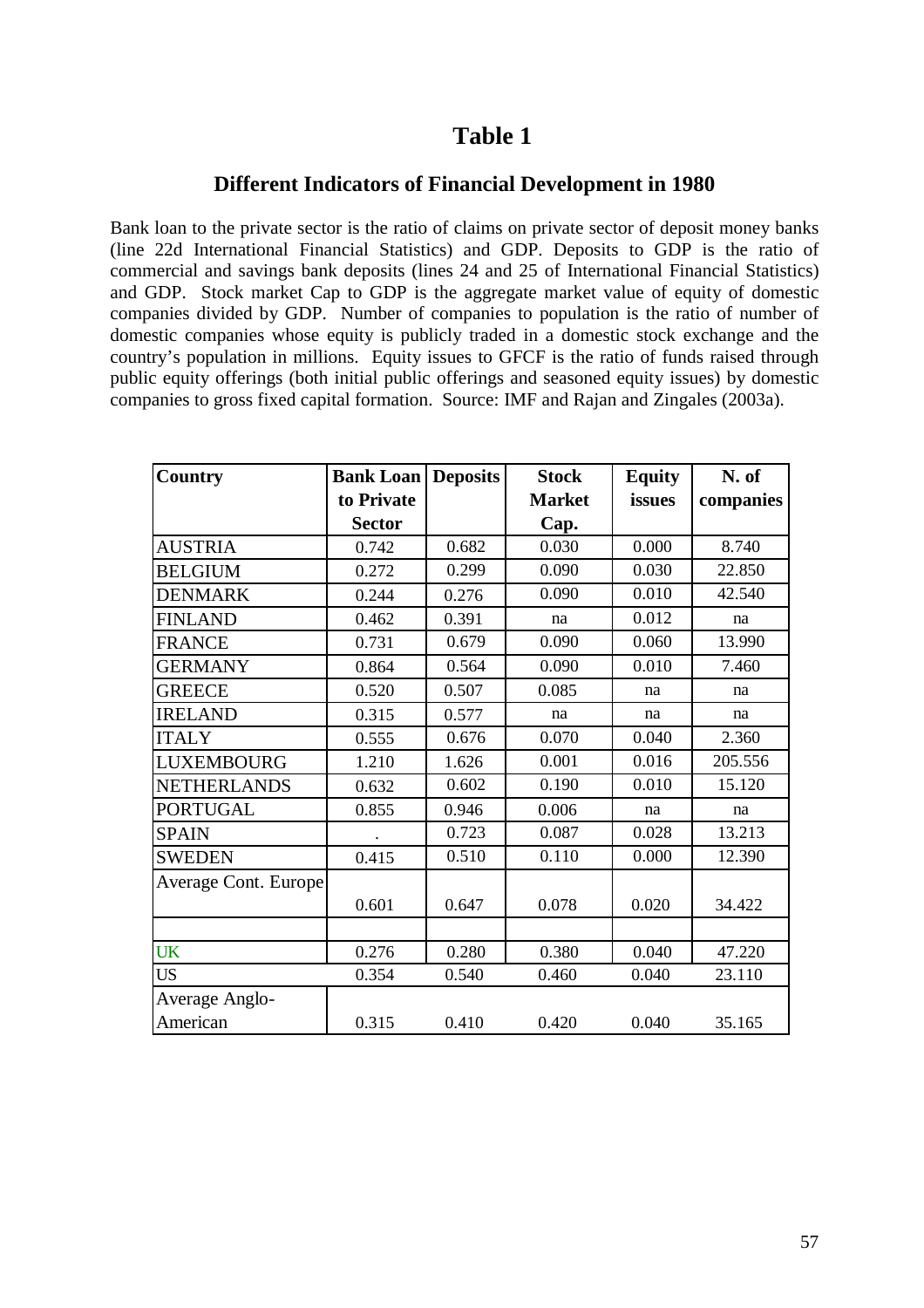### **Table 2 Different Indicators of Financial Development in 2000**

Bank loan to the private sector is the ratio of claims on private sector of deposit money banks (line 22d International Financial Statistics) and GDP. Deposits to GDP is the ratio of commercial and savings bank deposits (lines 24 and 25 of International Financial Statistics) and GDP. Stock market Cap to GDP is the aggregate market value of equity of domestic companies divided by GDP. Number of companies to population is the ratio of number of domestic companies whose equity is publicly traded in a domestic stock exchange and the country's population in millions. Equity issues to GFCF is the ratio of a three year average (1999-2001) of funds raised through public equity offerings (both initial public offerings and seasoned equity issues) and domestic companies to gross fixed capital formation. Source: FIBV, IMF, and Rajan and Zingales (2003a).

| Country            | <b>Bank Loan</b> | <b>Deposits</b> | <b>Stock</b>  | <b>Equity</b> | N. of     |
|--------------------|------------------|-----------------|---------------|---------------|-----------|
|                    | to Private       |                 | <b>Market</b> | issues        | companies |
|                    | <b>Sector</b>    |                 | Cap.          |               |           |
| <b>AUSTRIA</b>     | 1.040            | 0.819           | 0.156         | 0.051         | 11.975    |
| <b>BELGIUM</b>     | 0.792            | 0.837           | 0.783         | 0.138         | 15.707    |
| <b>DENMARK</b>     |                  |                 | 0.686         | 0.192         | 42.135    |
| <b>FINLAND</b>     | 0.534            | 0.464           | 2.383         | 0.497         | 29.730    |
| <b>FRANCE</b>      | 0.864            | 0.636           | 1.087         | 0.145         | 13.720    |
| <b>GERMANY</b>     | 1.207            | 0.925           | 0.668         | 0.065         | 9.071     |
| <b>GREECE</b>      | 0.526            | 0.566           | 0.942         | 0.430         | 30.869    |
| <b>IRELAND</b>     | 1.069            | 0.793           | 0.843         | 0.172         | 20.053    |
| <b>ITALY</b>       | 0.770            | 0.514           | 0.703         | 0.041         | 5.058     |
| <b>LUXEMBOURG</b>  | 1.099            | 3.367           | 1.771         | 0.494         | 122.727   |
| <b>NETHERLANDS</b> | 1.398            | 0.963           | 1.701         | 0.629         | 14.754    |
| <b>PORTUGAL</b>    | 1.408            | 0.997           | 0.567         | 0.502         | 10.889    |
| <b>SPAIN</b>       | 1.012            | 0.816           | 0.882         | 0.866         | 25.817    |
| <b>SWEDEN</b>      | 0.457            | 0.391           | 1.476         | 0.289         | 32.920    |
| Average Cont.      |                  |                 |               |               |           |
| Europe             | 0.937            | 0.930           | 1.046         | 0.322         | 27.530    |
|                    |                  |                 |               |               |           |
| <b>UK</b>          | 1.320            | 1.069           | 1.840         | 0.149         | 32.370    |
| U.S.               | 0.493            | 0.379           | 1.549         | 0.207         | 25.847    |
| Average Anglo-     |                  |                 |               |               |           |
| American           | 0.907            | 0.724           | 1.694         | 0.178         | 29.109    |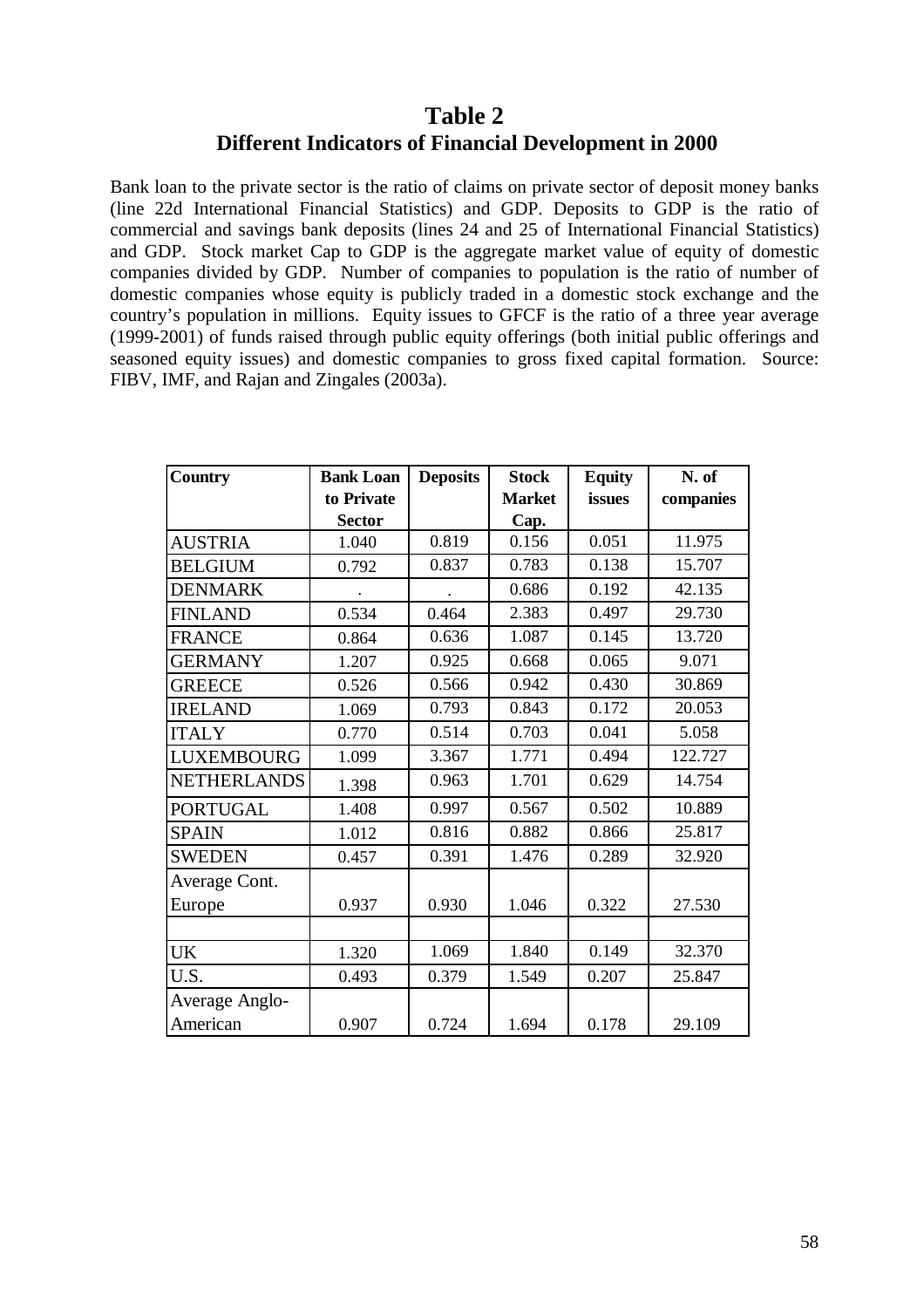**Figure 1 European share in the total derivative market**

Percentage of the open interest contracts (sum of interest rate, currency, and equity indexes) that are traded on European exchanges. Source: BIS.

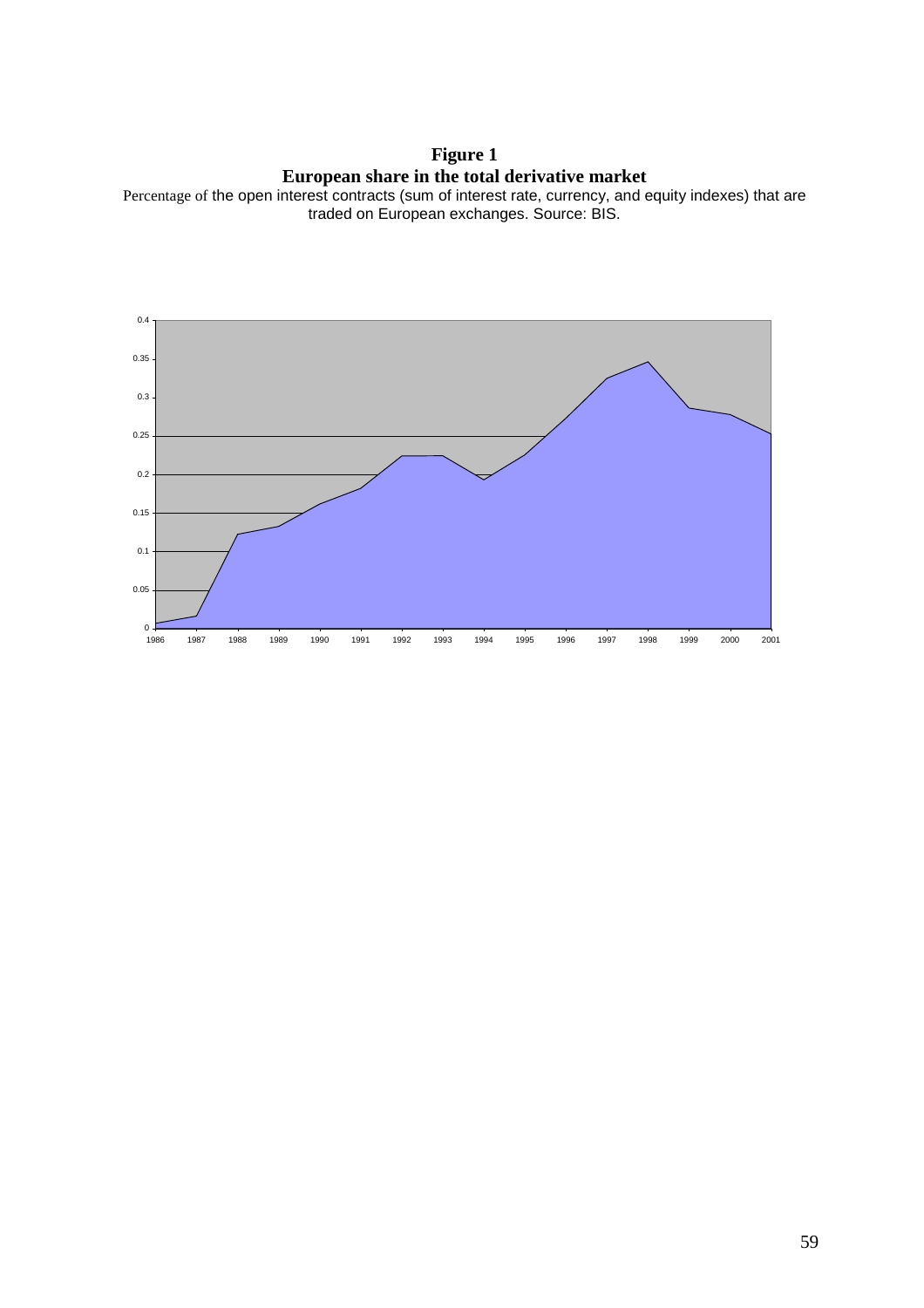**Figure 2 European share in the different derivative markets** Percentage of the open interest contracts that are traded on European exchanges. Source: BIS.

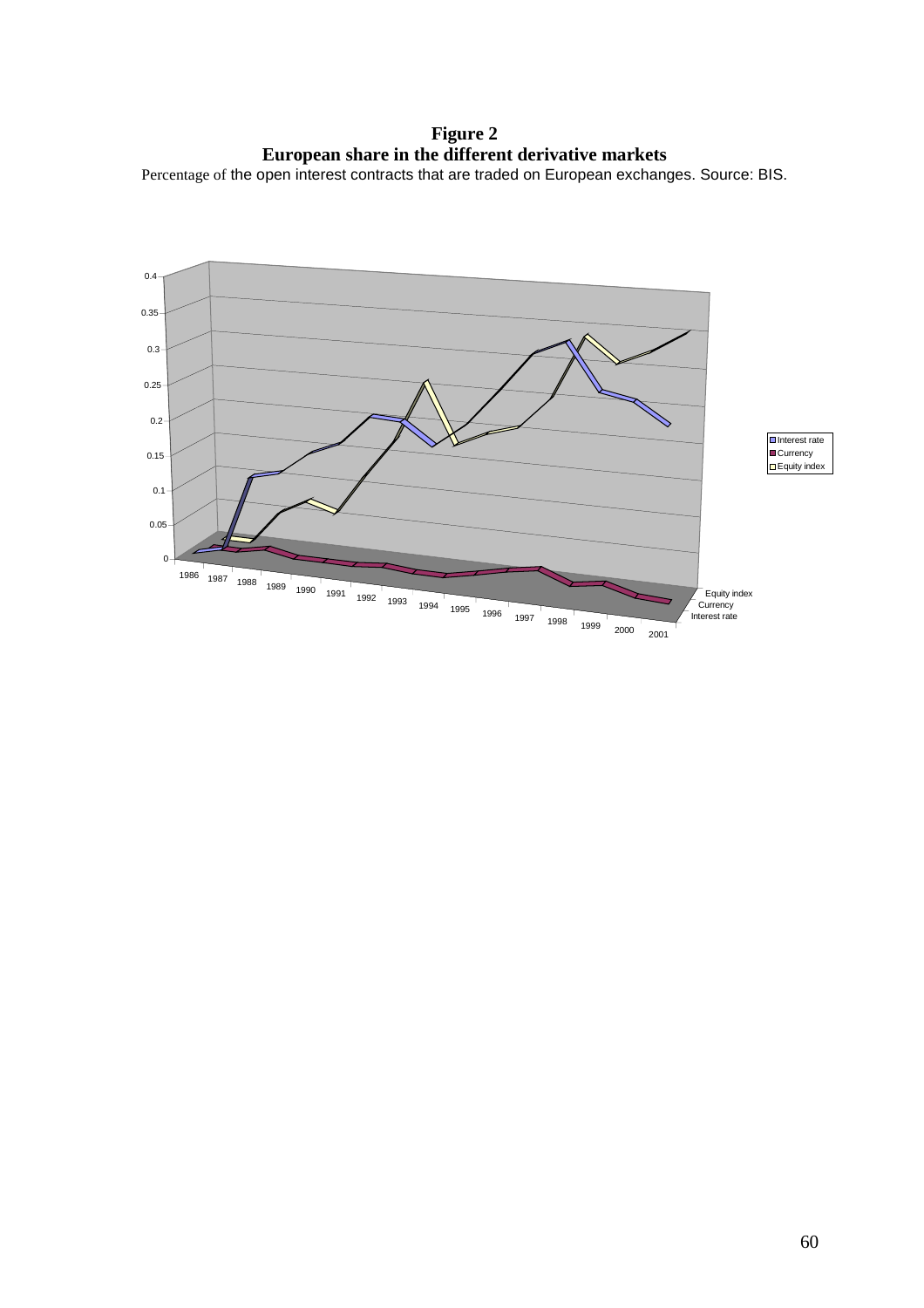## **Table 3 Evolution of Bank debt**

Bank loan to the private sector is the ratio of claims on private sector of deposit money banks (line 22d International Financial Statistics) and GDP. Source: IMF Financial Statistics.

|                    | 1980  | 1985  | 1990  | 1995  | 1998  | 1999  | 2000    | 2001      |
|--------------------|-------|-------|-------|-------|-------|-------|---------|-----------|
| <b>AUSTRIA</b>     | 0.742 | 0.841 | 0.928 | 0.940 |       | 1.002 | 1.040   | 1.062     |
| <b>BELGIUM</b>     | 0.272 | 0.248 | 0.353 | 0.747 |       | 0.817 | 0.792   | 0.771     |
| <b>DENMARK</b>     | 0.244 | 0.300 | 0.520 | 0.310 | 0.351 | 0.347 | $\cdot$ | $\bullet$ |
| <b>FINLAND</b>     | 0.462 | 0.601 | 0.860 | 0.620 | 0.520 | 0.539 | 0.534   | 0.576     |
| <b>FRANCE</b>      | 0.731 | 0.764 | 0.960 | 0.869 |       | 0.821 | 0.864   | 0.898     |
| <b>GERMANY</b>     | 0.864 | 0.953 | 1.006 | 1.031 | 1.186 | 1.178 | 1.207   | 1.210     |
| <b>GREECE</b>      | 0.520 | 0.517 | 0.367 | 0.336 | 0.381 | 0.461 | 0.526   | 0.633     |
| <b>IRELAND</b>     | 0.315 | 0.456 | 0.476 | 0.703 | 0.892 | 1.031 | 1.069   | 1.118     |
| <b>ITALY</b>       | 0.555 | 0.506 | 0.565 | 0.575 | 0.589 | 0.711 | 0.770   | 0.795     |
| <b>LUXEMBOURG</b>  | 1.210 | 0.978 | 1.243 | 0.976 |       | 1.075 | 1.099   | 1.373     |
| <b>NETHERLANDS</b> | 0.632 | 0.611 | 0.794 | 0.941 |       | 1.296 | 1.398   | 1.426     |
| <b>PORTUGAL</b>    | 0.855 | 0.815 | 0.506 | 0.705 | 1.024 | 1.209 | 1.408   | 1.460     |
| <b>SPAIN</b>       |       |       | 0.831 | 0.770 | 0.925 | 0.923 | 1.012   | 1.059     |
| <b>SWEDEN</b>      | 0.415 | 0.393 | 0.582 | 0.348 | 0.405 | 0.423 | 0.457   | $\bullet$ |
| UK                 | 0.276 | 0.472 | 1.158 | 1.153 | 1.183 | 1.212 | 1.320   | 1.385     |
| Euro area average  | 0.651 | 0.663 | 0.741 | 0.768 | 0.788 | 0.922 | 0.977   | 1.032     |
| EU average         | 0.578 | 0.604 | 0.743 | 0.735 | 0.746 | 0.870 | 0.964   | 1.059     |
| <b>US</b>          | 0.354 | 0.371 | 0.430 | 0.436 | 0.470 | 0.474 | 0.493   | 0.503     |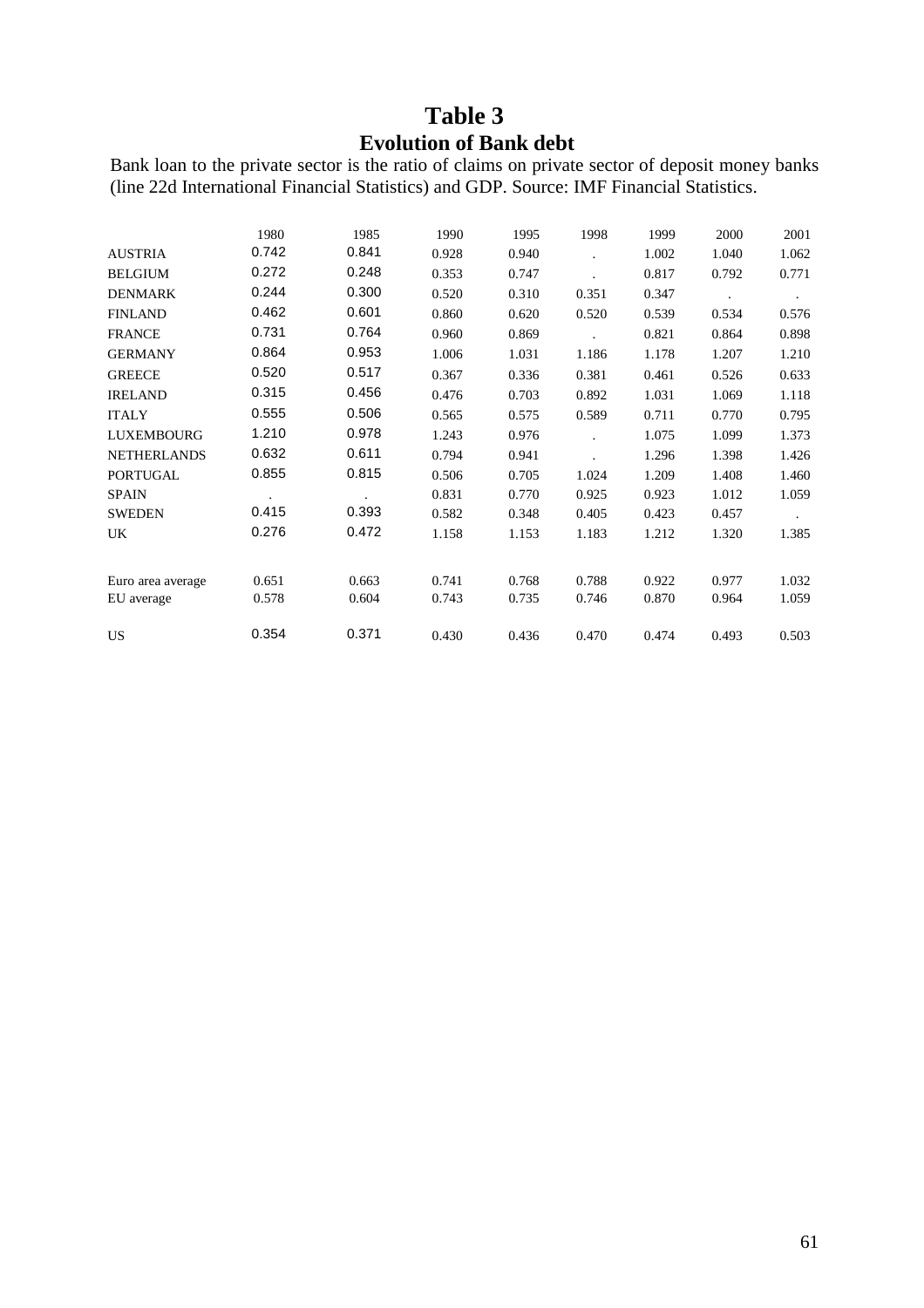### **Increased importance of corporate debt**

Domestic corporate debt outstanding divided by GDP. Source: BIS for the debt and IMF Financial Statistics for the GDP.

|                    | 1989  | 1990  | 1991  | 1992  | 1993  | 1994  | 1995  | 1996  | 1997  | 1998  | 1999  | 2000  | 2001  |
|--------------------|-------|-------|-------|-------|-------|-------|-------|-------|-------|-------|-------|-------|-------|
| <b>AUSTRIA</b>     | 0.018 | 0.017 | 0.016 | 0.014 | 0.017 | 0.019 | 0.021 | 0.017 | 0.019 | 0.020 | 0.019 | 0.017 | 0.016 |
| <b>BELGIUM</b>     | 0.078 | 0.073 | 0.070 | 0.067 | 0.065 | 0.065 | 0.065 | 0.066 | 0.065 | 0.064 | 0.075 | 0.072 | 0.080 |
| <b>DENMARK</b>     | 0.925 | 0.910 | 0.905 | 0.876 | 1.062 | 0.912 | 0.896 | 0.893 | 0.912 | 0.951 | 0.940 | 0.957 | 1.007 |
| <b>FINLAND</b>     | 0.099 | 0.103 | 0.103 | 0.092 | 0.094 | 0.074 | 0.057 | 0.056 | 0.047 | 0.048 | 0.061 | 0.060 | 0.056 |
| <b>FRANCE</b>      | 0.038 | 0.043 | 0.044 | 0.044 | 0.042 | 0.042 | 0.039 | 0.053 | 0.051 | 0.055 | 0.075 | 0.093 | 0.088 |
| <b>GERMANY</b>     | 0.001 | 0.001 | 0.004 | 0.006 | 0.005 | 0.003 | 0.002 | 0.003 | 0.004 | 0.004 | 0.007 | 0.013 | 0.020 |
| <b>GREECE</b>      | 0.052 | 0.054 | 0.043 | 0.048 | 0.042 | 0.042 | 0.025 | 0.008 | 0.008 | 0.008 | 0.003 | 0.002 | ł,    |
| <b>IRELAND</b>     | 0.020 | 0.026 | 0.033 | 0.047 | 0.058 | 0.041 | 0.033 | 0.021 | 0.050 | 0.060 | 0.074 | 0.097 | 0.105 |
| <b>ITALY</b>       | 0.005 | 0.004 | 0.003 | 0.002 | 0.002 | 0.004 | 0.004 | 0.004 | 0.005 | 0.005 | 0.010 | 0.024 | 0.061 |
| <b>LUXEMBOURG</b>  |       |       |       |       |       |       |       |       |       |       |       |       |       |
| <b>NETHERLANDS</b> | 0.031 | 0.033 | 0.031 | 0.031 | 0.031 | 0.033 | 0.033 | 0.036 | 0.038 | 0.043 | 0.067 | 0.125 | 0.136 |
| <b>PORTUGAL</b>    | 0.038 | 0.047 | 0.045 | 0.044 | 0.046 | 0.057 | 0.074 | 0.090 | 0.089 | 0.099 | 0.099 | 0.096 | 0.090 |
| <b>SPAIN</b>       | 0.081 | 0.105 | 0.090 | 0.092 | 0.093 | 0.077 | 0.063 | 0.057 | 0.052 | 0.056 | 0.067 | 0.058 | 0.072 |
| <b>SWEDEN</b>      | 0.450 | 0.483 | 0.504 | 0.558 | 0.592 | 0.524 | 0.493 | 0.511 | 0.458 | 0.437 | 0.407 | 0.333 | 0.283 |
| UK                 | 0.035 | 0.032 | 0.030 | 0.032 | 0.039 | 0.041 | 0.044 | 0.046 | 0.057 | 0.081 | 0.102 | 0.130 | 0.154 |
| Euro area average  | 0.042 | 0.046 | 0.044 | 0.044 | 0.045 | 0.041 | 0.038 | 0.037 | 0.039 | 0.042 | 0.051 | 0.060 | 0.073 |
| EU average         | 0.134 | 0.138 | 0.137 | 0.139 | 0.156 | 0.138 | 0.132 | 0.133 | 0.132 | 0.138 | 0.143 | 0.148 | 0.167 |
| US                 | 0.222 | 0.222 | 0.229 | 0.233 | 0.236 | 0.227 | 0.229 | 0.229 | 0.226 | 0.236 | 0.241 | 0.240 | 0.241 |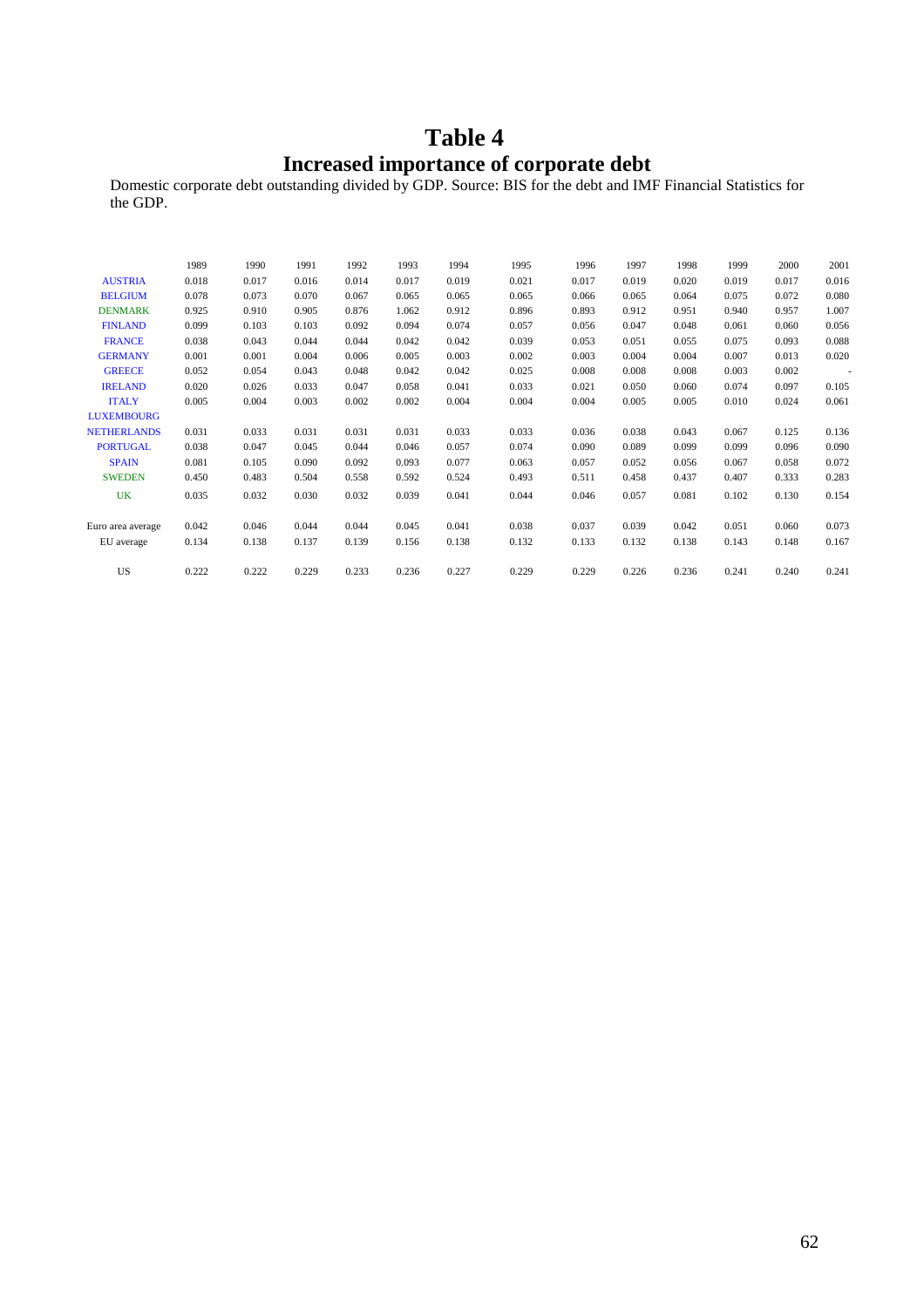### **Increased importance of international corporate debt**

International corporate debt outstanding by country of issuer divided by GDP. Source: BIS for the debt and IMF Financial Statistics for the GDP.

|                    | 1993  | 1994  | 1995  | 1996  | 1997  | 1998  | 1999  | 2000  | 2001  |
|--------------------|-------|-------|-------|-------|-------|-------|-------|-------|-------|
| <b>AUSTRIA</b>     | 0.033 | 0.034 | 0.033 | 0.028 | 0.027 | 0.026 | 0.024 | 0.022 | 0.021 |
| <b>BELGIUM</b>     | 0.005 | 0.004 | 0.008 | 0.008 | 0.008 | 0.009 | 0.010 | 0.008 | 0.023 |
| <b>DENMARK</b>     | 0.025 | 0.026 | 0.024 | 0.026 | 0.021 | 0.022 | 0.025 | 0.028 | 0.038 |
| <b>FINLAND</b>     | 0.038 | 0.025 | 0.021 | 0.017 | 0.030 | 0.025 | 0.033 | 0.049 | 0.066 |
| <b>FRANCE</b>      | 0.039 | 0.041 | 0.039 | 0.041 | 0.042 | 0.048 | 0.069 | 0.091 | 0.128 |
| <b>GERMANY</b>     | 0.003 | 0.004 | 0.004 | 0.004 | 0.006 | 0.006 | 0.010 | 0.021 | 0.023 |
| <b>GREECE</b>      | 0.026 | 0.025 | 0.023 | 0.020 | 0.017 | 0.018 | 0.024 | 0.032 |       |
| <b>IRELAND</b>     | 0.012 | 0.011 | 0.007 | 0.007 | 0.016 | 0.007 | 0.008 | 0.016 | 0.043 |
| <b>ITALY</b>       | 0.004 | 0.005 | 0.005 | 0.004 | 0.003 | 0.005 | 0.007 | 0.009 | 0.019 |
| <b>LUXEMBOURG</b>  | 0.055 | 0.045 | 0.055 | 0.114 | 0.118 | 0.104 | 0.098 | 0.084 | 0.107 |
| <b>NETHERLANDS</b> | 0.034 | 0.036 | 0.035 | 0.041 | 0.043 | 0.056 | 0.069 | 0.141 | 0.147 |
| <b>PORTUGAL</b>    | 0.007 | 0.005 | 0.003 | 0.002 | 0.002 | 0.003 | 0.012 | 0.011 | 0.023 |
| <b>SPAIN</b>       | 0.006 | 0.005 | 0.005 | 0.005 | 0.007 | 0.008 | 0.017 | 0.028 | 0.033 |
| <b>SWEDEN</b>      | 0.033 | 0.024 | 0.023 | 0.017 | 0.019 | 0.027 | 0.044 | 0.053 | 0.075 |
| UK                 | 0.044 | 0.043 | 0.045 | 0.045 | 0.054 | 0.065 | 0.083 | 0.107 | 0.106 |
| Euro area average  | 0.022 | 0.020 | 0.020 | 0.024 | 0.027 | 0.026 | 0.032 | 0.043 | 0.058 |
| EU average         | 0.024 | 0.022 | 0.022 | 0.025 | 0.028 | 0.028 | 0.035 | 0.047 | 0.061 |
| <b>US</b>          | 0.007 | 0.007 | 0.007 | 0.008 | 0.011 | 0.013 | 0.019 | 0.023 | 0.031 |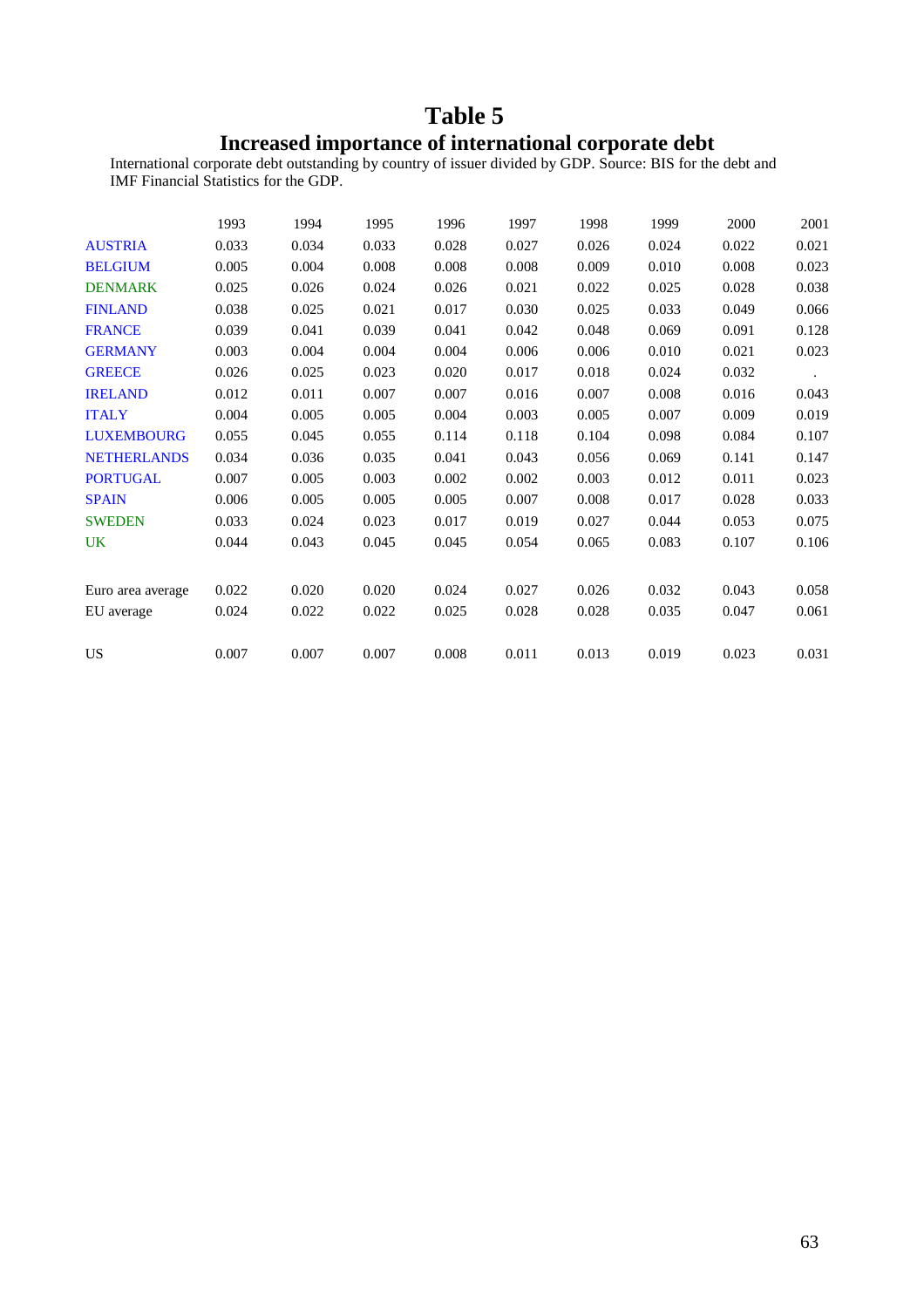### **Figure 3 The increase in securitization**

New issues of Asset backed securities and mortgage backed securities placed in the Euromarket or in European domestic markets having underlying collateral from Europe. Source: ESF Securitisation Data Report.

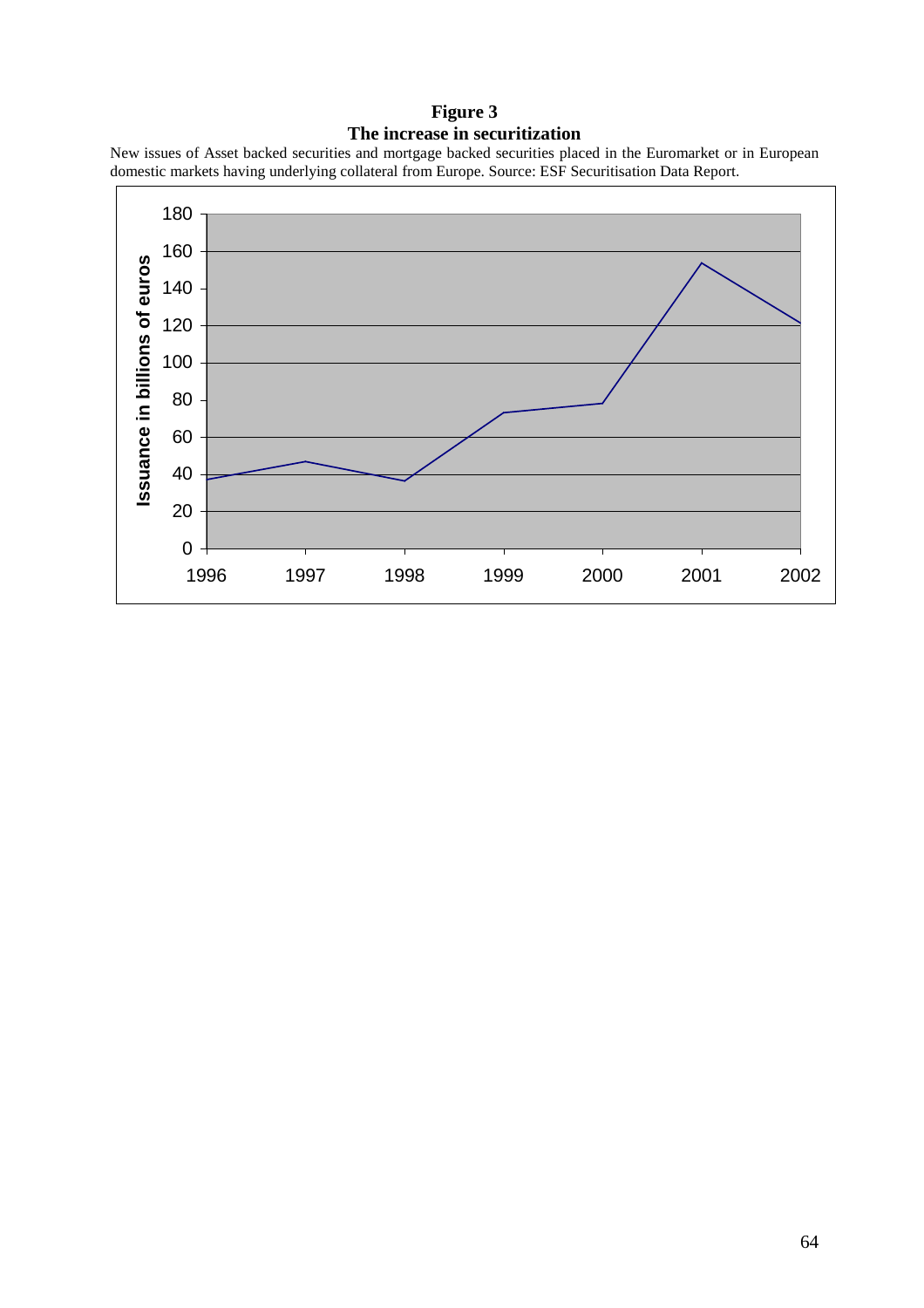### **Introduction and Enforcement of the Insider Trading Law**

The first column reports the year legislation to curb insider trading was introduced, the second one the year the first case of prosecution took place. "No" means there has been no case of prosecution. Source: Bhattacharya and Daouk (2002).

| Country            | Year insider trading | First time it  |  |  |  |
|--------------------|----------------------|----------------|--|--|--|
|                    | law introduced       | was enforced   |  |  |  |
| Austria            | 1993                 | No             |  |  |  |
| Belgium            | 1990                 | 1994           |  |  |  |
| Denmark            | 1991                 | 1996           |  |  |  |
| Finland            | 1989                 | 1993           |  |  |  |
| France             | 1967                 | 1975           |  |  |  |
| Germany            | 1994                 | 1995           |  |  |  |
| Greece             | 1988                 | 1996           |  |  |  |
| Ireland            | 1990                 | No             |  |  |  |
| Italy              | 1991                 | 1996           |  |  |  |
| Luxembourg         | 1991                 | N <sub>o</sub> |  |  |  |
| <b>Netherlands</b> | 1989                 | 1994           |  |  |  |
| Portugal           | 1986                 | No             |  |  |  |
| Spain              | 1994                 | 1998           |  |  |  |
| Sweden             | 1971                 | 1990           |  |  |  |
| U.K.               | 1980                 | 1981           |  |  |  |
| U.S.               | 1934                 | 1961           |  |  |  |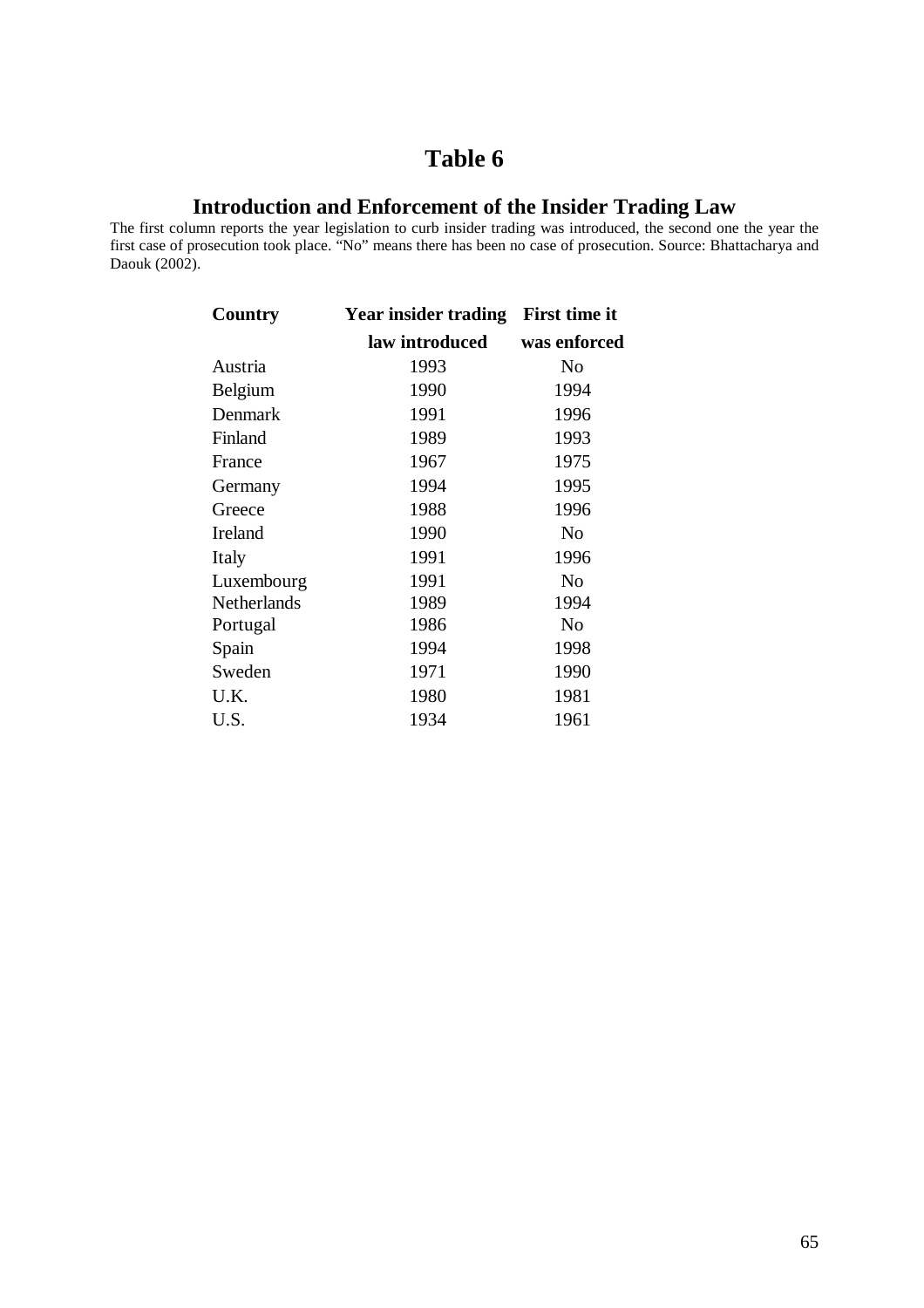## **Concentration of the Banking Sector in 1930**

Source: Grossman (1994).

| <b>Country</b> | <b>Branches</b> | <b>Population per</b> |
|----------------|-----------------|-----------------------|
|                | per Bank        | <b>Bank</b> (000)     |
| Belgium        | 14.16           | 92.6                  |
| Denmark        | 3.06            | 19.6                  |
| France         | 9.46            | 160.9                 |
| Germany        | 3.06            | 176.1                 |
| Italy          | 1.91            | 104.80                |
| Netherlands    | 24              | 1305.50               |
| Spain          | 5.08            | 105.90                |
| Sweden         | 33.83           | 204                   |
| U.K.           | 613.44          | 2481.3                |
| U.S.           | 1.14            | 16.2                  |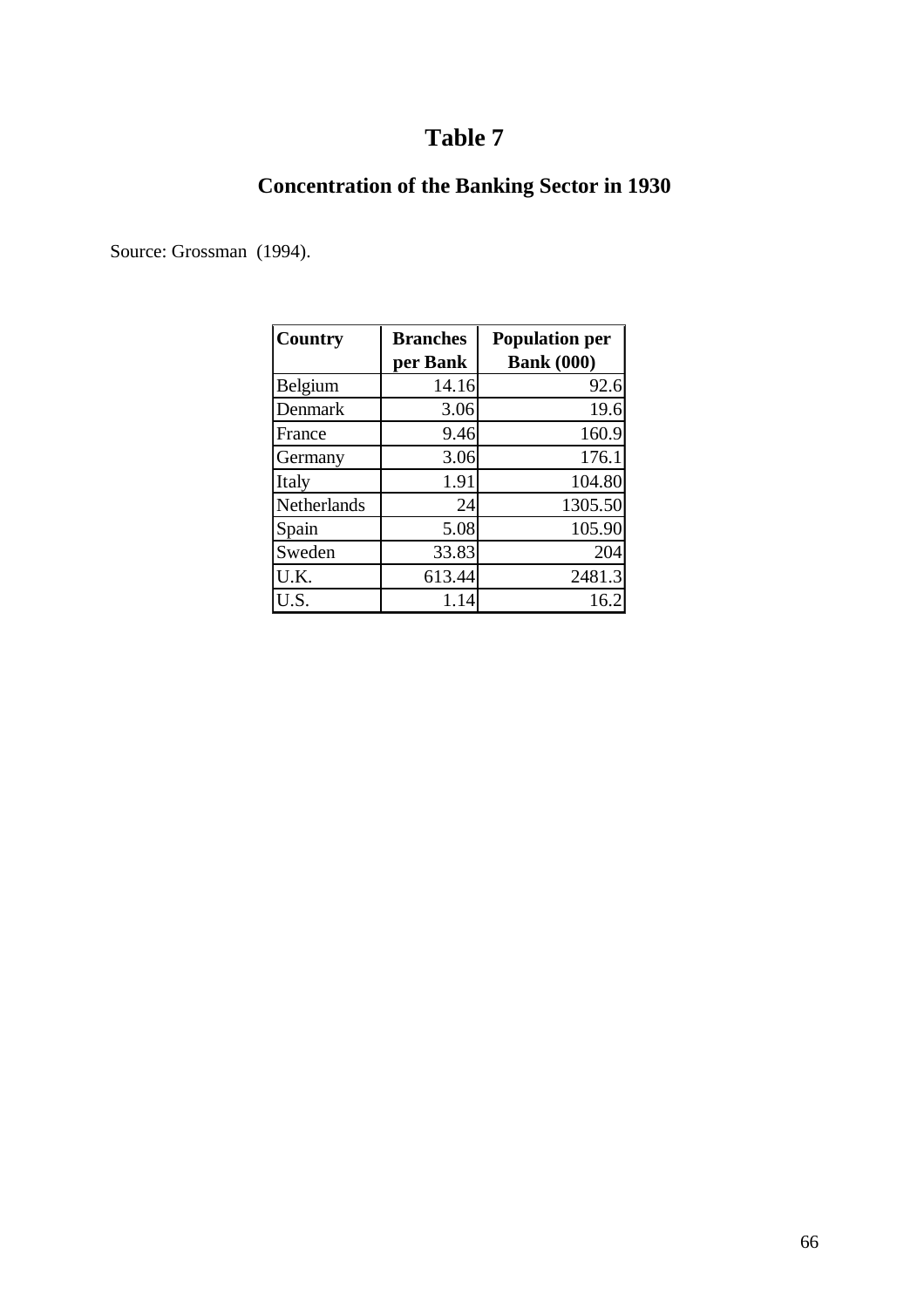### **Corporate Debt Before and After the Euro**

Net bond issues are computed as difference of the level of bond outstanding as reported by the BIS. We sum domestic corporate bonds and international corporate bonds issues by firms domiciled in the country and normalized by a country GDP. Source: BIS.

#### **Panel A: Summary Statistics**

| Variable                              | Mean  | Median | St. Dev. | Min.     | Max.  | N    |
|---------------------------------------|-------|--------|----------|----------|-------|------|
| Net issues of domestic corporate debt | 0.004 | 0.001  | 0.013    | $-0.037$ | 0.105 | 411  |
| Net issues of int. corporate debt     | 0.004 | 0.001  | 0.010    | $-0.025$ | 0.072 | 292. |
| Net issues of total corporate debt    | 0.009 | 0.004  | 0.020    | $-0.034$ | በ 129 | 258  |

#### **Panel B: Regression Analysis**

| Dependent variable:   | <b>Net issues</b><br>of domestic<br>corp. debt | <b>Net issues Net issues</b><br>of intern.<br>corp. debt | of total<br>debt |
|-----------------------|------------------------------------------------|----------------------------------------------------------|------------------|
| Euro dummy            | 0.006                                          | 0.007                                                    | 0.018            |
|                       | (0.003)                                        | (0.003)                                                  | (0.005)          |
| Year fixed effects    | Yes                                            | Yes                                                      | Yes              |
| Country fixed effects | Yes                                            | Yes                                                      | Yes              |
| R-squared             | 0.3608                                         | 0.2357                                                   | 0.4741           |
| N                     | 411                                            | 292                                                      | 258              |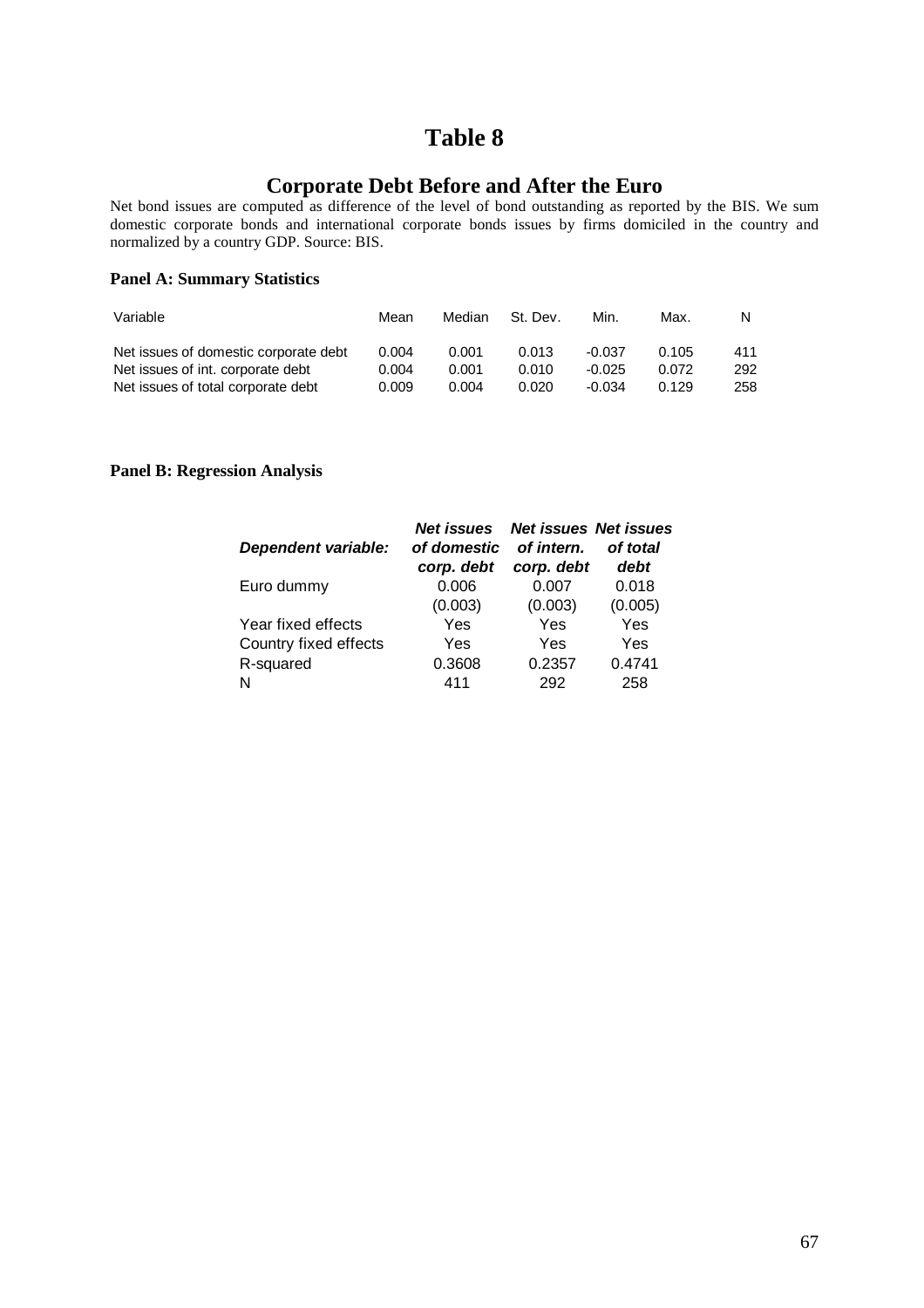### **Figure 4 Net bond issues around the introduction of the Euro**

Net bond issues are computed as difference of the level of bond outstanding as reported by the BIS. We sum domestic corporate bonds and international corporate bonds issues by firms domiciled in the country and normalized by a country GDP.